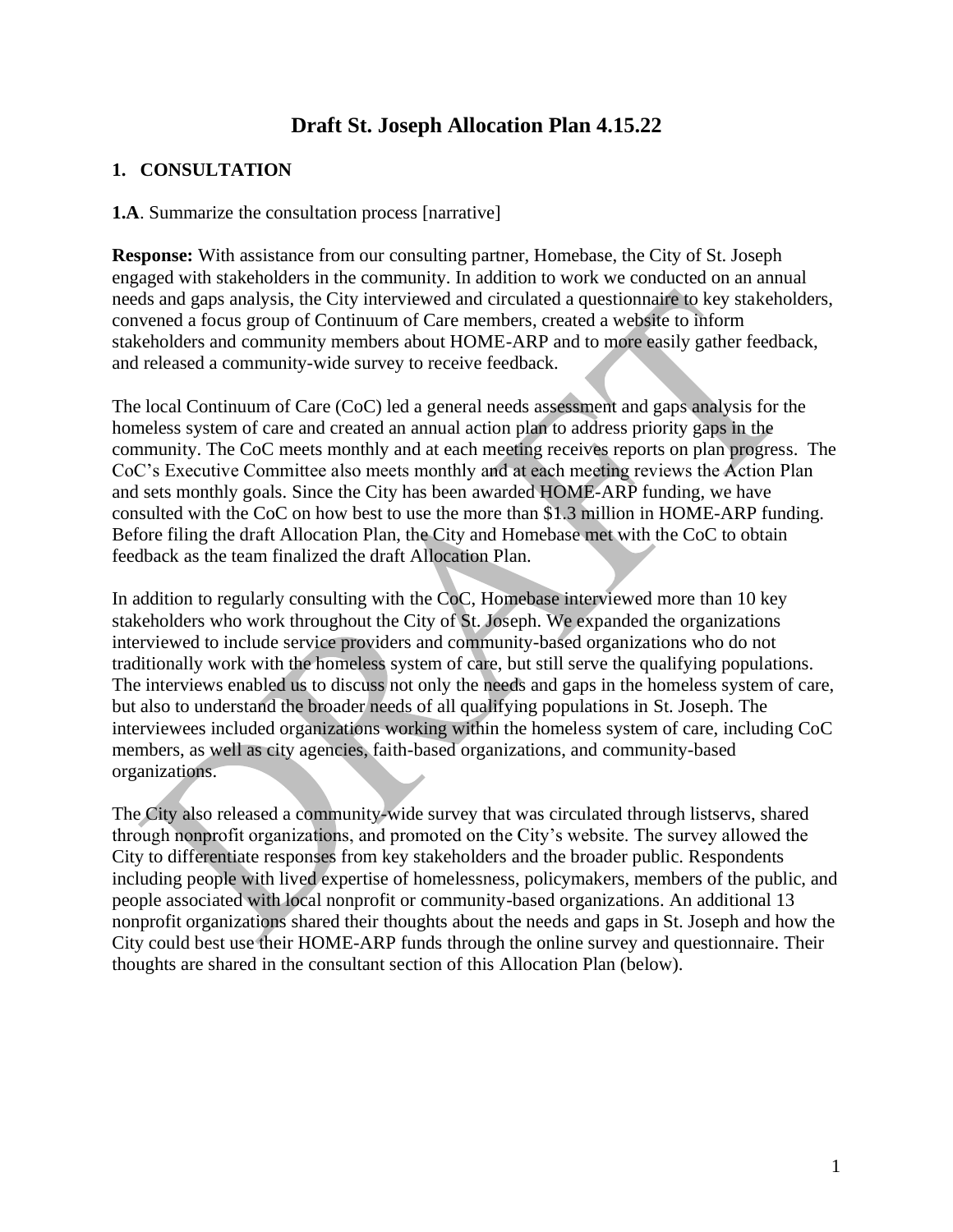| <b>1.B.</b> List of organizations consulted and summary of feedback: |
|----------------------------------------------------------------------|
|----------------------------------------------------------------------|

| <b>Agency Name</b>                                              | Type of<br>Organization                                                                                                      | Method of<br>Consultation                | Feedback (where multiple persons responded from an agency, their comments have<br>been summarized/combined)                                                                                                                                                                                                                                                                                                                                                                                                                                                                                                                                                                                                                                                                                                                                                                                                                                                                                                                                                                                                                                                                                                                                                                                  |
|-----------------------------------------------------------------|------------------------------------------------------------------------------------------------------------------------------|------------------------------------------|----------------------------------------------------------------------------------------------------------------------------------------------------------------------------------------------------------------------------------------------------------------------------------------------------------------------------------------------------------------------------------------------------------------------------------------------------------------------------------------------------------------------------------------------------------------------------------------------------------------------------------------------------------------------------------------------------------------------------------------------------------------------------------------------------------------------------------------------------------------------------------------------------------------------------------------------------------------------------------------------------------------------------------------------------------------------------------------------------------------------------------------------------------------------------------------------------------------------------------------------------------------------------------------------|
| <b>Bartlett Center</b>                                          | Nonprofit<br>organization<br>providing services<br>to low-income<br>young families                                           | 1:1 interview                            | Eligible Populations: There is a great deal of need for people on the brink, who are<br>barely making it, whose lives are extremely fragile. They are just one paycheck<br>away from homelessness. Many of the families they serve face hardships because of<br>lack of childcare.<br>Eligible Activities: Affordable housing and tenant-based rental assistance. Rental<br>costs are skyrocketing.<br>Supportive Services: childcare, mental health services, transportation<br>Other comments: Greatest hope is that the money goes directly to the people who<br>need it. Would like to ensure that some of the smaller nonprofits are getting support.                                                                                                                                                                                                                                                                                                                                                                                                                                                                                                                                                                                                                                   |
| Catholic Charities of<br>Kansas City-St. Joseph<br>(CoC member) | Nonprofit offering<br>housing and<br>supportive services<br>for people who are<br>homeless and at<br>risk of<br>homelessness | CoC meetings,<br>Survey<br>questionnaire | Eligible Populations: People experiencing homelessness, at risk of homelessness<br>and other qualifying populations.<br>Eligible Activities: All eligible activities should receive some funding except,<br>maybe non-congregate shelter.<br>Supportive Services: Case management, childcare, education services,<br>landlord/tenant liaison, legal services, life skills training, mental health services,<br>outpatient health services, substance use treatment, transportation.<br>Other comments: You need all the four activities to cover the wide range of<br>homeless population that our community has. There is no cookie cutter approach to<br>homelessness in which our clients go through. It is not a one size fits all approach<br>and each situation is different, what works for one family might not work for the<br>other; this is why it is important to have that multi-faucet approach to homelessness.<br>When it comes to services for the city of St. Joseph, there is not one approach that is<br>going to fix all. You have to be able to have that multi-faceted approach with all<br>agencies working together for the clients (homeless population) that we serve. Each<br>family or individual that is facing homelessness or that is homeless has their own |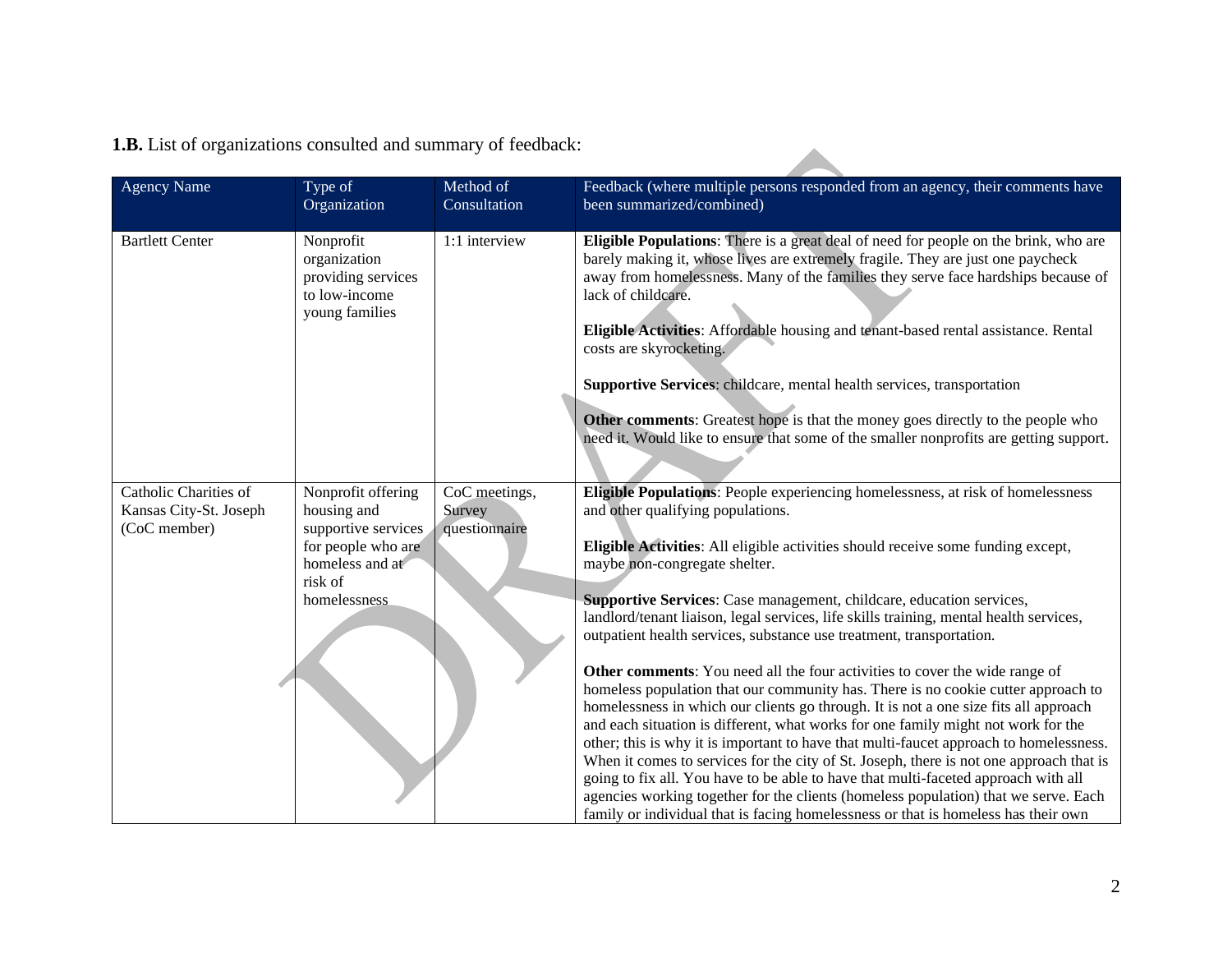|                            |                                    |                    | factors that have contributed to their homelessness. We have to address that with<br>case mgt to fit the clients' needs to help them become stable. It is not a one size fits<br>all approach and takes the community and area agencies working together to address<br>this issue. |
|----------------------------|------------------------------------|--------------------|------------------------------------------------------------------------------------------------------------------------------------------------------------------------------------------------------------------------------------------------------------------------------------|
| <b>Community Action</b>    | Nonprofit that                     | CoC meetings,      | <b>Eligible Populations: All</b>                                                                                                                                                                                                                                                   |
| Partnership of Greater St. | assists with                       | Survey             |                                                                                                                                                                                                                                                                                    |
| Joseph (CoC member)        | resources in the                   | questionnaire      | Eligible Activities: All of the activities should receive some of the funding.                                                                                                                                                                                                     |
|                            | community of St.                   |                    |                                                                                                                                                                                                                                                                                    |
|                            | Joseph and the<br>surrounding area |                    | <b>Supportive Services: All</b>                                                                                                                                                                                                                                                    |
|                            | for low-income and                 |                    |                                                                                                                                                                                                                                                                                    |
|                            | homeless people                    |                    |                                                                                                                                                                                                                                                                                    |
| <b>Community Missions</b>  | Nonprofit that                     | CoC meetings,      | <b>Eligible Populations: All</b>                                                                                                                                                                                                                                                   |
| Corporation (CoC           | offers housing and                 | Survey             |                                                                                                                                                                                                                                                                                    |
| member)                    | outreach services                  | questionnaire      | Eligible Activities: All eligible activities should receive some funding.                                                                                                                                                                                                          |
|                            | for homeless and                   |                    |                                                                                                                                                                                                                                                                                    |
|                            | chronically                        |                    | Supportive Services: Case management, life skills training, mental health services,                                                                                                                                                                                                |
|                            | homeless people                    |                    | outpatient health services, outreach services, services for special populations, short-                                                                                                                                                                                            |
|                            |                                    |                    | and medium-term financial assistance for rent, substance use treatment,                                                                                                                                                                                                            |
|                            |                                    |                    | transportation, childcare, employment assistance, housing search and counseling,<br>legal services.                                                                                                                                                                                |
|                            |                                    |                    |                                                                                                                                                                                                                                                                                    |
|                            |                                    |                    | Other comments: There is an extreme need for housing opportunities We have                                                                                                                                                                                                         |
|                            |                                    |                    | several voucher programs that would allow us to house homeless individuals but the                                                                                                                                                                                                 |
|                            |                                    |                    | need of housing is much greater. With this population we have to be able to not only                                                                                                                                                                                               |
|                            |                                    |                    | house them but give them support through intensive case management to ensure that                                                                                                                                                                                                  |
|                            |                                    |                    | they stay on the right path. If we just throw homeless individuals or chronic                                                                                                                                                                                                      |
|                            |                                    |                    | homeless individuals into a housing situation without the wraparound services nine                                                                                                                                                                                                 |
|                            |                                    |                    | out of 10 times they will fail and unfortunately lose the voucher in which they                                                                                                                                                                                                    |
|                            |                                    |                    | received.                                                                                                                                                                                                                                                                          |
|                            |                                    |                    |                                                                                                                                                                                                                                                                                    |
| Continuum of Care St.      | Continuum of Care                  | Special meeting to | <b>Eligible Populations: All.</b>                                                                                                                                                                                                                                                  |
| Joseph and                 |                                    | discuss HOME-      |                                                                                                                                                                                                                                                                                    |
| Andrew/Buchanan/Dekalb     |                                    | <b>ARP</b>         | Eligible Activities: The CoC members expressed a strong need to increase                                                                                                                                                                                                           |
| Counties                   |                                    |                    | affordable housing options in the area. They were interested in consideration of                                                                                                                                                                                                   |
|                            |                                    |                    | project-based affordable housing, which would help overcome the barrier of                                                                                                                                                                                                         |
|                            |                                    |                    | landlords being unwilling to rent to the qualifying populations. They also think there                                                                                                                                                                                             |
|                            |                                    |                    | are many affordable housing options to explore in the region, including tiny home                                                                                                                                                                                                  |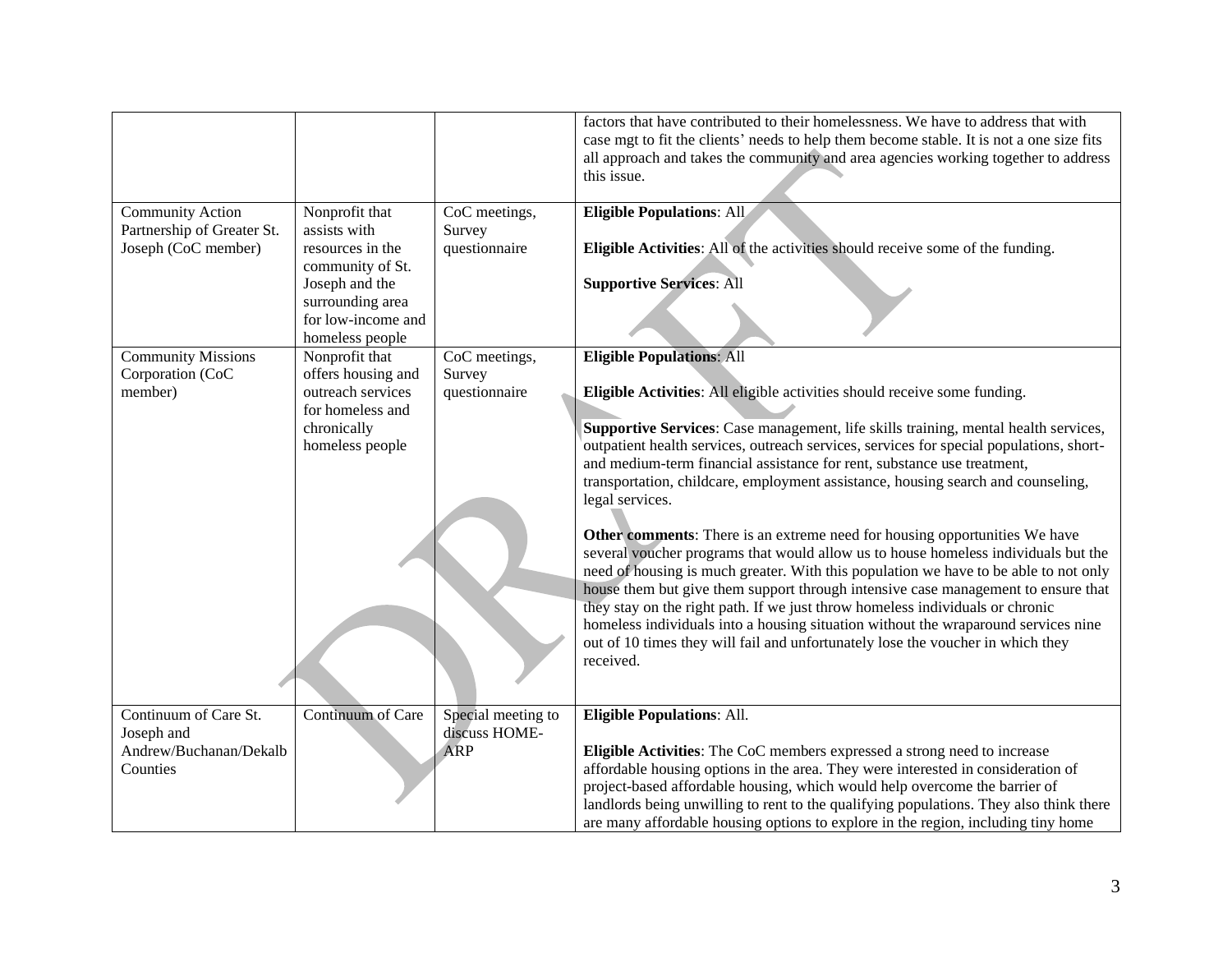|                                               |                                                                                                  |                                         | villages and renovations or rehabilitations of existing structures. They shared that<br>although the bulk of the HOME-ARP funding should go to produce and/or preserve<br>affordable housing, they thought that a smaller amount of resources should be set<br>aside to fund supportive services, especially given that very few current funding<br>streams are available to pay for supportive services.<br>Supportive Services: While many of the supportive services covered through the<br>HOME-ARP program would be helpful in the City of St. Joseph, they were most<br>interested in seeing funds dedicated to case management, landlord<br>mitigation/incentives, mental health and substance abuse services, and transportation<br>assistance.<br>Other comments: Several providers noted that finding safe, quality units to house<br>individuals with vouchers was one of their greatest challenges. They noted that<br>shelter is an ongoing issue in the community, but the greatest challenge has been<br>finding shelter operations funding, not shelter units. |
|-----------------------------------------------|--------------------------------------------------------------------------------------------------|-----------------------------------------|--------------------------------------------------------------------------------------------------------------------------------------------------------------------------------------------------------------------------------------------------------------------------------------------------------------------------------------------------------------------------------------------------------------------------------------------------------------------------------------------------------------------------------------------------------------------------------------------------------------------------------------------------------------------------------------------------------------------------------------------------------------------------------------------------------------------------------------------------------------------------------------------------------------------------------------------------------------------------------------------------------------------------------------------------------------------------------|
| Cornerstone of Care                           | Nonprofit helping<br>to connect families<br>to supports                                          | Survey<br>questionnaire                 | Eligible Populations: People at risk of homelessness and people fleeing domestic<br>violence.<br>Eligible Activities: All of the eligible activities except for non-congregate shelter<br>should receive some of the funding.<br>Supportive Services: Mental health services, short- and medium-term financial<br>assistance for rent, substance use treatment, transportation.                                                                                                                                                                                                                                                                                                                                                                                                                                                                                                                                                                                                                                                                                                |
| <b>Family Guidance Center</b><br>(CoC member) | <b>Behavioral Health</b><br>Care for<br>Individuals and<br>Families                              | CoC meetings<br>Survey<br>questionnaire | <b>Eligible Populations:</b> People experiencing homelessness and people at risk of<br>homelessness<br>Eligible Activities: All of the funding toward tenant-based rental assistance and<br>housing preservation<br>Supportive Services: Childcare, credit repair, financial assistance, short- and<br>medium-term financial assistance for rent                                                                                                                                                                                                                                                                                                                                                                                                                                                                                                                                                                                                                                                                                                                               |
| <b>Grace House</b>                            | Nonprofit that<br>serves single and<br>multi families in<br>need with clothing,<br>shoes jackets | Survey<br>questionnaire                 | <b>Eligible Populations: All</b><br>Eligible Activities: All of the activities should receive some finding.                                                                                                                                                                                                                                                                                                                                                                                                                                                                                                                                                                                                                                                                                                                                                                                                                                                                                                                                                                    |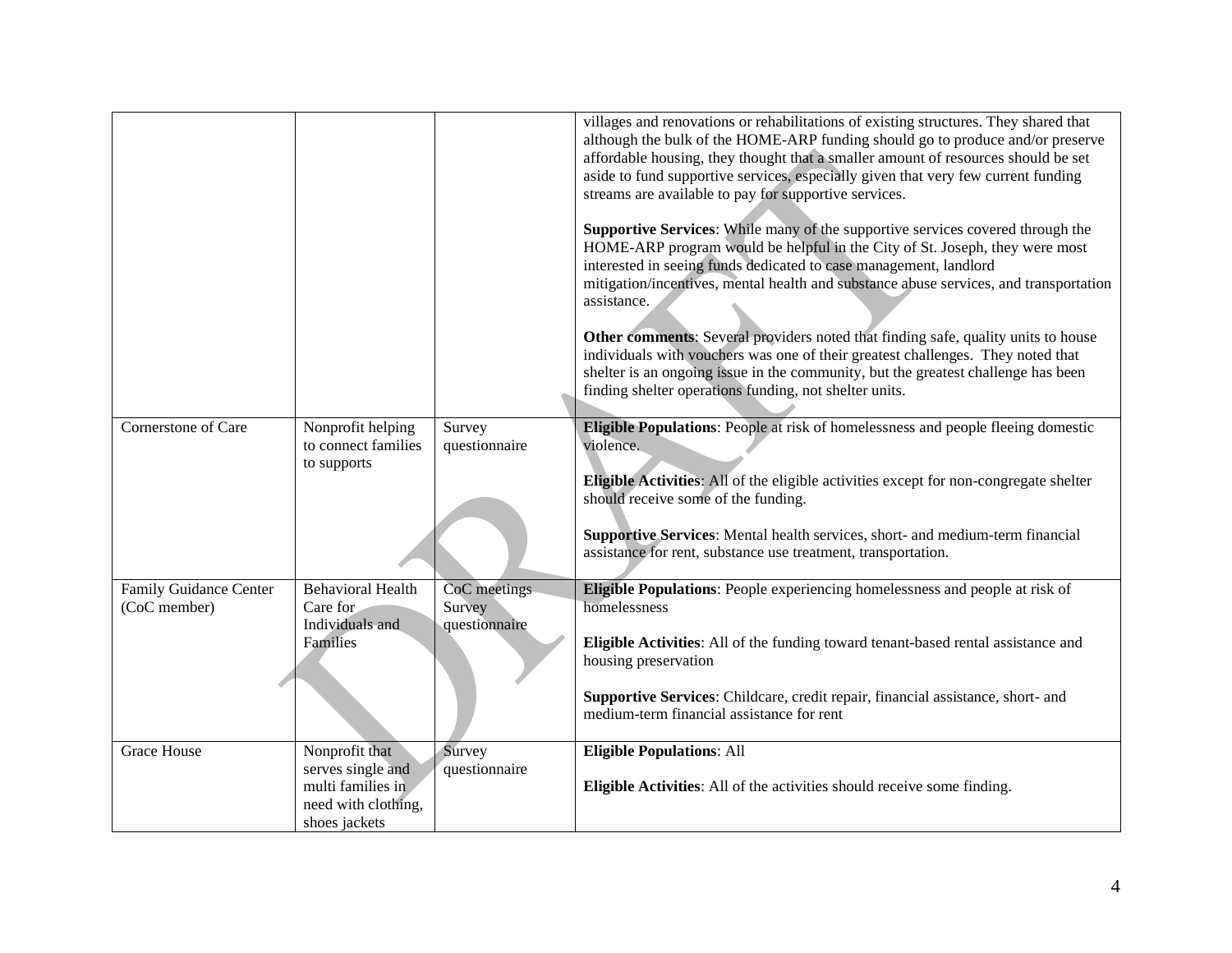|                                                | household items<br>small appliances<br>linens blankets. We<br>see homeless<br>starting over<br>parents, seniors<br>and the disabled<br>members of our<br>community. |                                           | Supportive Services: Employment assistance, food, housing search, landlord/tenant<br>liaison, life skills training, mental health services, outreach services, short- and<br>medium-term financial assistance for rent, substance use treatment<br>Other comments: The old Colgan center should be turned into a rehab service<br>where medical interns can run all at no pay plus doctors from Mosaic could donate a<br>few hours by per week to help the residents. They would sign themselves in to stay<br>till they were clean or sober. No phones no social media just classes work on<br>property no leaving learn a skill trade to have a job when they leave.                                                                                                                                                                                                                                                                                                                 |
|------------------------------------------------|---------------------------------------------------------------------------------------------------------------------------------------------------------------------|-------------------------------------------|----------------------------------------------------------------------------------------------------------------------------------------------------------------------------------------------------------------------------------------------------------------------------------------------------------------------------------------------------------------------------------------------------------------------------------------------------------------------------------------------------------------------------------------------------------------------------------------------------------------------------------------------------------------------------------------------------------------------------------------------------------------------------------------------------------------------------------------------------------------------------------------------------------------------------------------------------------------------------------------|
| Housing Authority of the<br>City of St. Joseph | Local Housing<br>Authority $-$<br>manage HUD<br>vouchers, VASH<br>vouchers, and PHA<br>for low-income<br>families                                                   | 1:1 interview,<br>Survey<br>questionnaire | Eligible Populations: All, but especially people experiencing homelessness, at risk<br>of homelessness, or those fleeing domestic violence – really important to continue to<br>meet their needs.<br><b>Eligible Activities:</b> All of the activities should receive some funding, but greatest<br>need is the insufficient housing stock in the city. Need to create housing stock with<br>owners and landlords willing to rent to this population.<br>Supportive Services: Case management, employment assistance, landlord/tenant<br>liaison life skills training, mental health services, outreach services, transportation.<br>Really need the services that can be targeted at people who obtain access to the<br>housing so that they can maintain the housing over time.<br>Other comments: The greatest fear is that we keep providing resources for shelter<br>and it continues not to work. Would like to see us replicate what is happening well<br>in other communities. |
| Interserv (CoC member)                         | Nonprofit<br>providing housing<br>assistance and<br>services to people<br>experiencing or at<br>risk of<br>homelessness                                             | CoC meetings,<br>Survey<br>questionnaire  | Eligible Populations: All, but prioritize people experiencing homelessness, who<br>have the greatest current need.<br>Eligible Activities: All activities are needed.<br>Supportive Services: All of the services are needed, but prioritize case<br>management, mental health services, substance use treatment, employment<br>assistance, financial assistance, housing search, landlord/tenant liaison life skills<br>training, outpatient health services, outreach services, services for special<br>populations, short- and medium-term financial assistance for rent, substance use<br>treatment, transportation.<br><b>Other comments:</b> Currently there are zero sustainable shelters in Buchanan County.<br>It has been piece-meal by local non-profits ever since the Salvation Army decided to                                                                                                                                                                           |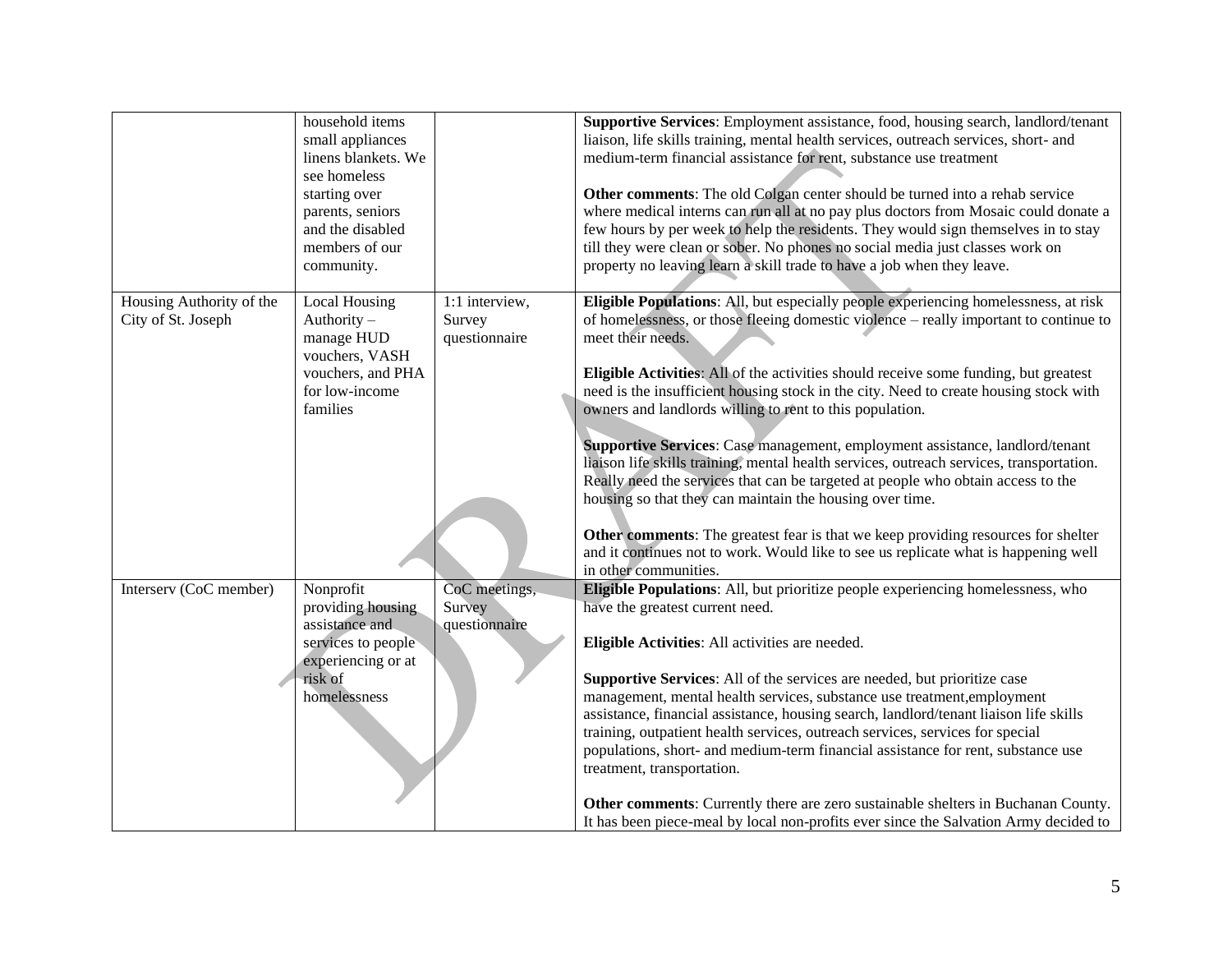|                                                            |                                                                                                                                            |               | limit their services for families. It is imperative that we work to provide services and<br>opportunities for all who are experiencing a housing crisis. focusing not only on the<br>physical housing structures, but placing a focus on services that provide physical<br>and mental readiness for housing and housing stability. Getting a home and not<br>having the skills or capacity to maintain the housing situation only leads to short-<br>term housing and compounds the individuals future of housing opportunity and<br>stability. There is currently a lot of funding available for Veterans and DV that is not<br>available to address other homeless populations. We have no individual emergency<br>shelter options. We also have people at risk of homelessness that do not fit in current<br>funding criteria. While all of the services noted need some funding, those in most<br>dire need are mental health and substance abuse treatment and case management.<br>These need to be funded well and immediately to begin to address the homeless<br>issue in the community.                                                                                                                                                                                                                                                   |
|------------------------------------------------------------|--------------------------------------------------------------------------------------------------------------------------------------------|---------------|----------------------------------------------------------------------------------------------------------------------------------------------------------------------------------------------------------------------------------------------------------------------------------------------------------------------------------------------------------------------------------------------------------------------------------------------------------------------------------------------------------------------------------------------------------------------------------------------------------------------------------------------------------------------------------------------------------------------------------------------------------------------------------------------------------------------------------------------------------------------------------------------------------------------------------------------------------------------------------------------------------------------------------------------------------------------------------------------------------------------------------------------------------------------------------------------------------------------------------------------------------------------------------------------------------------------------------------------------|
| Legal Aid of Western<br>Missouri (CoC member)              |                                                                                                                                            | 1:1 interview | <b>Eligible Populations:</b>                                                                                                                                                                                                                                                                                                                                                                                                                                                                                                                                                                                                                                                                                                                                                                                                                                                                                                                                                                                                                                                                                                                                                                                                                                                                                                                       |
|                                                            |                                                                                                                                            |               | <b>Eligible Activities:</b><br><b>Supportive Services:</b><br>Other comments:                                                                                                                                                                                                                                                                                                                                                                                                                                                                                                                                                                                                                                                                                                                                                                                                                                                                                                                                                                                                                                                                                                                                                                                                                                                                      |
| Independent outreach<br>worker, interpreter,<br>journalist | Staff of St. Joseph<br>School District,<br><b>First Steps</b><br>(nonprofit for<br>young families)<br>and privately-<br>owned media outlet | 1:1 interview | Eligible Populations: All – Latinos in St. Joseph have very little access to services.<br>There are no interpreters and few agency or organizational staff use Spanish. People<br>who want health care are told that the doctor is bilingual, but they never get to the<br>doctor because front desk staff don't speak Spanish. For the Latino population, there<br>are people from Central American who are not literate in either English or Spanish<br>when they arrive here. They are trapped because they don't have services, don't<br>speak any language, and are not documented. They live in substandard housing,<br>sometimes with no water, no heat, even no walls. But they don't complain. Much of<br>the Latino population is living doubled $up$ – sometimes three or four families in one<br>home (she has a client who lives in a house with 34 others). These folks are the most<br>vulnerable because all they have to do is make one mistake with another family and<br>they are kicked out of the house. No rights, no protections.<br>Eligible Activities: An affordable rental plan – with affordable housing and rental<br>assistance. Would be especially helpful if there were resources to help people fix the<br>homes where they live or for the landlords to fix the homes. There's also no shelter<br>for families. |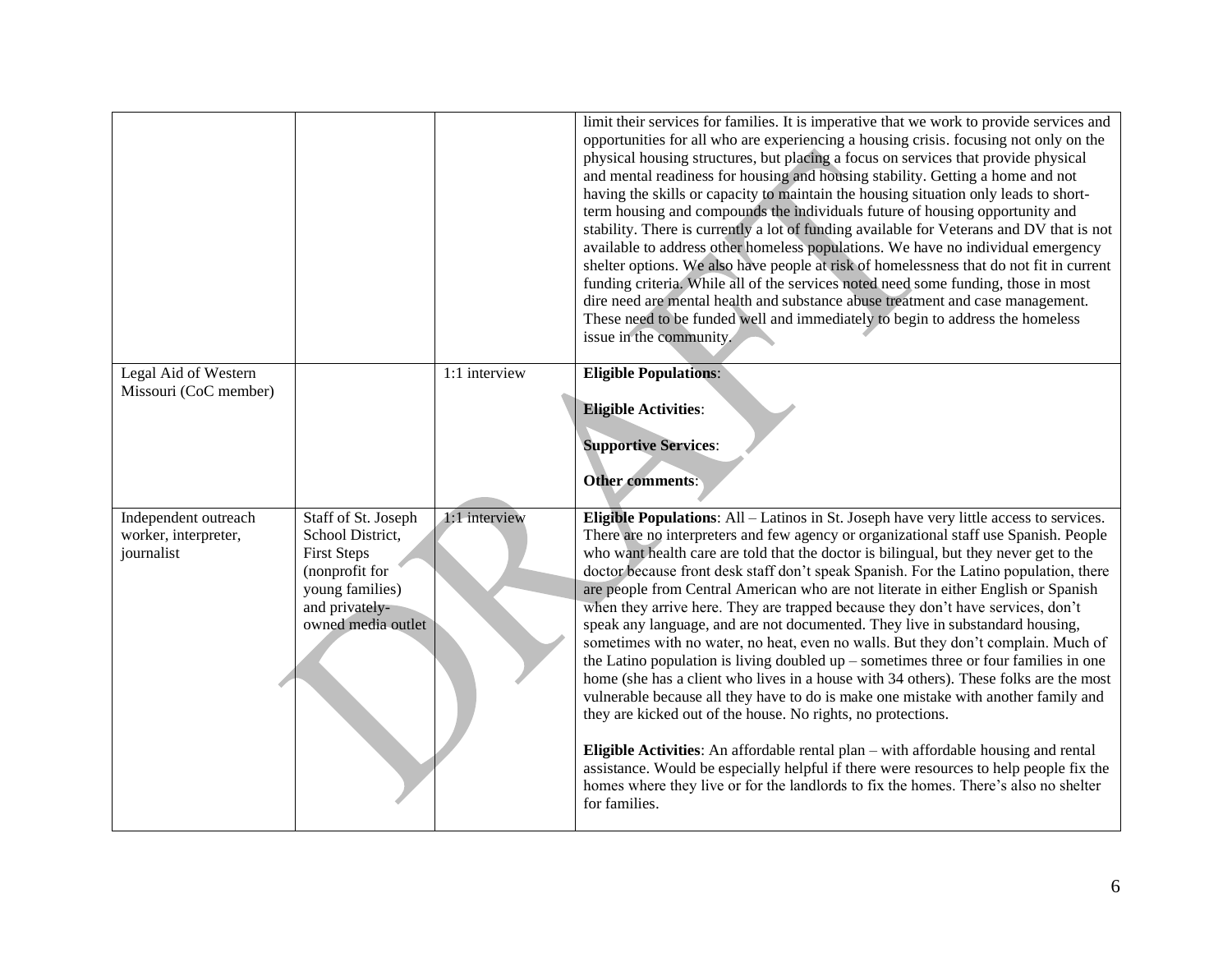|                                      |                                                      |                         | Supportive Services: Childcare, employment assistance/job training, financial<br>assistance, mental health services, outreach services (with people who are bilingual),<br>substance use treatment, transportation                                                                                                                                                                                                                                                                                                                                                                    |
|--------------------------------------|------------------------------------------------------|-------------------------|---------------------------------------------------------------------------------------------------------------------------------------------------------------------------------------------------------------------------------------------------------------------------------------------------------------------------------------------------------------------------------------------------------------------------------------------------------------------------------------------------------------------------------------------------------------------------------------|
|                                      |                                                      |                         | Other comments: There is no system in St. Joseph to connect people who are non-<br>English speakers to services. Many agencies provide the very minimum for<br>immigrant populations, especially those whose members are not literate. Also need<br>people who can communicate in languages other than English at the shelters. The<br>Latino community isn't there because staff can't communicate with them. They<br>know not to go there because they can't get the assistance that they need. There<br>needs to be some effort put into building trust with the Latino community. |
| Midland Empire<br>Resources for      | Disability service<br>organization with              | 1:2 interview           | Eligible Populations: All, but more to people at risk of homelessness or unstably<br>housed.                                                                                                                                                                                                                                                                                                                                                                                                                                                                                          |
| <b>Independent Living</b><br>(MERIL) | housing referral<br>and other<br>supportive services |                         | Eligible Activities: Need more lower-income housing for people with disabilities.<br>There is not enough housing available unless people want to live in sub-standard<br>housing. Need more housing that is ADA compliant. Also need more rental<br>assistance. Don't think that the money should be used toward shelters.                                                                                                                                                                                                                                                            |
|                                      |                                                      |                         | Supportive Services: Childcare, food, mental health services, substance use<br>treatment, transportation                                                                                                                                                                                                                                                                                                                                                                                                                                                                              |
|                                      |                                                      |                         | Other comments: If you are looking at just the homelessness population, would<br>prioritize supportive services. But the broader community of broader qualifying<br>populations, would do more than just supportive services.                                                                                                                                                                                                                                                                                                                                                         |
| Mosaic Life Care (CoC                | Inpatient mental                                     | CoC meetings,           | <b>Eligible Populations:</b> People experiencing or at risk of homelessness.                                                                                                                                                                                                                                                                                                                                                                                                                                                                                                          |
| member)                              | health unit of<br>larger health<br>system            | Survey<br>questionnaire | Eligible Activities: All projects except tenant-based rental assistance should receive<br>some funding.                                                                                                                                                                                                                                                                                                                                                                                                                                                                               |
|                                      |                                                      |                         | Supportive Services: Case management, life skills training, mental health services,<br>short- and medium-term financial assistance for rent, substance use treatment,<br>transportation.                                                                                                                                                                                                                                                                                                                                                                                              |
|                                      |                                                      |                         | <b>Other comments:</b> The patients I work with often are hospitalized not just for mental<br>health but because they are homeless. We need a homeless shelter in St. Joseph. The<br>Crossing shutting down was a terrible idea. We need one for all women, not just the<br>YWCA who only take the abused. Men have Haven & Juda House so women need                                                                                                                                                                                                                                  |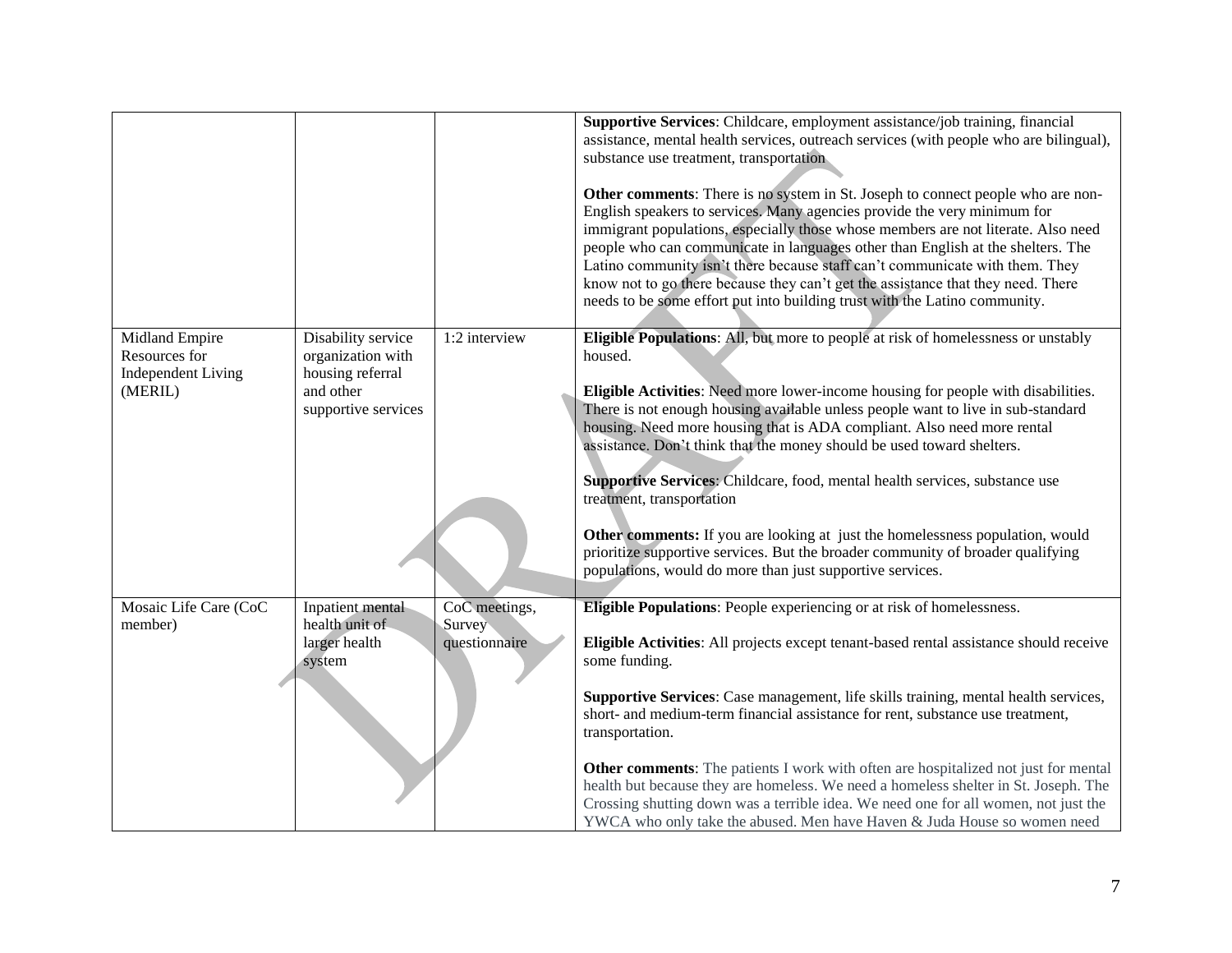|                                           |                                        |                         | priority. Also, two more group homes would be amazing as well. Currently there are<br>only two group homes. An additional two would be really helpful for the disabled<br>homeless population. There are many empty homes and that could be converted into<br>a group home.                                                                                                                                                                                                                                                                                                                                                                                                                                                                                                                                                                                                                                                                                                                                                                                                                                                                                                                                                                                             |
|-------------------------------------------|----------------------------------------|-------------------------|-------------------------------------------------------------------------------------------------------------------------------------------------------------------------------------------------------------------------------------------------------------------------------------------------------------------------------------------------------------------------------------------------------------------------------------------------------------------------------------------------------------------------------------------------------------------------------------------------------------------------------------------------------------------------------------------------------------------------------------------------------------------------------------------------------------------------------------------------------------------------------------------------------------------------------------------------------------------------------------------------------------------------------------------------------------------------------------------------------------------------------------------------------------------------------------------------------------------------------------------------------------------------|
| <b>NAACP</b>                              | Non-profit agency<br>serving St Joseph | 1:3 interview           | Eligible Populations: People who are living on the streets, or are rent-deficit and<br>face possible homelessness on a monthly basis. Additionally concerned about people<br>exiting prison and youth who are homeless or couch surfing. These populations are<br>fragile and are a large population in St Joseph.<br>Eligible Activities: The priority is to create and preserve affordable housing, with<br>some services. Would like to see services support housing access.<br>Supportive Services: Key services needed in the community are childcare,<br>outreach, mental health services (including medication access), employment<br>assistance (especially for people coming out of prison), services for seniors,<br>homeless youth, and people with criminal backgrounds, and transportation. People<br>who are homeless or at risk need support to stay in housing.<br>Other comments: We need group housing with staff on site and affordable, good<br>housing. We would like to see them spread out across town, not all in one location.<br>We have a lot of people coming out of prison, including women trying to reunite<br>with their children. We want to make sure that funded projects are effective and<br>accessible to those who most need it. |
| Northwest Health<br>Services (CoC member) | <b>Health Clinics</b>                  | Survey<br>questionnaire | <b>Eligible Populations:</b> People experiencing homelessness<br><b>Eligible Activities:</b> All of the funding should be used to produce or preserve<br>affordable housing.                                                                                                                                                                                                                                                                                                                                                                                                                                                                                                                                                                                                                                                                                                                                                                                                                                                                                                                                                                                                                                                                                            |
|                                           |                                        |                         | <b>Supportive Services: Case management services</b>                                                                                                                                                                                                                                                                                                                                                                                                                                                                                                                                                                                                                                                                                                                                                                                                                                                                                                                                                                                                                                                                                                                                                                                                                    |
| Noyes Home                                | Nonprofit caring<br>for children       | Survey<br>questionnaire | Eligible Populations: People experiencing homelessness<br>Eligible Activities: All of the funding toward non-congregate shelter.<br>Supportive Services: Employment assistance, food, legal services, transportation                                                                                                                                                                                                                                                                                                                                                                                                                                                                                                                                                                                                                                                                                                                                                                                                                                                                                                                                                                                                                                                    |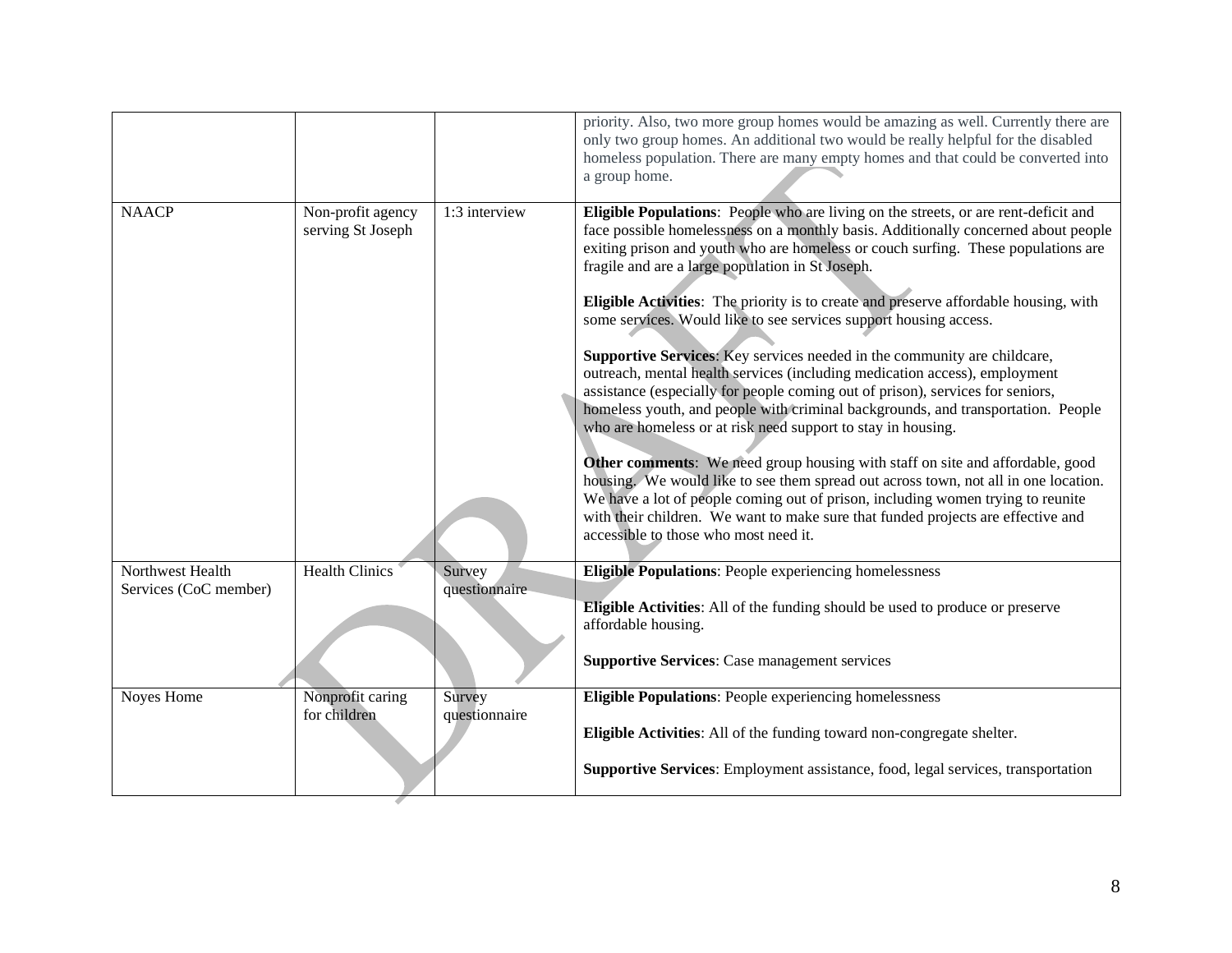|                                           |                                                |               | Other comments: The area where the shelter currently lies has a lot of open land<br>ready to be developed. This population in the area fills these shelters quickly and we<br>need ones not just for winter                                                                                                                                             |
|-------------------------------------------|------------------------------------------------|---------------|---------------------------------------------------------------------------------------------------------------------------------------------------------------------------------------------------------------------------------------------------------------------------------------------------------------------------------------------------------|
| Progressive Community<br>Services         | Nonprofit<br>organization<br>providing housing | 1:1 Interview | Eligible Populations: All populations, as people with development disabilities can<br>be found in all the qualifying populations.                                                                                                                                                                                                                       |
|                                           | and services to<br>people with                 |               | Eligible Activities: All should receive some funding, except not non-congregate<br>shelter. Would like to see more resources toward producing or renovating affordable                                                                                                                                                                                  |
|                                           | developmental<br>disabilities                  |               | housing and rental assistance to help people with rent once those units are available.                                                                                                                                                                                                                                                                  |
|                                           |                                                |               | Supportive Services: Mental health services, substance use services, transportation<br>is a HUGE need – especially to employment, financial assistance. The community<br>doesn't have transportation at all hours, every day of the week, to all locations                                                                                              |
|                                           |                                                |               | where people are employed. People need help getting to work when they have jobs<br>during off hours or that are located in places where our current transportation system                                                                                                                                                                               |
|                                           |                                                |               | doesn't go to. Also for people with developmental disabilities, some need for door-<br>to-door service. It is hard for some people to get to the bus $-$ this can be a higher                                                                                                                                                                           |
|                                           |                                                |               | cost and unaffordable for people.                                                                                                                                                                                                                                                                                                                       |
|                                           |                                                |               | Other comments: The community lost several residential housing facilities in the<br>past few years, leaving 100 or more individuals without an affordable unit. Their<br>waiting list for housing has grown considerably. Also, for many of the people they                                                                                             |
|                                           |                                                |               | serve, there is a need for one-bedroom units. Would like to see any newly created<br>affordable housing include many one-bedroom units.                                                                                                                                                                                                                 |
| St. Joseph Department of<br>Public Health | <b>Local Public</b><br>Agency                  | 1:1 interview | Eligible Populations: All four qualifying populations need assistance, but priority<br>should be for homeless and at-risk populations                                                                                                                                                                                                                   |
|                                           |                                                |               | Eligible Activities: Rental assistance is important. The United Way has Housing<br>Stability Fund that helps with a lot of needs, it is pretty easy to run and helped so<br>many people. It covers rent for 1-2 months at most, but also helps with back utilities,<br>bus passes, deposits. St. Joseph cannot operate a non-congregate shelter without |
|                                           |                                                |               | money, so although there is a need, it's not possible under the HOME-ARP<br>program. Affordable housing and services to keep people successful is a high<br>priority as well.                                                                                                                                                                           |
|                                           |                                                |               | Supportive Services: All services are needed, but especially employment<br>assistance/job training, food, life skills training, housing search and counseling,<br>mental health services, substance use treatment, and transportation.                                                                                                                  |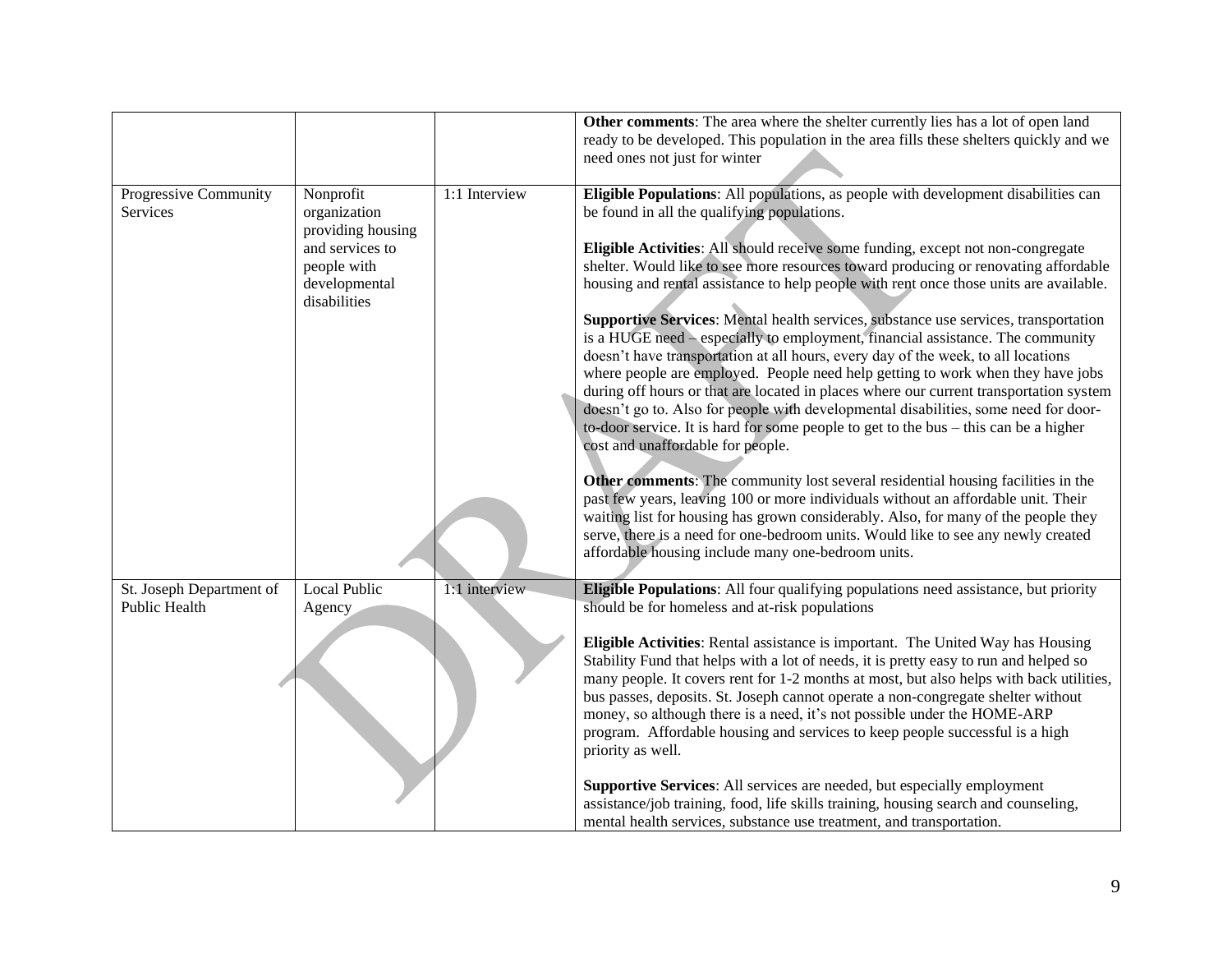|                                    |                                                                                                           |                         | Other comments: Supportive services are possible keys to success and stability on<br>their own. Right now, many are not easily accessible. . There is a big difference<br>between nonprofits and service providers knowing what is available and knowing as<br>a member of the public what is available, which might require outreach/case<br>management. This project should have strong accountability built in-tracking<br>services and outcomes.                                                                                                 |
|------------------------------------|-----------------------------------------------------------------------------------------------------------|-------------------------|------------------------------------------------------------------------------------------------------------------------------------------------------------------------------------------------------------------------------------------------------------------------------------------------------------------------------------------------------------------------------------------------------------------------------------------------------------------------------------------------------------------------------------------------------|
| St. Joseph Habitat for<br>Humanity | Nonprofit that<br>provides affordable<br>safe and decent<br>homes for low-<br>moderate income<br>citizens | Survey<br>questionnaire | <b>Eligible Populations: All</b><br>Eligible Activities: All toward affordable housing<br>Supportive Services: All eligible services are needed.<br>Other comments: Biggest need is affordable home ownership to stabilize and<br>improve neighborhoods and families Please fund Danny Gach and let him lead his<br>ministry for the homelessness. Please find my social worker Larry Stewart, who<br>knows this population and they trust him. Let Habitat help train some of these<br>people through our HBI program teaching construction trades. |
| St. Joseph Human Rights            | Commission                                                                                                | 1:1 interview           | Eligible Populations: All qualifying populations, except people fleeing domestic                                                                                                                                                                                                                                                                                                                                                                                                                                                                     |
| Commission                         | established by                                                                                            |                         | violence as there is already a strong sets of services in place in the community.                                                                                                                                                                                                                                                                                                                                                                                                                                                                    |
|                                    | ordinance to<br>address human                                                                             |                         | Eligible Activities: Tenant-based rental assistance and the infrastructure for a non-                                                                                                                                                                                                                                                                                                                                                                                                                                                                |
|                                    | rights in the City of                                                                                     |                         | congregate shelter would be the priority. Think the City should use other City                                                                                                                                                                                                                                                                                                                                                                                                                                                                       |
|                                    | St. Joseph                                                                                                |                         | funding to commit to ongoing operations of a shelter that is available for the general                                                                                                                                                                                                                                                                                                                                                                                                                                                               |
|                                    |                                                                                                           |                         | population that is publicly-run, not privately funded. Some funding toward                                                                                                                                                                                                                                                                                                                                                                                                                                                                           |
|                                    |                                                                                                           |                         | affordable housing and supportive services, as well.                                                                                                                                                                                                                                                                                                                                                                                                                                                                                                 |
|                                    |                                                                                                           |                         | Supportive Services: Employment assistance and job training, especially a high<br>need in the immigrant community. Engineers and teachers from other countries are<br>coming to St. Joseph and end up working at the pork plant. Also landlord tenant<br>liaison, financial assistance, substance use treatment, and transportation.                                                                                                                                                                                                                 |
|                                    |                                                                                                           |                         | Would like to see resources to help retrain them. Also would like to see the city set<br>up a central location where organizations can all offer services in one place that<br>people can go to.                                                                                                                                                                                                                                                                                                                                                     |
|                                    |                                                                                                           |                         | Other comments: Transportation is a big issue – buses are underutilized and the<br>City has no central transportation except the buses $-$ it takes 2-3 hours to plan ahead                                                                                                                                                                                                                                                                                                                                                                          |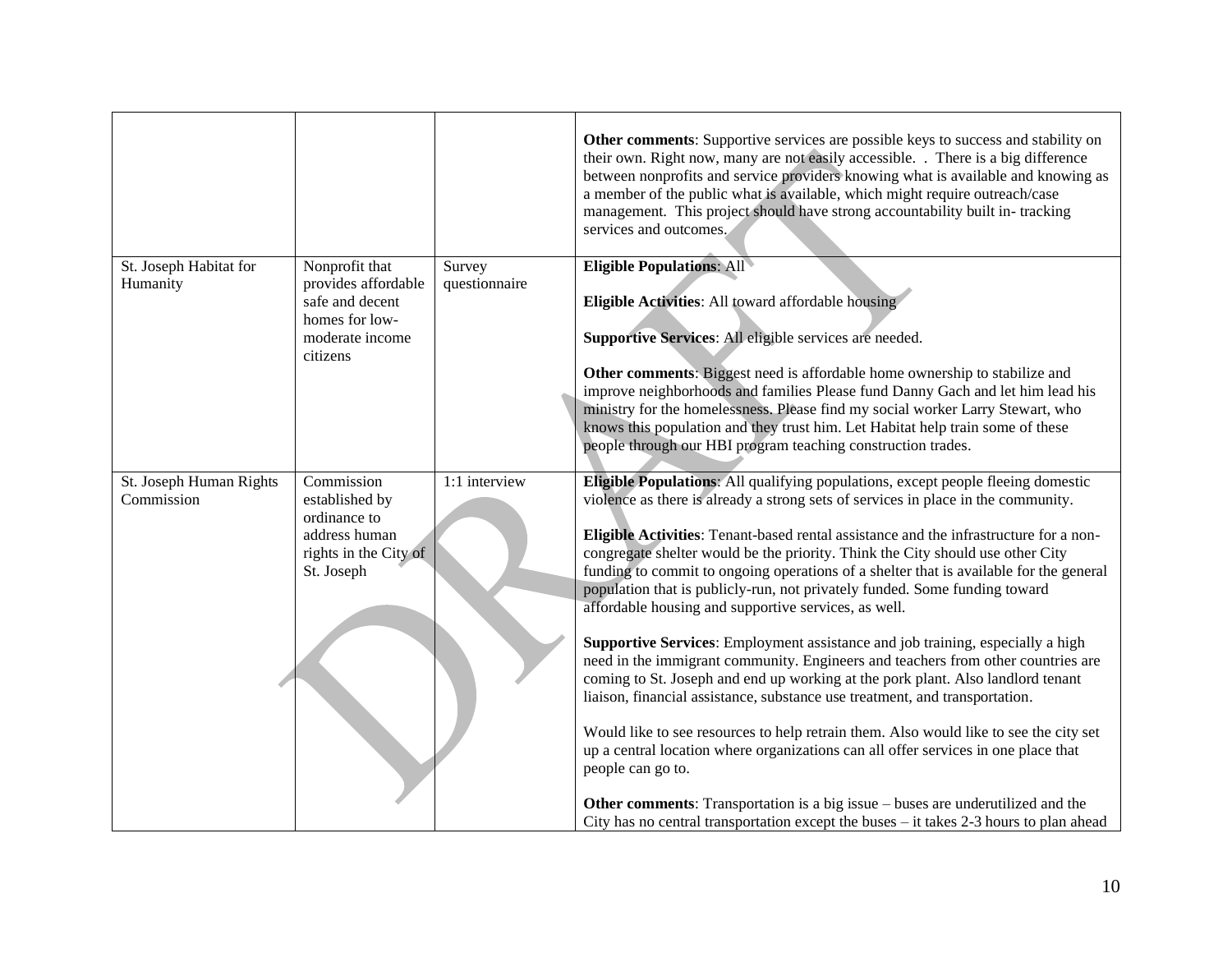|                           |                                                                          |                                           | to get where you need to go. Uber costs too much. Downtown is walkable, but if<br>North, So. E or W of downtown - food deserts. Downtown is where the city started<br>and it blossomed. It's landlocked with the river. That's why so many homeless folks<br>are downtown because that's where all the services are.                                                                                                                                                                                                                                                                                                                                                                                                                                                                                                                                                                                                                                                                                                                                                                                                                                                                                                                                                           |
|---------------------------|--------------------------------------------------------------------------|-------------------------------------------|--------------------------------------------------------------------------------------------------------------------------------------------------------------------------------------------------------------------------------------------------------------------------------------------------------------------------------------------------------------------------------------------------------------------------------------------------------------------------------------------------------------------------------------------------------------------------------------------------------------------------------------------------------------------------------------------------------------------------------------------------------------------------------------------------------------------------------------------------------------------------------------------------------------------------------------------------------------------------------------------------------------------------------------------------------------------------------------------------------------------------------------------------------------------------------------------------------------------------------------------------------------------------------|
| St. Joseph Public Library | City services                                                            | Survey<br>questionnaire                   | Eligible Populations: People experiencing homelessness and people fleeing<br>domestic violence.<br>Eligible Activities: Non-congregate shelter and supportive services should both<br>receive some of the funding.<br>Supportive Services: Education services, employment assistance, food, mental                                                                                                                                                                                                                                                                                                                                                                                                                                                                                                                                                                                                                                                                                                                                                                                                                                                                                                                                                                             |
|                           |                                                                          |                                           | health services, substance use treatment.                                                                                                                                                                                                                                                                                                                                                                                                                                                                                                                                                                                                                                                                                                                                                                                                                                                                                                                                                                                                                                                                                                                                                                                                                                      |
| St. Joseph Youth Alliance | Nonprofit<br>organization that<br>helps youth prepare<br>for the future. | 1:1 interview,<br>Survey<br>questionnaire | Eligible Populations: All. Many youth are not considered homeless because they<br>couch surf or are doubled up. We need to support them before they are put in dire<br>circumstances that come with homelessness. But they often are not eligible for<br>services because they don't meet the HUD definition.<br>Eligible Activities: All of the activities should receive some of the funding. But if<br>they were to prioritize, given limited funding, more housing and more affordable<br>housing – and supportive services. Youth often need help getting set up in an<br>affordable unit, perhaps some initial support with security deposits, etc.<br>Supportive Services: More case management, food, life skills training, mental<br>health services, short-and medium-term financial assistance with rent, substance use<br>treatment, transportation - transportation is necessary for youth who work during<br>hours the transportation system isn't running. They may work at minimum wage<br>jobs and have to pay for uber to get home from work. Experience with shelter when<br>it was up and running is that case management can get results, so more case<br>management. Youth are also very food insecure. Help with food could be<br>meaningful for youth. |
|                           |                                                                          |                                           | Other comments: Consider focusing on youth and young adults with majority of<br>funding. If we can prevent some of these issues with this age group then we can be<br>better off in the long run. Help stop the cycle before it starts. We have the shelter<br>facilities, but no one to operate them, so not so useful having non-congregate shelter<br>without operations - building the building is not sufficient. Please don't leave youth<br>out of the picture. There really are no places for youth to go in the current homeless                                                                                                                                                                                                                                                                                                                                                                                                                                                                                                                                                                                                                                                                                                                                      |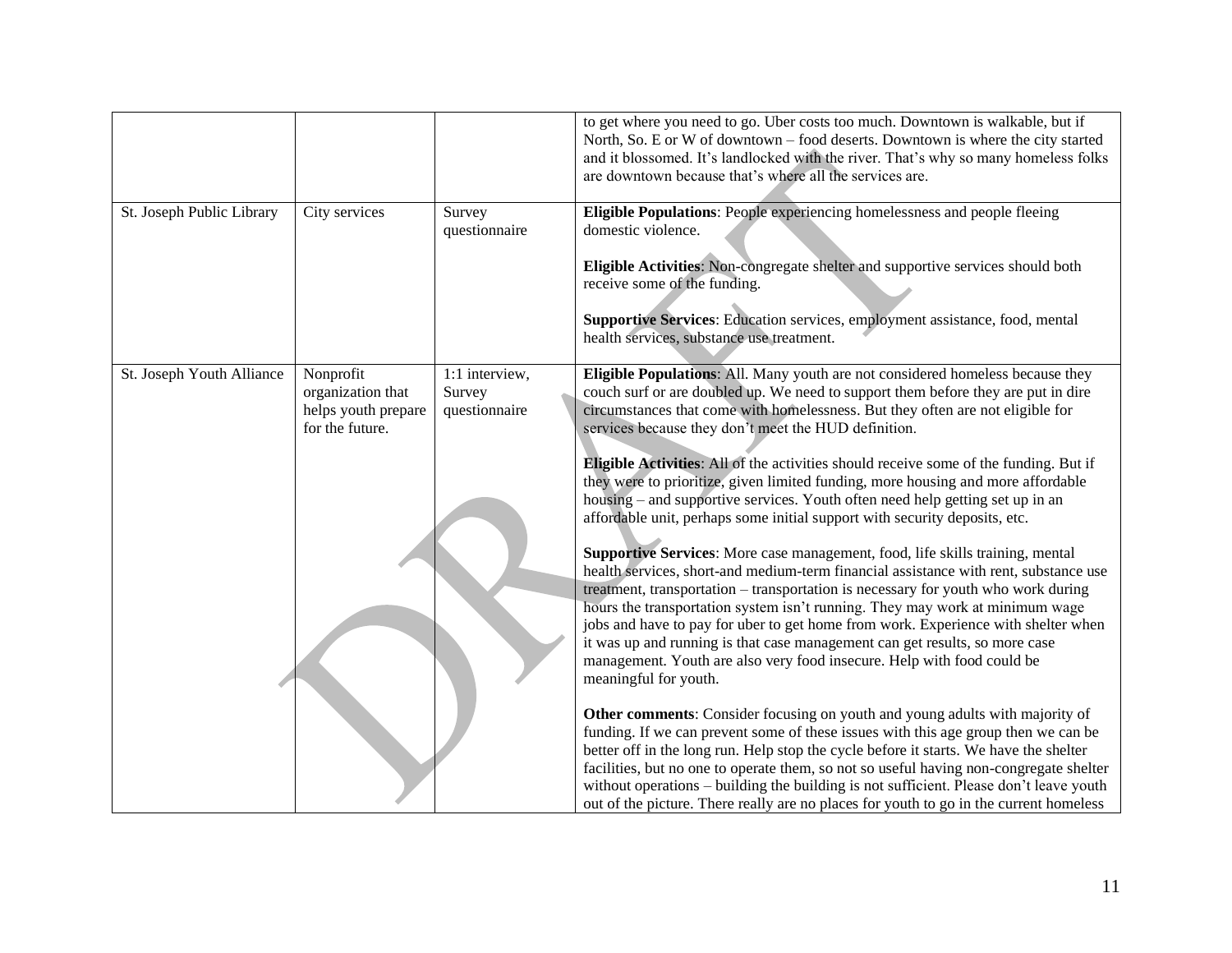|                                      |                                                                                      |                                          | system of care to get shelter or housing. Greatest need in the community is actual<br>housing. There is not enough affordable housing in the area at all.                                                                                                                                                                                                                                                                                                                                                                                                                                                                                                                                                                                                                                                                                                                                                                                                                                                                                                                                      |
|--------------------------------------|--------------------------------------------------------------------------------------|------------------------------------------|------------------------------------------------------------------------------------------------------------------------------------------------------------------------------------------------------------------------------------------------------------------------------------------------------------------------------------------------------------------------------------------------------------------------------------------------------------------------------------------------------------------------------------------------------------------------------------------------------------------------------------------------------------------------------------------------------------------------------------------------------------------------------------------------------------------------------------------------------------------------------------------------------------------------------------------------------------------------------------------------------------------------------------------------------------------------------------------------|
| Salvation Army (CoC<br>member)       | Shelter provider                                                                     | CoC meetings                             | Eligible Populations: Focus on single males experiencing homelessness, as there<br>are no shelters or housing for them currently in St. Joseph<br>Eligible Activities: Affordable housing. In St. Joe, there is a housing shortage.<br>People get vouchers pretty fast but can't find anywhere to use them. We can<br>get funding quickly (within 30 days), but it takes upwards of 60 days to find a<br>landlord. It is even harder if they have a terrible rental history or criminal<br>background. As well, St. Joseph's has a lot of really substandard property. It<br>puts the whole community in a vulnerable position when properties are not<br>safe and/or they are abandoned<br>Supportive Services: Mental health services, We have a couple of providers who<br>stay really booked so it's hard to get people in the system. Another big issue is<br>transportation. We have no organizations that freely give out bus passes. We have to<br>scramble to get people to appointments and with COVID no one wants to drive them<br>in their cars. Life skills also are a big need. |
| Social Welfare Board<br>(CoC member) | Nonprofit that<br>provides health<br>care to the<br>underserved living<br>in poverty | CoC meetings,<br>Survey<br>questionnaire | Eligible Populations: All populations except people fleeing domestic violence<br>Eligible Activities: Each of the activities should receive some of the funding<br>Supportive Services: Case management, housing search and counseling, legal<br>services, services for special populations, substance use treatment                                                                                                                                                                                                                                                                                                                                                                                                                                                                                                                                                                                                                                                                                                                                                                           |
| Something Else Cabaret               | Performing Arts<br>Organization                                                      | Survey<br>questionnaire                  | <b>Eligible Populations:</b> All of the populations<br>Eligible Activities: All eligible activities should receive some funding<br>Supportive Services: Case management, childcare, education, employment<br>assistance, food, mental health services, outpatient health services, short- and<br>medium-term financial assistance for rent, transportation.<br>Other comments:                                                                                                                                                                                                                                                                                                                                                                                                                                                                                                                                                                                                                                                                                                                 |
| United Way (CoC<br>member)           |                                                                                      | CoC meetings and<br>1:1 interview        | <b>Eligible Populations:</b><br><b>Eligible Activities:</b>                                                                                                                                                                                                                                                                                                                                                                                                                                                                                                                                                                                                                                                                                                                                                                                                                                                                                                                                                                                                                                    |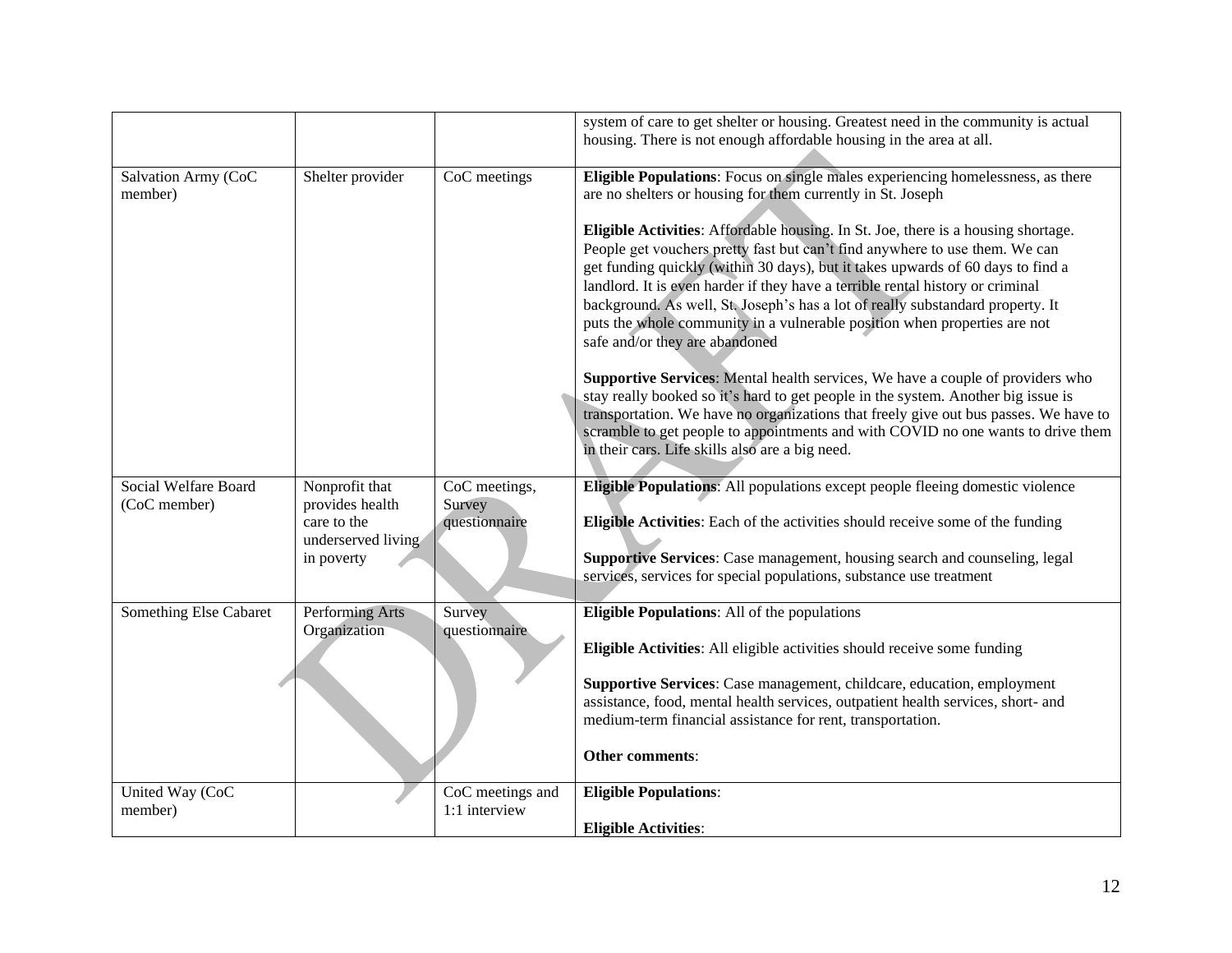|                                 |                                                                                                                |                                                         | <b>Supportive Services:</b><br>Other comments:                                                                                                                                                                                                                                                                                                                                                                                                                                                                                                                                                                                                                                                                                                                                                                                                                                                                                                                                                                                                                                                                                                                                                                            |
|---------------------------------|----------------------------------------------------------------------------------------------------------------|---------------------------------------------------------|---------------------------------------------------------------------------------------------------------------------------------------------------------------------------------------------------------------------------------------------------------------------------------------------------------------------------------------------------------------------------------------------------------------------------------------------------------------------------------------------------------------------------------------------------------------------------------------------------------------------------------------------------------------------------------------------------------------------------------------------------------------------------------------------------------------------------------------------------------------------------------------------------------------------------------------------------------------------------------------------------------------------------------------------------------------------------------------------------------------------------------------------------------------------------------------------------------------------------|
| Young at Heart                  | Nonprofit<br>organizations that<br>provides services<br>to those 60 years<br>and older and their<br>caregivers | Survey<br>questionnaire, 1:1<br>interview               | <b>Eligible Populations: All</b><br>Eligible Activities: All eligible activities should receive some funding, especially<br>affordable housing and supportive services.<br>Supportive Services: Case management, financial assistance, housing search, legal<br>services, mental health services, short- and medium-term financial assistance for<br>rent, substance use treatment, employment assistance, life skills training, outpatient<br>health services.<br>Other comments: The greatest needs in the older adult community are for home-<br>based meals, mental health services, and home repairs - both for older adults who<br>own their own homes and for landlords to spend bringing homes up to a higher<br>standard. Many older adults don't have the resources for home repairs and are living<br>in sub-standard housing because of it.                                                                                                                                                                                                                                                                                                                                                                   |
| YWCA St. Joseph (CoC<br>member) | Nonprofit<br>organization<br>striving to<br>Eliminate racism<br>and empower<br>women.                          | CoC meetings, 1:1<br>interview, Survey<br>questionnaire | <b>Eligible Populations: All</b><br>Eligible Activities: All activities should receive some funding except for non-<br>congregate shelter (not sufficient without operating funds).<br>Supportive Services: Case management, childcare, employment assistance, mental<br>health services, short- and medium-term financial assistance for rent, substance use<br>treatment, education services, food, legal services.<br>Other comments: Childcare assistance is often overlooked. State pay does not<br>cover the full cost of childcare and low-income families often can't afford to cover<br>the balance. Without access to quality care, low-income families have to either forgo<br>employment opportunities or leave their children in potentially unsafe situations.<br>There is also an unmet need for affordable childcare provided during non-traditional<br>work hours such as evenings, overnights, and weekends People's basic needs are not<br>being met in Saint Joseph Missouri. Until the most basic of needs are met, such as<br>food, shelter, and proper healthcare, homelessness will continue to rise, and money<br>will have been wasted. People do not want a "free ride". They want to be self- |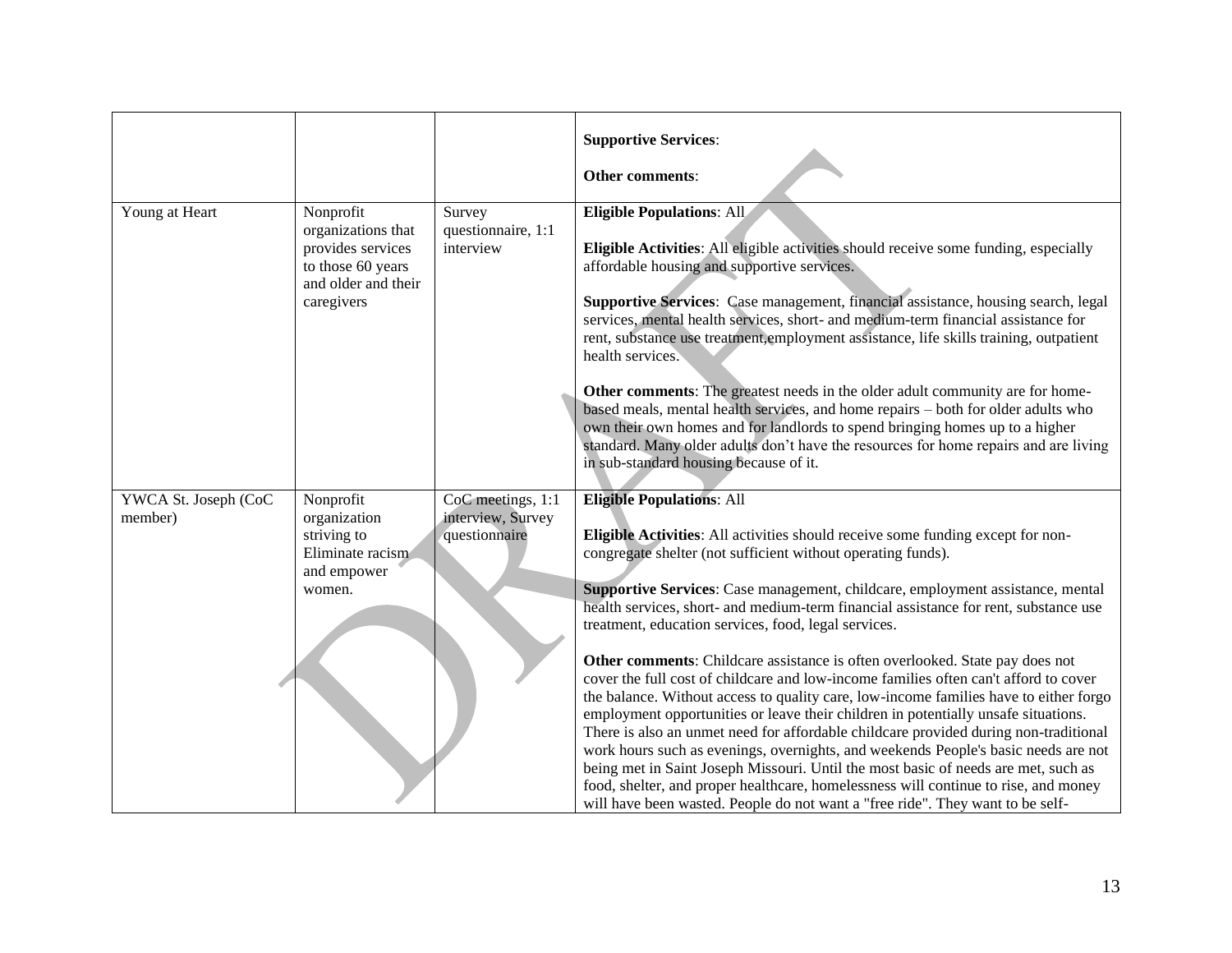| sufficient. I work with this population in our community daily, and unmet basic<br>needs are the root of the problem. |
|-----------------------------------------------------------------------------------------------------------------------|
|                                                                                                                       |
|                                                                                                                       |
|                                                                                                                       |
|                                                                                                                       |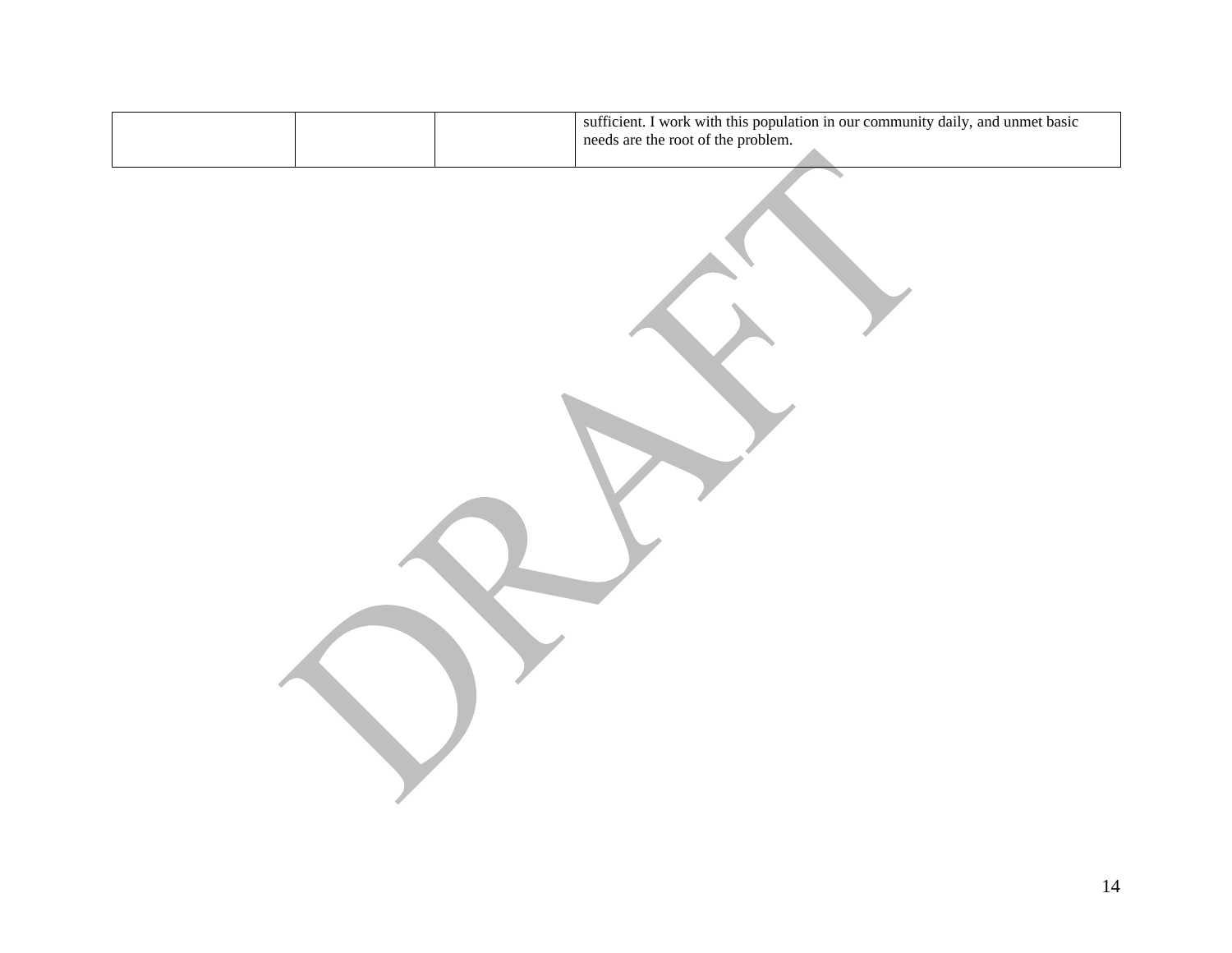# **2. PUBLIC PARTICIPATION**

2.A. What are City of St. Joseph's "reasonable notice and opportunity to comment" standards for plan amendments in its current citizen participation plan?

**Response**: The City of St. Joseph's Citizen Participation Plan (CPP) provides clear steps for amendments. The CPP encourages citizen participation in general. The process for amendments outlined in the CPP requires the City to publish a notice in the local St Joseph News-Press. It also requires that the amendments be distributed to St Joseph Public Libraries and Rolling Hills Library and making it available online at [www.stjosephmo.gov.](http://www.stjosephmo.gov./)

The CPP also commits the City to consider any comments or views of citizens received in writing or orally at public hearings, if any, when preparing amendments, including the Allocation Plan. To obtain citizen feedback, the CPP requires that the City provide 30 days to comment on the draft Allocation Plan before submitting a final one to HUD. As is required under the HOME-ARP notification, the CPP requires the City to provide a summary of citizen comments or views, and a summary of any comments or views that are not accepted and the reasons why.

In addition to following the CPP, the City of St. Joseph went beyond the requirements and solicited public comment in advance of posting the draft Allocation Plan. During that time, the City gathered public feedback about how best to use the HOME-ARP funding and incorporated public feedback in the decision on how to use the HOME-ARP funding in the draft Allocation Plan. The City then posted the draft Allocation Plan that included public recommendations and solicited another round of public feedback and held a public hearing, as described below.

**2.B**. Describe the public participation process

**2.B.i.** Public comment period start date: March 22, 2022 **2.B.ii** Posting Draft Allocation Plan date: April 15, 2022 **2.B.iii.** Public comment period end date: May 17, 2022 **2.B.iv**. Public hearing date: May 3, 2022

**2.B.v**. Narrative description of public participation process:

**Response:** The City of St. Joseph established a separate webpage focused on the HOME-ARP funding opportunity. Posted on the webpage is information about the HOME-ARP funding opportunity and materials about the process that were prepared by HUD, as well as materials the City developed.

The website launched on Tuesday March 22, 2022, to include the public voice in the development of the draft Allocation Plan. The City shared the webpage through social media, announced its availability to local media, and circulated the link through our local network of partner organizations and agencies, asking them to advertise the website widely.

Prior to posting the Allocation Plan draft, the City developed a questionnaire to solicit comment from the public. The questionnaire was made available on the City's HOME-ARP webpage to complete online (through Survey Monkey), as well as in hard copy that could be mailed to the City or brought in-person to the City. The questionnaire provided information about the amount of HOME-ARP funding allocated to the City and background information on the qualifying populations and eligible activities that HOME-ARP is intended to fund. With the background information and context provided, we asked the public to share their opinions about who would best be served by HOME-ARP funds (from amongst the qualifying populations) and which eligible activities were most needed in the community.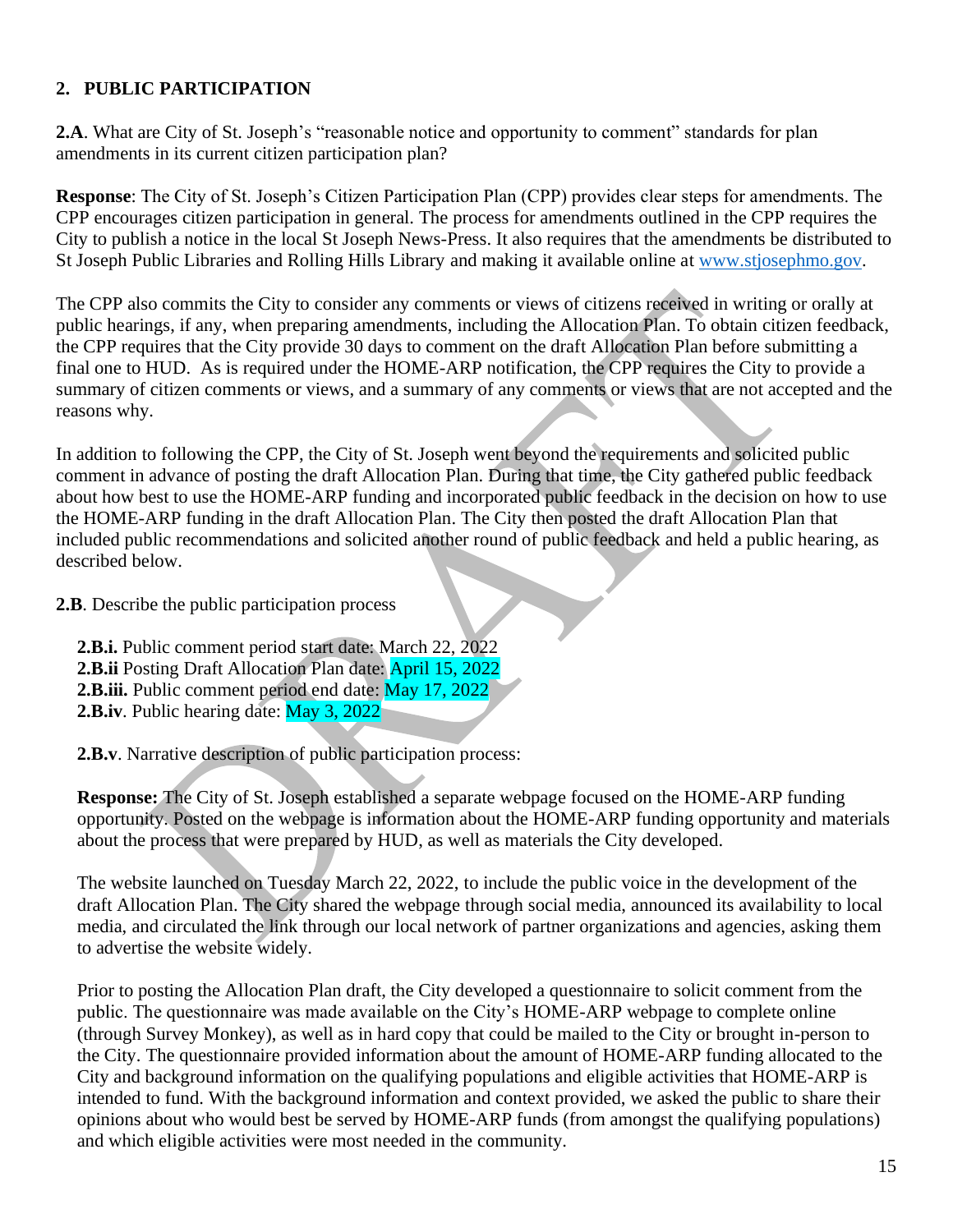Subsequently, on April 15, 2022, the City officially released the draft Allocation Plan. We posted the Plan prominently on the City's website and promoted it on our social media, with local media, as well as promoted it with our local network of partner organizations and agencies. We also published a notice in the local St Joseph News-Press and distributed the draft Allocation Plan to libraries, as required by our Citizen Participation Plan.

On April 15th, the City also provided a new opportunity to solicit public comment in response to the draft Allocation Plan. Like the initial questionnaire, the public could provide their comments online (through Survey Monkey), by a hard copy, or through a dedicated email for a thirty-day period through May 17, 2022 per the City of St. Joseph's Citizen Participation Plan.

More than two weeks later, the City held a public hearing on Tuesday May 3, 2022. The two-hour meeting included presentations by the City and its consultant, Homebase. We provided background information about HOME-ARP funding, qualifying populations, eligible activities, and the needs assessment and gaps analysis. We presented the draft Allocation Plan and gave ample opportunity for people to provide comments verbally, share their thoughts and provide comments to a dedicated email or through the online public comment survey.

**2.B.v**. Describe any efforts to broaden public participation:

**Response**: While the HOME-ARP funding is slated to address homelessness, the City promoted the webpage, opportunity for public comment, and the public hearing far beyond the homeless system of care. We asked all City agencies to promote the webpage, questionnaire and public hearing announcement with their constituents, partner organizations, on their social media, and with their local media contacts. We did similar outreach to announce the posting and public comment for the draft Allocation Plan. This included the local Continuum of Care sending it out to their full listserv with a breadth of community stakeholders.

In the past, the City usually receives approximately no more than 100 responses to surveys and questionnaires when seeking input on the local homeless system of care. When we asked for public comment *in advance* of drafting the Allocation Plan, we received over 100 responses in the first two days. By the time the draft Allocation Plan was posted on April 15, 2022, we had received more than 250 general public comments.

**2.B.vi**. Summarize the comments and recommendations received through the public participation process:

# **Response**:

Public comment during **the planning** for the draft Allocation Plan:

During the planning and drafting stage, the City of St. Joseph sought public comment through a questionnaire. By the time we closed the site to public comment in advance of posting the draft Allocation Plan (on April 15, 2022), we had received 251 individual responses. A summary of the responses to the questionnaire are below:

We asked respondents what group of people they most closely represented: people experiencing homelessness (7%), policymakers (<1%), nonprofit or community-based organizations (23%), or the general public (69%).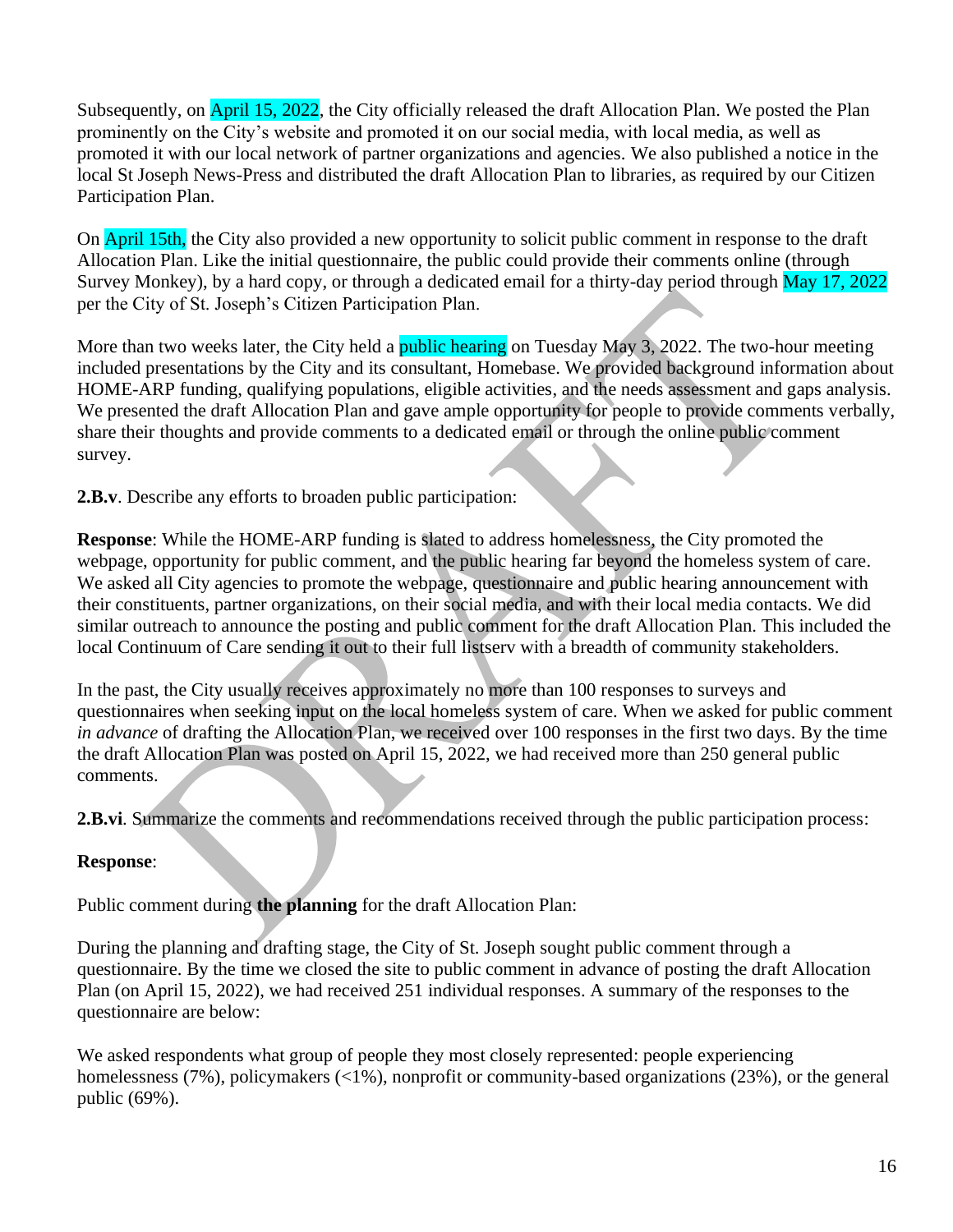We explained that the City of St. Joseph was slated to receive \$1,337,926 in federal HOME-ARP resources. We shared with them the qualifying populations and asked which, if any, of the qualifying populations the City should prioritize. The responses are ranked below in order of most votes (people could choose more than one option):

- The City should prioritize each of the qualifying populations (56%)
- The City should prioritize people experiencing homelessness (32%)
- The City should prioritize people fleeing domestic violence (24%)
- The City should prioritize people at risk of homelessness  $(22%)$
- The City should prioritize other populations at greatest risk of housing instability (17%)

We also sought their input on the four primary eligible activities, asking them to share which of the activities the City of St. Joseph should spend the HOME-ARP funding on. The responses are ranked below in order of most votes:

- 82% of respondents thought producing or preserving affordable housing should receive some funding. while 6% said it should receive no funding and 11% said it should receive all the funding.
- 81% thought tenant-based rental assistance should receive some funding, while 17% said it should receive no funding and 3% said it should receive all the funding.
- 71% thought non-congregate shelter should receive some funding, while 21% said it should receive no funding and 8% said it should receive all the funding.
- 87% thought supportive services should receive some funding, while 9% said it should receive no funding and 5% said it should receive all the funding.

**2.B.vii**. Summarize any comments or recommendations not accepted and state the reasons why:

The City of St. Joseph solicited feedback in advance of drafting and posting the Allocation Plan. As noted above, we received over 250 comments. We relied on those comments to craft the draft Allocation Plan.

Feedback from public participants and consultants included a number of comments/recommendations that were considered and not included in the proposed draft Allocation Plan. Below is a summary of those comments and the stated reasons why the recommendations are not included in the draft Allocation Plan.

**Recommendations to fund all eligible activities for all qualifying populations**: A number of public participants who initially shared their thoughts while the City was developing the draft Allocation Plan indicated that they believed that the City should use its funding across all of the eligible activities and for all of the qualifying populations. More than half of respondents felt that all populations deserved help. Many commenters felt that covering all the qualifying populations would help ensure that the City was able to help the most people need. Examples of comments include:

"They all need help. There are resources available in our community, but the need is too great for those resources to help everyone."

"The truth is all of these populations are highly vulnerable. Unfortunately, until our City has the means to help with wrap around services, we will continue to serve the same people over and over again. If we focus on all these populations, we will be able to help a variety of people instead of just the same people over and over again."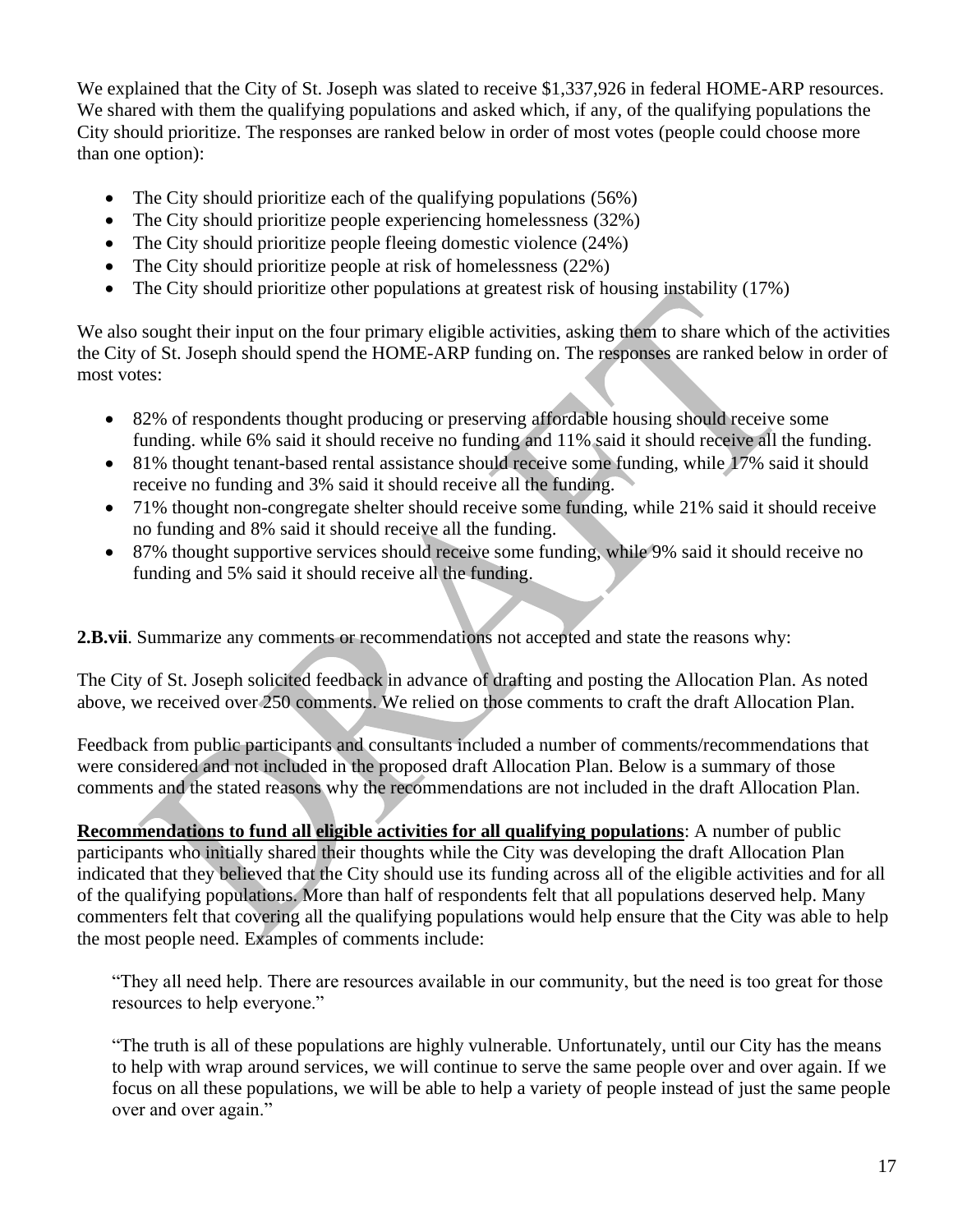"There are so many struggling people on the streets of Saint Joseph like myself and my boyfriend and there are not enough resources to help them come up and out of poverty or make it easy for them to find or fund stable secure housing in this city."

"All are important and people in our community that are in need should be considered for the assistance that can be provided with these funds."

#### **Reasons for not funding all eligible activities as some requested in the Allocation Plan**:

Existing funding sources are sorely insufficient to fund production or preservation of affordable housing; therefore, utilizing HOME-ARP funding for this eligible activity fills the highest priority need that only HOME-ARP funding can. Spreading the money equally across all eligible activities would not dedicate sufficient HOME-ARP funds to be utilized as effectively to accomplish a meaningful difference.

With only \$1,377,993 million, the City wants to maximize the funding to ensure that the most significant unmet gap in the system can be filled. Currently, the City not only has limited funding to be used toward affordable housing, it also has sub-standard housing and many vacant buildings. Furthermore, in the past two years, a number of residential facilities have shut down, leaving over 100 individuals without affordable units. Dedicating HOME-ARP funds forward affordable housing can go a long way to fill an important gap and need in St. Joseph.

**Recommendations to fund tenant-based rental assistance**: Very few of the consultant stakeholders that we interviewed or solicited input from identified Tenant-Based Rental Assistance (TBRA) as needed in the City of St. Joseph. Only 3% of public survey respondents believed that TBRA should get all of the HOME-ARP funding. However, more than 80% of survey respondents shared that some of the funding should go toward rental assistance. Other commenters noted that there are already local programs that provide rental assistance. Comments from respondents in support of funding rental assistance included:

"Some people are able to find a place to live but struggle with making ends meet and therefore might need some assistance. Security deposits are often the main barrier to renting."

"I have seen several tenants that have had to deal with crappy housing, all because they believe it is all they can get. Landlords sometimes take advantage of the clients."

"Rental assistance should be available due to high rent and low wages."

"Households with low incomes are often unable to meet all of their basic needs. Providing tenant-based rental assistance allows them to better help themselves."

#### **Reasons for not including tenant-based rental assistance recommendations in the Allocation Plan**:

Numerous existing and upcoming funding sources within the community are eligible and sufficient to fund Tenant-Based Rental Assistance; therefore, utilizing HOME-ARP funding for this eligible activity is not the most effective use of HOME-ARP funding and would not fill a gap within the City of St Joseph.

There are likely to continue to be resources for TBRA as well. The City of St. Joseph and partners received an influx of federal resources to provide rental assistance under other parts of the ARP and the CARES Acts. The Housing Authority has Mainstream Vouchers. In addition, there are regular annual Continuum of Care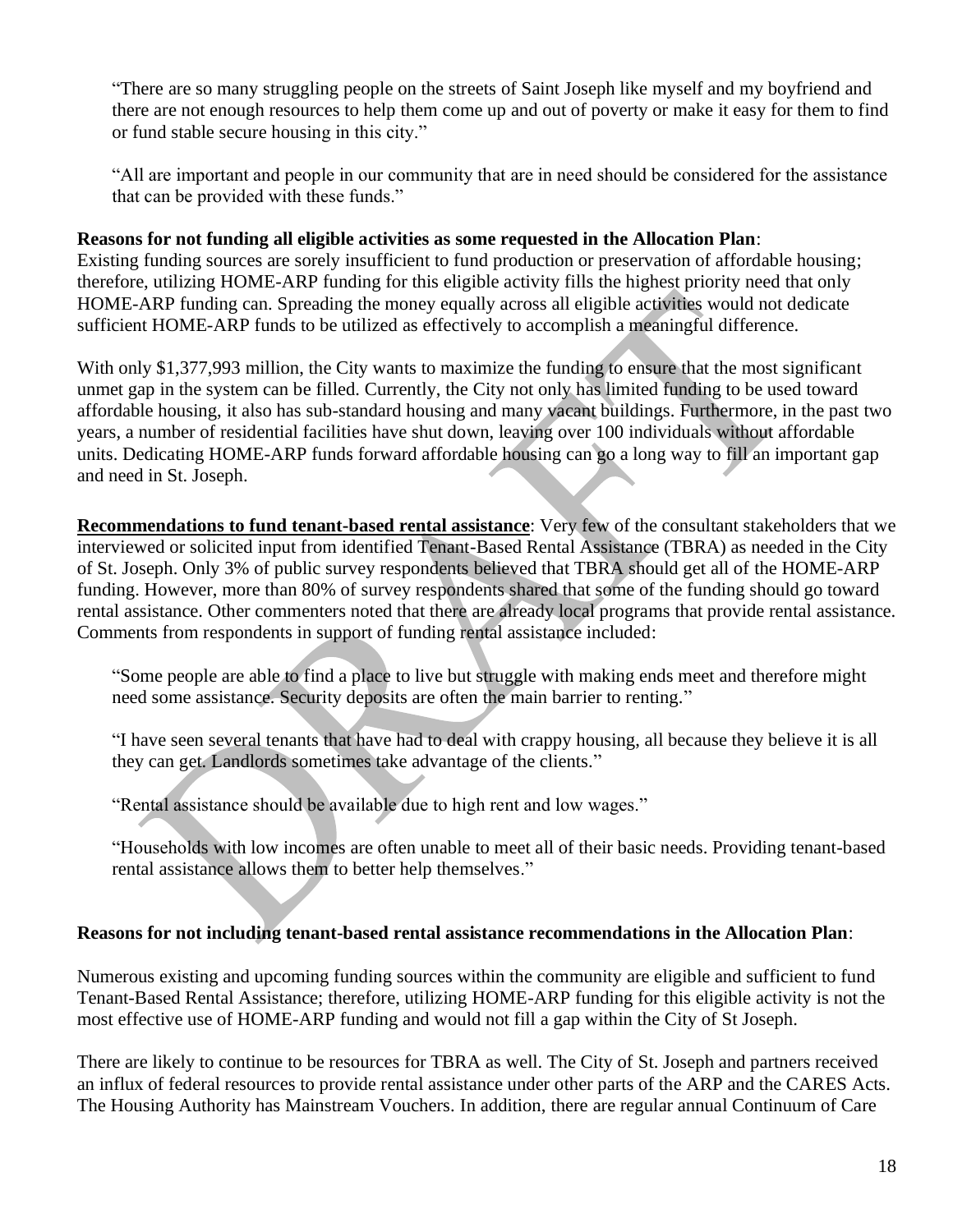Program and Emergency Solutions Grant Program funds, as well as HOME and HCV funds, that support TBRA.

Homeless system of care providers who are intimately familiar with the ongoing gaps and needs in the community did not identify TBRA as a significant need or priority for the HOME-ARP funds for the City of St. Joseph. For the public, TBRA was ranked as the lowest priority of the four primary eligible activities with only 3% of respondents recommending all HOME-ARP funding be used for TBRA.

Moreover, the City will be pursuing request for proposals that consider affordable housing from organizations or collaborations that can bundle the housing units with services, managed by a local organization. One of the biggest challenges in St. Joseph is identifying landlords willing to rent to the qualifying populations. If proposals are put forward to create affordable housing units with landlords and/or property managers who are accustomed to working with the qualifying populations, the HOME-ARP funds will be leveraged to remove some of the same barriers that can be addressed with TBRA.

The HOME-ARP funding is unique in its flexibility in terms of who it can serve and in terms of what it can be used on. Therefore, prioritizing if for a use that is already sufficiently covered with other one-time and renewable funding streams would not be prudent.

**Recommendations to fund non-congregate shelter**: Many consultant stakeholders whom we interviewed or heard from felt that it was difficult to support the idea of HOME-ARP funds used for non-congregate shelter when the funds cannot be used to operate the shelter. Public survey respondents also had mixed opinions about using HOME-ARP funds for infrastructure without funding for operations. While there were 8% of respondents who believed all the funding should go to non-congregate shelter, 21% of survey respondents thought that none of the HOME-ARP funds should be used toward non-congregate shelter. The range of comments included:

#### *Expressions of Support:*

"A shelter would help the homeless."

"We have no shelter!!! Must I say more. We have a population that cant be housed due to multiple evictions, drug addiction, untreated mental health."

"We need shelter for those homeless living in places not meant for habitation until they can be housed. If we plan and do things the right way, shelter will be needed on a much less intensive basis."

*Expressions of Concern:*

"This would only be good if there is funding to maintain it later."

"Seems this would be temporary  $\&$  require a lot of maintenance, upkeep  $\&$  continued, on-going funding."

"Why purchase and build without a plan to sustain?"

"Without ongoing operating funds, I don't think this would be beneficial."

#### **Reasons for not including non-congregate shelter recommendations in the Allocation Plan**: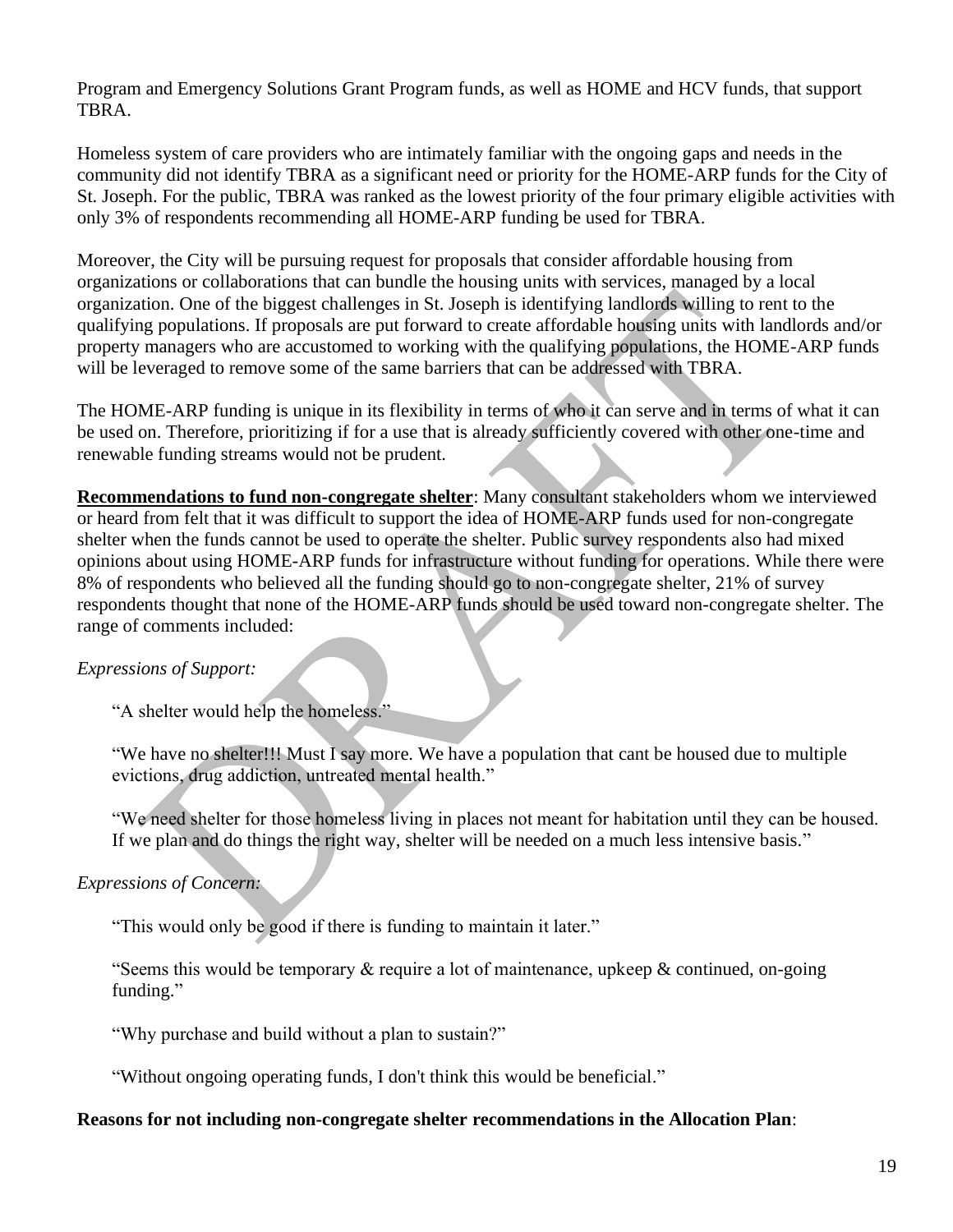While the City has not had a sustained, general population, year-round shelter for several years, and shelter is a key gap in this area, the challenge in sustaining shelter locally has been rooted in the cost of operating and overseeing shelter, not in finding space to house it. Even more, the City has already committed \$800,000 of APRA funds to a local non-profit for creation of a non-congregate shelter.

**Recommendations to fund supportive services**: The City of St. Joseph is proposing to use some of the HOME-ARP funding toward supportive services. The public participants who weighed in in advance of the draft Allocation Plan identified a need for supportive services in the City. The most common supportive services public participants and consulting organizations seek for qualifying populations were ongoing case management, mental health services, and transportation. Comments included thoughts such as:

"Supportive services help with those steps to help people get independent.

"Overall, these supportive services would be key into making any of these other options viable."

"Once affordable housing is provided, information on how to be successful is necessary."

"Can be used broadly to assist individuals in a variety of situations."

# **Supportive services funding was included in the Allocation Plan**

As stated above, the City of St. Joseph is dedicating a portion of the HOME-ARP funds toward supportive services, particularly focused on addressing the case management, mental health, and transportation issues that have been identified as creating significant housing stability barriers for people in the community.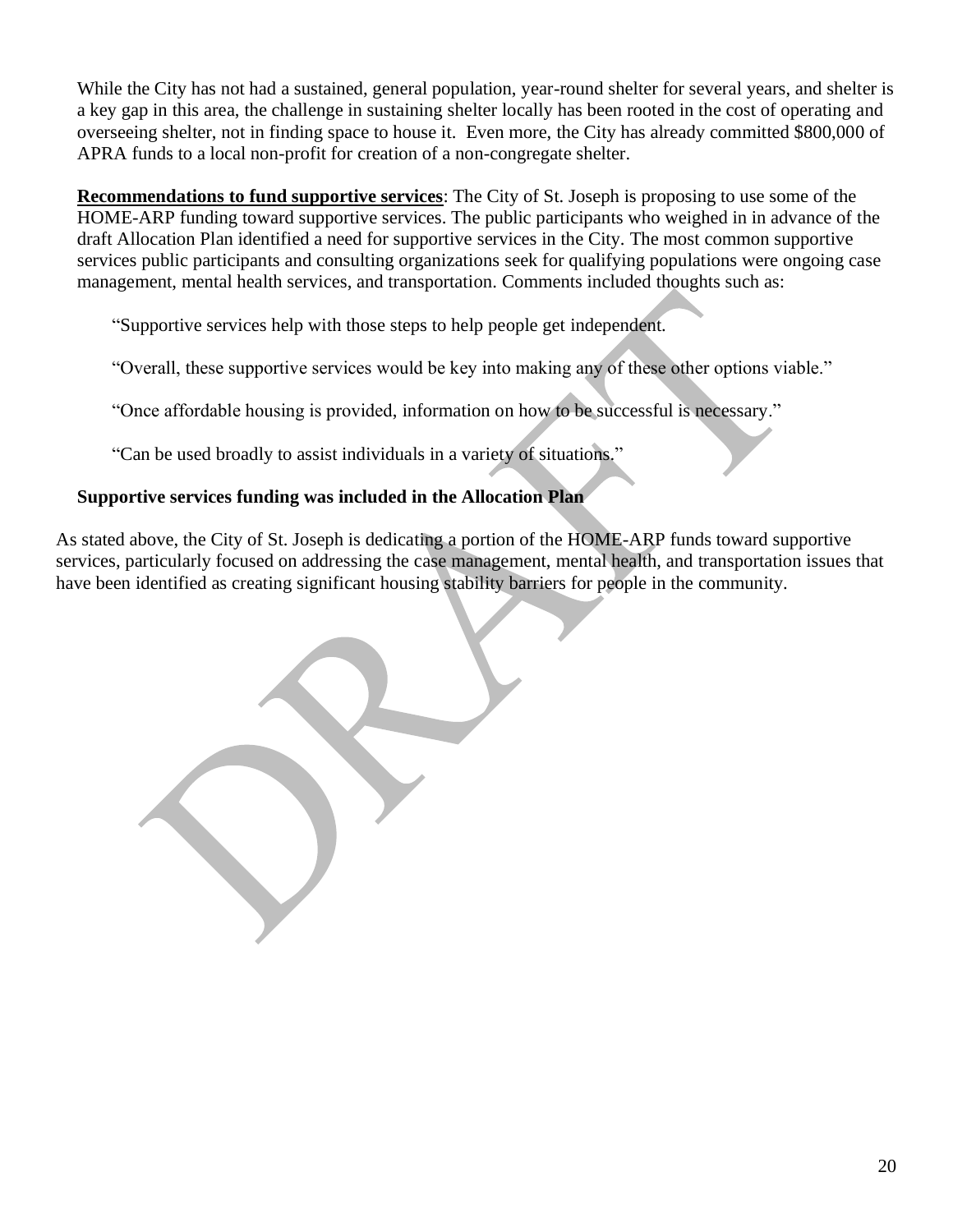# **3. NEEDS ASSESSMENT AND GAPS ANALYSIS**

| <b>Homeless</b>          |            |        |            |             |             |                  |                |                |                            |  |                   |         |
|--------------------------|------------|--------|------------|-------------|-------------|------------------|----------------|----------------|----------------------------|--|-------------------|---------|
| Current Inventory (2022) |            |        |            |             |             |                  |                |                | <b>Gaps Analysis</b>       |  |                   |         |
|                          |            |        |            | Vets        | Family HH   | <b>Adults HH</b> | Vets           | <b>Victims</b> |                            |  | Adults only       |         |
|                          | only       |        |            |             | (at least 1 | (w/o child)      |                | of DV          |                            |  |                   |         |
| #<br><b>Beds</b>         | #<br>Units | #      | #<br>Units | # Beds      | child)      |                  |                |                | # Beds                     |  | # Beds            | # Units |
| 54                       | 19         | 59     | 59         | 0           |             |                  |                |                |                            |  |                   |         |
| 61                       | 21         | 26     | 26         | $\mathbf 0$ |             |                  |                |                |                            |  |                   |         |
| 93                       | 26         | 107    | 107        | 34          |             |                  |                |                |                            |  |                   |         |
|                          |            |        |            |             |             |                  |                |                |                            |  |                   |         |
|                          |            |        |            |             |             |                  |                |                |                            |  |                   |         |
|                          |            |        |            |             | 18          | 56               | 3              | 28             |                            |  |                   |         |
|                          |            |        |            |             |             |                  |                |                |                            |  |                   |         |
|                          |            |        |            |             | 1           | 28               | $\overline{2}$ | 8              |                            |  |                   |         |
|                          |            |        |            |             |             |                  |                |                |                            |  |                   |         |
|                          |            |        |            |             |             |                  |                |                |                            |  |                   |         |
|                          |            | Family | Beds       | Adults      |             |                  |                |                | Homeless Population (2021) |  | Family<br># Units |         |

### Optional Table: Housing Needs Inventory and Gaps Analysis (source via PIT, HIC, and consultation notes)

# Optional Table: Housing Needs Inventory and Gaps Analysis (source via CHAS for St Joseph city, Missouri)

| Non-Homeless                                                                          |                          |                      |                      |  |  |  |  |  |
|---------------------------------------------------------------------------------------|--------------------------|----------------------|----------------------|--|--|--|--|--|
|                                                                                       | <b>Current Inventory</b> | <b>Level of Need</b> | <b>Gaps Analysis</b> |  |  |  |  |  |
|                                                                                       | # of Units               | # of Households      | # of Households      |  |  |  |  |  |
| <b>Total Rental Units</b>                                                             | 11,575                   |                      |                      |  |  |  |  |  |
| Rental Units Affordable to HH at 30% AMI<br>(at risk of homelessness)                 | 958                      |                      |                      |  |  |  |  |  |
| Rental Units Affordable to HH at 50% AMI<br>(other populations)                       |                          |                      |                      |  |  |  |  |  |
| 0-30% AMI Renter HH w/ 1 or more severe<br>housing problems (at risk of homelessness) |                          | 1,970                |                      |  |  |  |  |  |
| 30-50% AMI Renter HH w/ 1 or more severe<br>housing problems (other populations)      |                          | 1,385                |                      |  |  |  |  |  |
| <b>Current Gap</b>                                                                    |                          |                      |                      |  |  |  |  |  |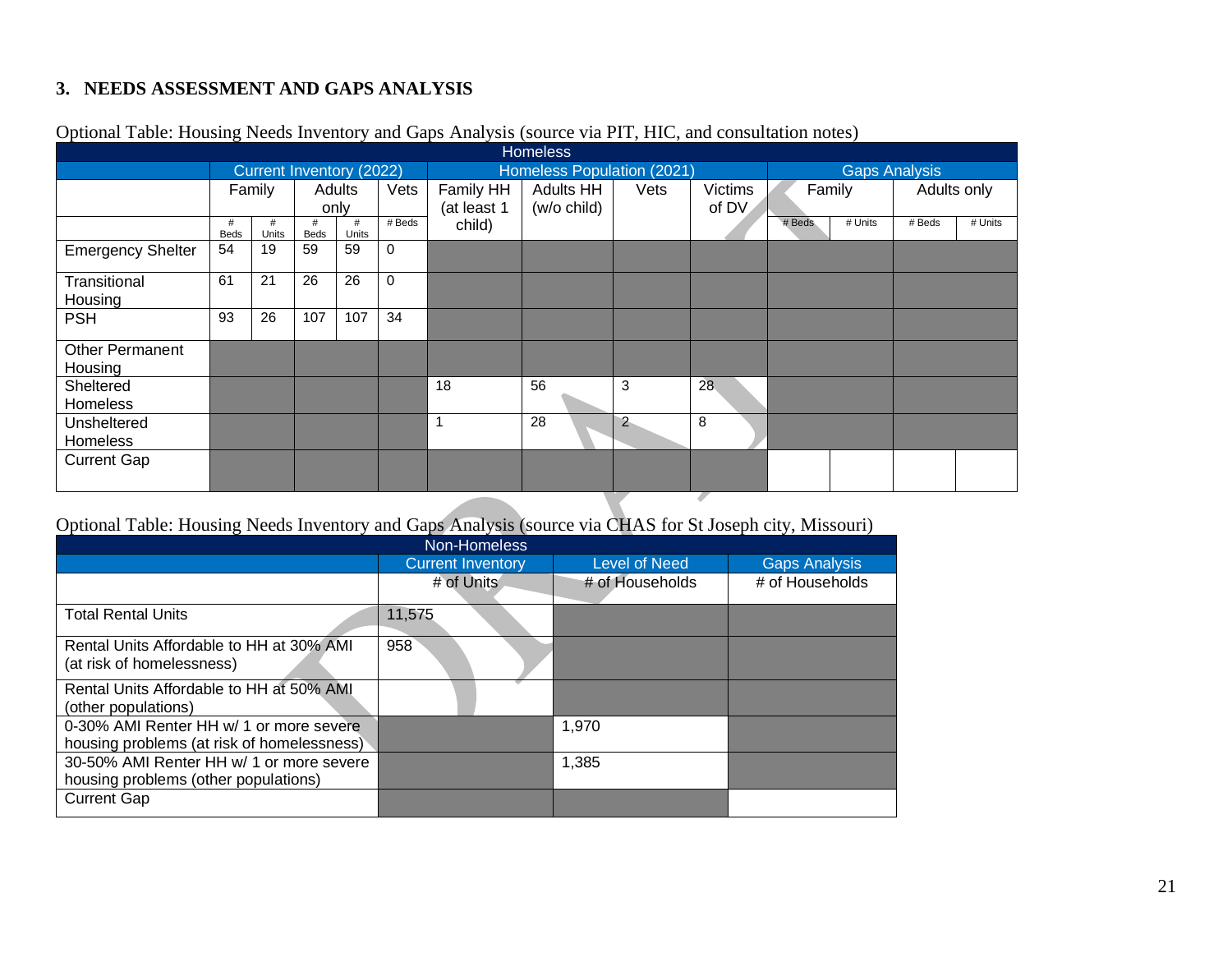**3.A**. Describe the size and demographic composition of qualifying populations within City of St. Joseph's boundaries:

#### **Response:**

**General population of the City of St. Joseph**: The City of St. Joseph is located in Missouri in Buchanan County. According to the U.S. Census Bureau (ACS), the population in 2020 was 72,473. Seventy one percent of the population in 2020 were over 18 years old.

For 2015-2019, 13% of the City of St. Joseph residents under age 65 years had a disability and 15% were uninsured. In St. Joseph, 17% of residents lived below the federal poverty level (compared to only 13% in Buchanan County and 12% in the state of Missouri). The median value of an owner-occupied home was \$117,800 and the median gross rent in the community from 2015-2019 was \$785/ month.<sup>1</sup>

**People experiencing homelessness**: The most recent St. Joseph PIT count (2021) identified 150 people experiencing homelessness, 118 of whom were living in shelters and 32 who were living unsheltered on the streets, in vehicles, or encampments. Adults over 18 years old comprised 70% of St. Joseph's homeless population. Thirty-nine children under 18 years were identified as living in shelters, while 2 were living unsheltered. An additional number of young adults (aged between 18 and 24) also experienced homelessness (2 living sheltered, 2 living unsheltered). Children and young adults comprised 30% of the homeless population. At the same time, the number of children identified as experiencing homelessness in the St. Joseph Unified School District was 567 for the 2021/2022 academic year. Many of those children and youth do not meet the definition of homelessness for purposes of the PIT count but fall under the "other special populations" definition for HOME-ARP purposes.

In the City of St. Joseph 84.7% of residents identify as white, 5.6% of the general population identify as Black or African American, 1.5% identify as Asian, less than 1% identify as American Indian and Alaska Natives or Native Hawaiian, and people identifying as two or more races comprise 4.9% of the population.

An analysis of St. Joseph's last official PIT count (2021) reveals distinctions in how different racial groups are represented among the homeless population compared to the general population. St. Joseph counted 150 people experiencing homelessness in January 2021. White individuals comprised only 75% of the homeless population (compared to 84.7% of the general population). At the same time, Black or African American individuals comprised 15% of the homeless population (compared to 5.6% of the general population) and people identifying as multiple races comprised 8% of the homeless population (compared to 4.9% of the general population). While white individuals are underrepresented in the homeless population, *Black or African Americans were almost* 3 *times more likely to be homeless* than the general population.

<sup>&</sup>lt;sup>1</sup> [United States Census Bureau, Quick Facts,](https://www.census.gov/quickfacts/fact/table/stjosephcitymissouri,buchanancountymissouri,MO,US/PST045221) for United States, Missouri, Buchanan County, and the City of St. Joseph. U.S. Census Bureau.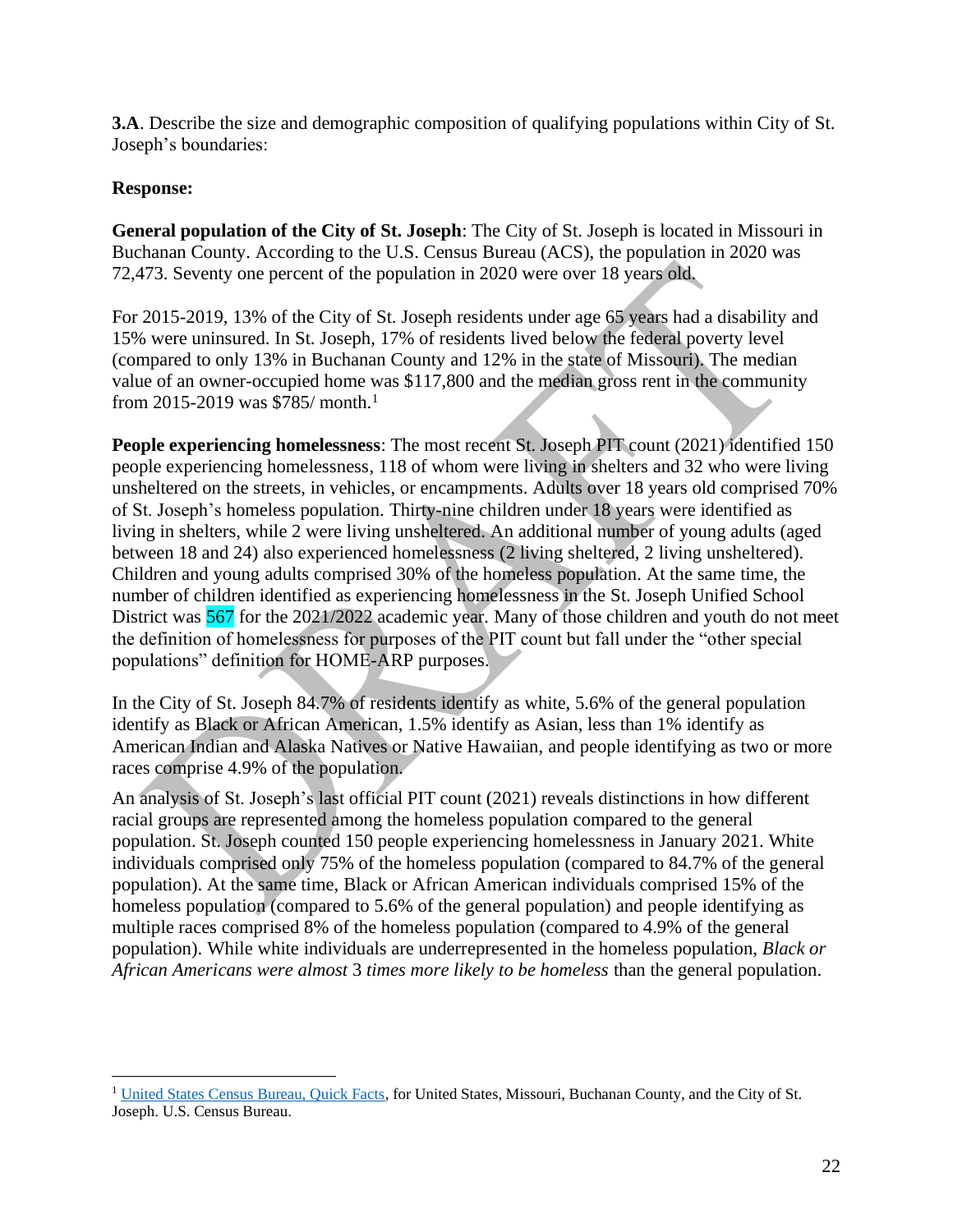At the last official PIT count (2021), 16% of St. Joseph homeless residents self-reported having a severe mental illness (SMI), while 25% reported experiencing a substance use disorder (SUD), and 24% identified as adult survivors of domestic violence.

According to March 2022 St. Joseph data as reflected in the Homeless Management Information System (HMIS):

- 113 households (consisting of 192 people) had been assessed for vulnerability and were listed on the CoC's by-name list as needing housing
- 78%88 households(97 persons) were individuals without children and 22% (25 families with 95 people, 44 adults and 51 children) were families.
- 75 persons were chronically homeless and 7 were veterans.
- In March 2022, 6 households left homelessness (5 were placed in housing through coordinated entry and 1 obtained housing on their own).

The City of St. Joseph was able to obtain aggregate data from the HMIS vendor that looked at the period between August 1, 2018 and July 31, 2021. During that time, 2,009 unique individuals accessed homeless services. The majority of those individuals (1,109) came from households that included children or only children. Over 600 of all individuals in HMIS were children (60.6%). Seven percent (148) were young adults. Less than one percent identified as unaccompanied youth (4 people).

For that same time period, HMIS data shows that 988 (49%) of the individuals identified as female, with 1,010 (50%) identifying as male, there was no one in HMIS who identified as transgender. For the racial composition of people tracked in HMIS, 1,490 (74%) of those in HMIS identified as White, 328 (16%) identified as Black, 146 (7%) identified as multiple races, while all other races comprised 2.2% or less of the population in HMIS. Only 79 people (4%) of the total HMIS population, identified as Hispanic or Latino.

# **People at risk of homelessness**:

For people at risk of homelessness, it is useful to understand the underlying circumstances of people living in the Greater St. Joseph area.

- The most recent data disclosing median gross rent indicates that the median gross rent in St. Joseph is \$785 per month.<sup>2</sup> For people to be able to afford that rent and contribute 30% or less of their household income toward housing, they would need to earn at least \$2,620 per household per month (or \$31,440 annual income) which requires more than \$15.00/hour wage. The minimum wage in Missouri for 2022 is \$11.15/hour. <sup>3</sup> Minimum wage would have to increase by 35% for households earning minimum wage to afford local median rent.
- The rates of poverty in the area are higher than both state and national averages. More than 17% of individuals in the City of St. Joseph live below the federal poverty level

<sup>&</sup>lt;sup>2</sup> [United States Census Bureau, Quick Facts,](https://www.census.gov/quickfacts/fact/table/stjosephcitymissouri,buchanancountymissouri,MO,US/PST045221) for the City of St. Joseph. U.S. Census Bureau.

<sup>&</sup>lt;sup>3</sup> [Missouri Minimum Wage 2022,](https://labor.mo.gov/DLS/MinimumWage) Federal Department of Labor, 2022.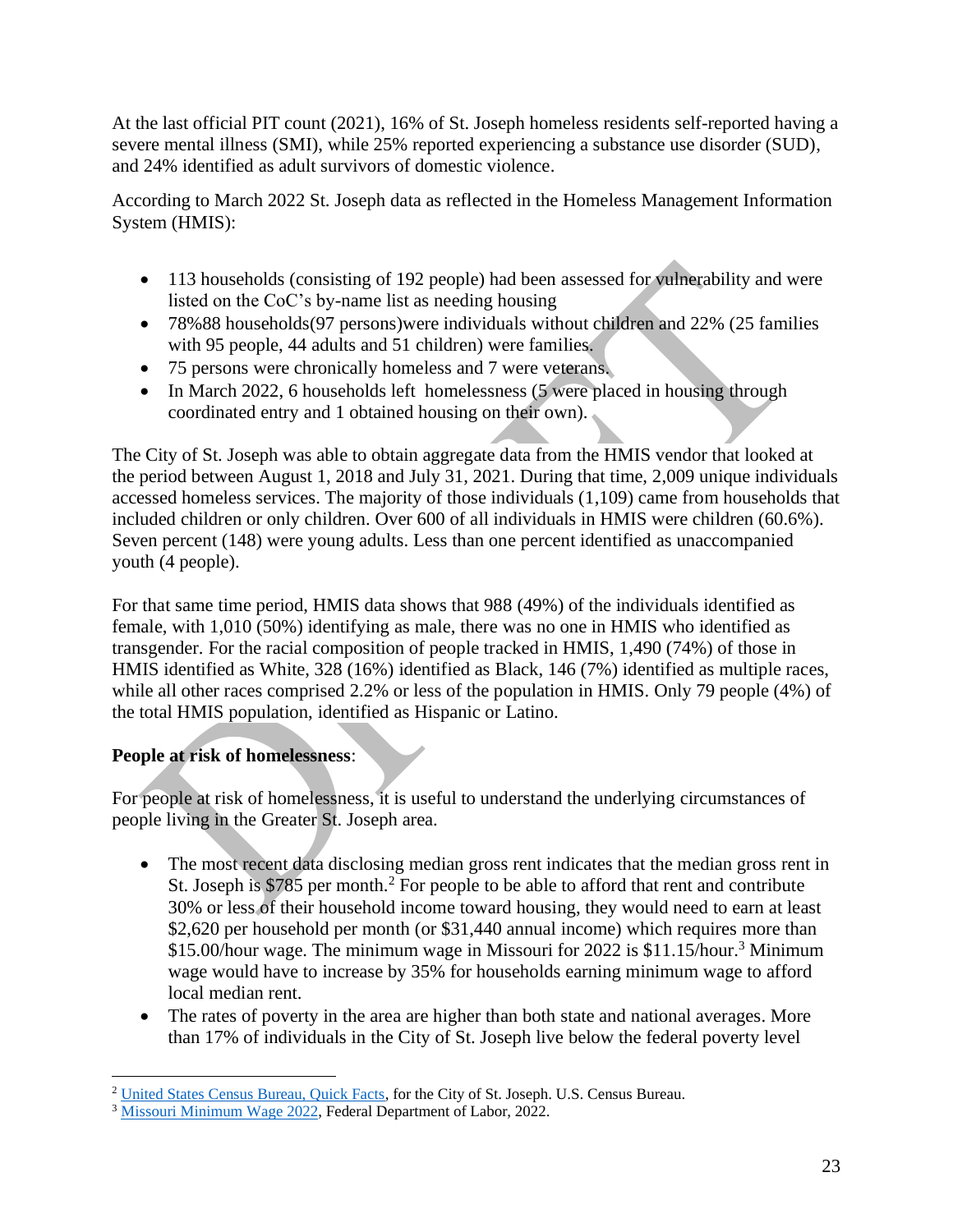(FPL) (more than Buchanan County at 13%, the state of Missouri at 12% and the national average, at  $11\%$ ).<sup>4</sup>

- More than 23% of all children under 18 years old in the City of St. Joseph live below the federal poverty level (3,803 out of 16,360). Similarly, 22% of Buchanan County children live below the FPL (4,197 out of 19,315 children under 18 years of age).<sup>5</sup>
- One of the most vital safety nets in the City of St. Joseph is the 211 Help Me Hotline.<sup>6</sup> From 2019 to 2020, the percentage of callers needing housing or shelter assistance grew by 50% relative to need between 2019 and 2020.
- In Greater St. Joseph, income does not meet basic needs of many households. The rate of unemployment and local low paying jobs make it challenging for people with disabilities and older adults with fixed incomes to remain stably housed.<sup>7</sup>
- Low educational attainment throughout the area impacts access to income and creates employment barriers. Many households have a difficult time access educational programs that would help them obtain their high school diploma or GED or attend vocational school. Transportation is also a barrier to education both children and adults.<sup>8</sup>
- The lack of affordable and accessible quality childcare and early childhood programs also impact the Greater St. Joseph region. For employees and people seeking work outside of traditional work hours have the added challenge of lack of extended hour or overnight care for their children.<sup>9</sup>
- The area also lacks an abundance of available jobs. In Greater St. Joseph, many of the jobs that are available are either part-time or are full-time, but only offer low wages. Employment assistance for St. Joseph residents is limited to a number of employment agencies all located in only one part of the City.<sup>10</sup>
- For people with criminal backgrounds or with past eviction histories seeking employment or housing, there are even more limited options. 11
- The Greater St. Joseph area lacks affordable rental properties. The City of St Joseph's renter population whose income is 30-50% AMI are the greatest at risk population of being homeless due to substandard conditions of existing housing.
- There are few rental assistance programs that provide rental deposits, home repair assistance, utility assistance, or eviction defense/eviction expungement. Even for families who are able to obtain rental assistance, it is difficult to find property managers or landlords who accept housing vouchers.<sup>12</sup>

<sup>&</sup>lt;sup>4</sup> [United States Census Bureau, Quick Facts,](https://www.census.gov/quickfacts/fact/table/stjosephcitymissouri,buchanancountymissouri,MO,US/PST045221) for United States, Missouri, Buchanan County, and the City of St. Joseph. U.S. Census Bureau.

<sup>5</sup> [Poverty Status in the Past 12 Months of Related Children under 18 Years by Family Type by Age of Related](https://data.census.gov/cedsci/table?q=POVERTY%20STATUS%20IN%20THE%20PAST%2012%20MONTHS%20OF%20RELATED%20CHILDREN%20UNDER%2018%20YEARS%20BY%20FAMILY%20TYPE%20BY%20AGE%20OF%20RELATED%20CHILDREN%20UNDER%2018%20YEARS%20City%20of%20St.%20Joseph%20Missouri&g=0500000US29021_1600000US2964550&tid=ACSDT5Y2020.B17006)  [Children under 18 Years,](https://data.census.gov/cedsci/table?q=POVERTY%20STATUS%20IN%20THE%20PAST%2012%20MONTHS%20OF%20RELATED%20CHILDREN%20UNDER%2018%20YEARS%20BY%20FAMILY%20TYPE%20BY%20AGE%20OF%20RELATED%20CHILDREN%20UNDER%2018%20YEARS%20City%20of%20St.%20Joseph%20Missouri&g=0500000US29021_1600000US2964550&tid=ACSDT5Y2020.B17006) City of St. Joseph, Missouri, Buchanan County, Missouri, U.S. Census Bureau, 2020 ACS 5-Year Estimated Tables.

<sup>&</sup>lt;sup>6</sup>[AFL-CIO 211 Help Me Hotline.](https://helpmenow.myresourcedirectory.com/) Note that this data does NOT include AFL-CIO Northwest Community Services information, but 211 calls that are addressed by other 211 offices.

<sup>&</sup>lt;sup>7</sup> [2020 Community Needs Assessment,](https://www.capstjoe.org/wp-content/uploads/2018/09/2020-COMMUNITY-NEEDS-ASSESSMENT-CAPSTJOE-FINAL.pdf) Community Action Partnership of Greater St. Joseph, September 2020.

<sup>&</sup>lt;sup>8</sup> [2020 Community Needs Assessment,](https://www.capstjoe.org/wp-content/uploads/2018/09/2020-COMMUNITY-NEEDS-ASSESSMENT-CAPSTJOE-FINAL.pdf) Community Action Partnership of Greater St. Joseph, September 2020.

<sup>9</sup> [2020 Community Needs Assessment,](https://www.capstjoe.org/wp-content/uploads/2018/09/2020-COMMUNITY-NEEDS-ASSESSMENT-CAPSTJOE-FINAL.pdf) Community Action Partnership of Greater St. Joseph, September 2020.

<sup>&</sup>lt;sup>10</sup> [2020 Community Needs Assessment,](https://www.capstjoe.org/wp-content/uploads/2018/09/2020-COMMUNITY-NEEDS-ASSESSMENT-CAPSTJOE-FINAL.pdf) Community Action Partnership of Greater St. Joseph, September 2020.

<sup>&</sup>lt;sup>11</sup> [2020 Community Needs Assessment,](https://www.capstjoe.org/wp-content/uploads/2018/09/2020-COMMUNITY-NEEDS-ASSESSMENT-CAPSTJOE-FINAL.pdf) Community Action Partnership of Greater St. Joseph, September 2020.

<sup>&</sup>lt;sup>12</sup> [2020 Community Needs Assessment,](https://www.capstjoe.org/wp-content/uploads/2018/09/2020-COMMUNITY-NEEDS-ASSESSMENT-CAPSTJOE-FINAL.pdf) Community Action Partnership of Greater St. Joseph, September 2020.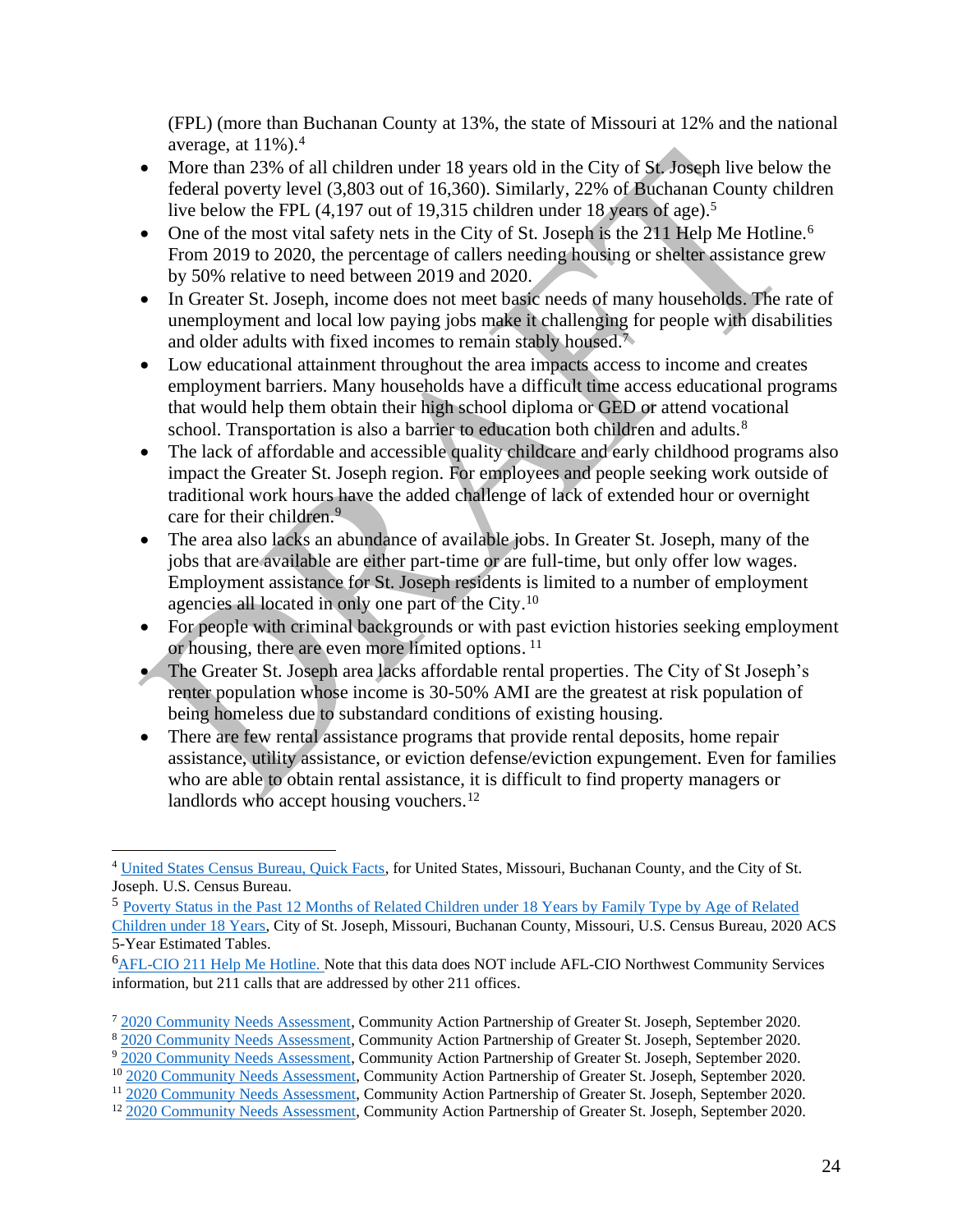- Many households live in the Greater St. Joseph area are over income for SNAP benefits (formerly known as food stamps), but are still unable to afford the rising food costs. In many parts of Buchanan County (where the City of St. Joseph is located), there are food deserts, limited food pantry options, and transportation challenges that make it hard to access affordable food options.<sup>13</sup>
- A high percentage of individuals in the City of St. Joseph do not have health insurance (15% or one out of 6 individuals). Missouri was one of the states late to adopt Medicaid expansion and has been criticized for moving slow on implementation. While a ballot measure in 2021 directed the legislature to expand coverage, a circuit court case allowed the process to be put on hold.<sup>14</sup> It was not until October 2021 that the federal government approved Medicaid essential services to over 270,000 households who were previously ineligible.<sup>15</sup>
- There are very limited treatment options in the area for people with mental health and substance use issues, particularly for people without health coverage.<sup>16</sup>

**People fleeing domestic violence and human trafficking**: Extrapolated from the CoC PIT count, there were 38 survivors of domestic violence at the time of the 2021 point-in-time count. In 2021, the local shelter dedicated to survivors of domestic violence received 1,143 unduplicated hotline calls requesting assistance and served 1,136 people throughout all their departments. The shelter provided a place for 247 persons and covered 8,410 nights of shelter. The racial composition of people who accessed domestic violence shelter services in 2021 were 78% white, 18% black, 2% Native American or Alaska Native, with all other races at or less than 1%. Like the general HMIS population, less than 14% identified as Hispanic/Latino.

According to the City of St. Joseph Police Department's website, the Police Department dispatched calls for service for the following domestic related incidents in 2018 and 2020:

- In 2018, 58% of their aggravated assault cases (280 for the year) were related to domestic violence (up from 47% the previous year)
- In 2020, the family crimes unit, which investigates child abuse and neglect, child custody interference, child fatalities, domestic assault, missing persons, protection order violations, sexual assault, and stalking and harassment, was assigned 1,000 of the total cases in the department for the year, comprising 31.6% of the assigned cases of the division.
- Calls for service to the Department in 2020 totaled 93,088, down from 106,547 in 2019.

As a result of the high need, a DV Advocate was embedded in the SJPD Family Crimes Division as of June 2020 and served 235 persons in the first 12 months of service.

<sup>&</sup>lt;sup>13</sup> [2020 Community Needs Assessment,](https://www.capstjoe.org/wp-content/uploads/2018/09/2020-COMMUNITY-NEEDS-ASSESSMENT-CAPSTJOE-FINAL.pdf) Community Action Partnership of Greater St. Joseph, September 2020. <sup>14</sup> [The Status of Medicaid Expansion in Missouri and Implications for Coverage and Cost,](https://www.kff.org/policy-watch/status-of-medicaid-expansion-in-missouri-and-implications-for-coverage-and-cost/) Kaiser Family Foundation, June 2021.

<sup>15</sup> [Missouri Medicaid Expansion Brings Quality Essential Health Coverage to More than 275,000 Missourians,](https://www.hhs.gov/about/news/2021/10/04/missouri-medicaid-expansion-brings-quality-essential-health-coverage.html) HHS.gov (October 2021).

<sup>&</sup>lt;sup>16</sup> [2020 Community Needs Assessment,](https://www.capstjoe.org/wp-content/uploads/2018/09/2020-COMMUNITY-NEEDS-ASSESSMENT-CAPSTJOE-FINAL.pdf) Community Action Partnership of Greater St. Joseph, September 2020.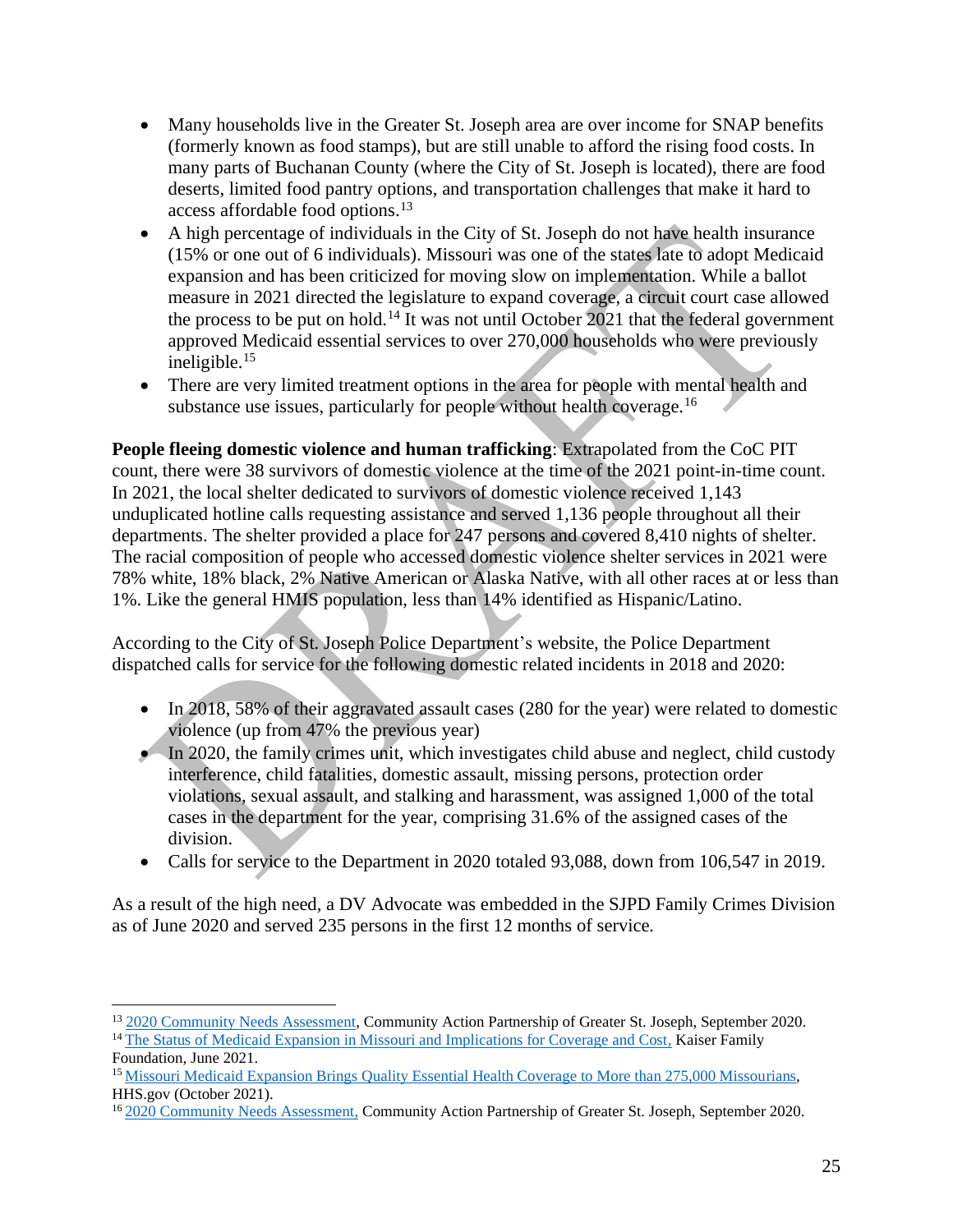Domestic violence is one of the leading causes of homelessness for women and their children. Although safe housing can provide a pathway to freedom, there are many barriers that prevent survivors from obtaining or maintaining safe and affordable housing. The majority of survivors experience financial abuse, meaning that they have not had access to the family finances, have been prohibited from working, or have had their credit scores destroyed by an abusive partner. Victims may also face discrimination in accessing or maintaining housing based on the violent or criminal actions of perpetrators. Additionally, victims are limited in the locations and types of housing they can access because of their unique safety and confidentiality needs, and many housing or homelessness assistance programs have barriers that inadvertently exclude victims of violence.

Human trafficking is also an issue in Missouri. National research indicates that many of the risk factors and vulnerabilities of human trafficking reflect circumstances faced by HOME-ARP qualifying populations, including caretaker substance use, involvement with the child welfare and/or foster care system, juvenile justice involvement, mental health concerns, runaway or homeless youth, underemployment or unemployment, and unstable housing, among many others. Two of the top five risks/vulnerabilities for human trafficking are homelessness and unstable housing.

The majority of statistics about human trafficking are state level data. In 2016, the National Human Trafficking Hotline (NHTH) logged 509 contacts (through telephone, texts, online chats, emails and webforms) in Missouri concerning human trafficking. Of those, 77 contacts were from victims or survivors of human trafficking. From among the total contacts, 141 cases of human trafficking were reported.

Only four years later, in 2020, the number of NHTH contacts had increased by more than 47% in Missouri. NHTH logged over 750 contacts concerning human trafficking. Of those, the percent of contacts from victims or survivors of trafficking was up almost 140% (with 185 contacts from victims or survivors). The number of actual reported cases logged at NHTH had increased over the four-year period by over  $100\%$  (with 267 cases of human trafficking reported in 2020).<sup>17</sup>

Of the 267 Missouri cases reported in 2020, 86% involved sex trafficking. 38% (101 of 267) of the cases involved minors. By gender, 88% of the cases (234 of 267) involved female victims or survivors, while  $10\%$  involved male victims or survivors. In 2019, the Polaris Project<sup>18</sup> reported Missouri statewide data about human trafficking. They identified 426 victims and 117 traffickers during the calendar year.

Recent St. Joseph information is that there were two local human trafficking sting operations, with 6 arrests and 11 victims (one repeat). Information suggests that locally most of the victims were trafficked by someone they knew and trusted who used force, fraud, or coercion.

#### **Other special populations:**

<sup>&</sup>lt;sup>17</sup> [Missouri Spotlight, 2016-2020](https://humantraffickinghotline.org/state/missouri) National Human Trafficking Hotline Statistics.

<sup>&</sup>lt;sup>18</sup> Missouri [Spotlight, 2019 National Human Trafficking Hotline Statistics.](https://polarisproject.org/wp-content/uploads/2020/11/2019-Missouri-State-Report.pdf)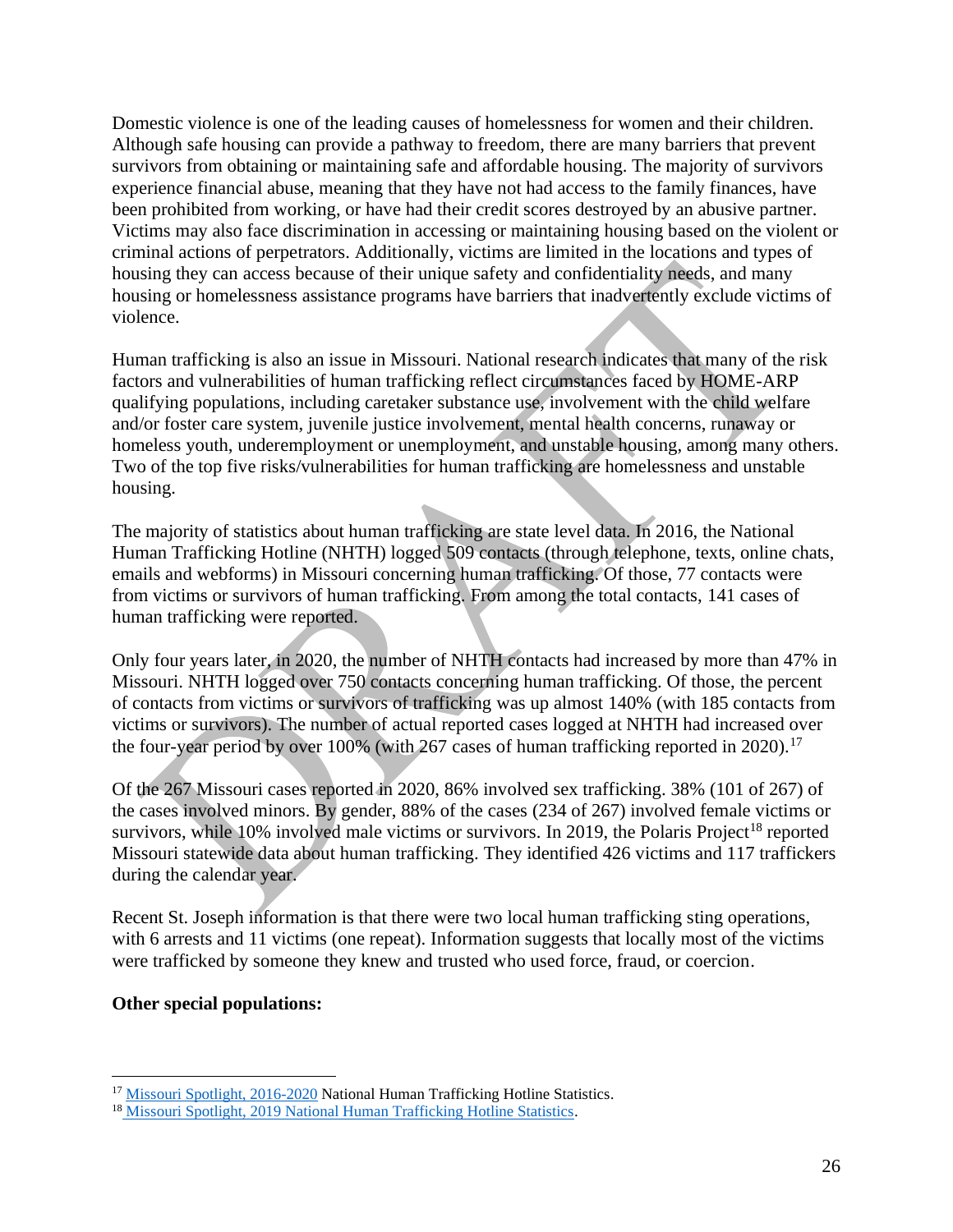CHAS data indicate that between 2014 and 2018 (the most recent available data), there were 28,665 households in St Joseph city, Missouri. Of those households, roughly 26% had at least 1 of 4 housing problems. Households that had at least 1 of 4 *severe housing problems* comprised roughly 14% of the households. 11% percent of households were cost burdened (paying more than 50% of their income toward housing).

Children and youth are a population that faces homelessness, yet they are not always eligible for homelessness services for the CoC and other funding streams. Local community partners shared that approximately 567 school-aged students in the 2021/2022 academic year were facing homelessness under the McKinney-Vento Act in the St. Joseph school district. That group includes students and their families who are couch surfing, doubled up, or in other unstable housing situations that are not considered "homelessness" under may of the other HUD programs, but they do fall under the "other special populations" definition for HOME-ARP purposes.

**3.B**. Describe the unmet housing and service needs of qualifying populations, including but not limited to:

- Sheltered and unsheltered homeless populations
- Those currently housed populations at risk of homelessness
- Other families requiring services or housing assistance or to prevent homelessness; and
- Those at greatest risk of housing instability or in unstable housing situations.

#### **Response**:

#### **Sheltered and unsheltered homeless populations**

- The most recent St. Joseph PIT count (2021) identified 150 people experiencing homelessness, 118 of whom were living in shelters and 32 who were living unsheltered on the streets, in vehicles, or encampments.
	- o 21% unsheltered (32) and 79% sheltered (118)
- Adults over 18 years old comprised 70% of St. Joseph's homeless population.
- Children and young adults comprised 30% of the homeless population.
- Thirty-nine children under 18 years were identified as living in shelters, while 2 were **living unsheltered.**
- An additional number of young adults (aged between 18 and 24) also experienced homelessness (2 living sheltered, 2 living unsheltered).
- There is not one year-round emergency shelter that provides shelter for any individual or family seeking services. The few emergency shelters that do exist serve special populations only (e.g., people fleeing domestic violence).
- Permanent housing opportunities for people transitioning from the homeless system of care (from a shelter, RRH, or PSH) are difficult to find, especially units where landlords or property managers are willing to accept vouchers.

The unsheltered and sheltered homeless population in St. Joseph also suffer from mental health issues and/or substance abuse problems, which can hinder them from obtaining and retaining employment. They also tend to isolate themselves from the public, making it more challenging for provider outreach to make contact and assist individuals with case management.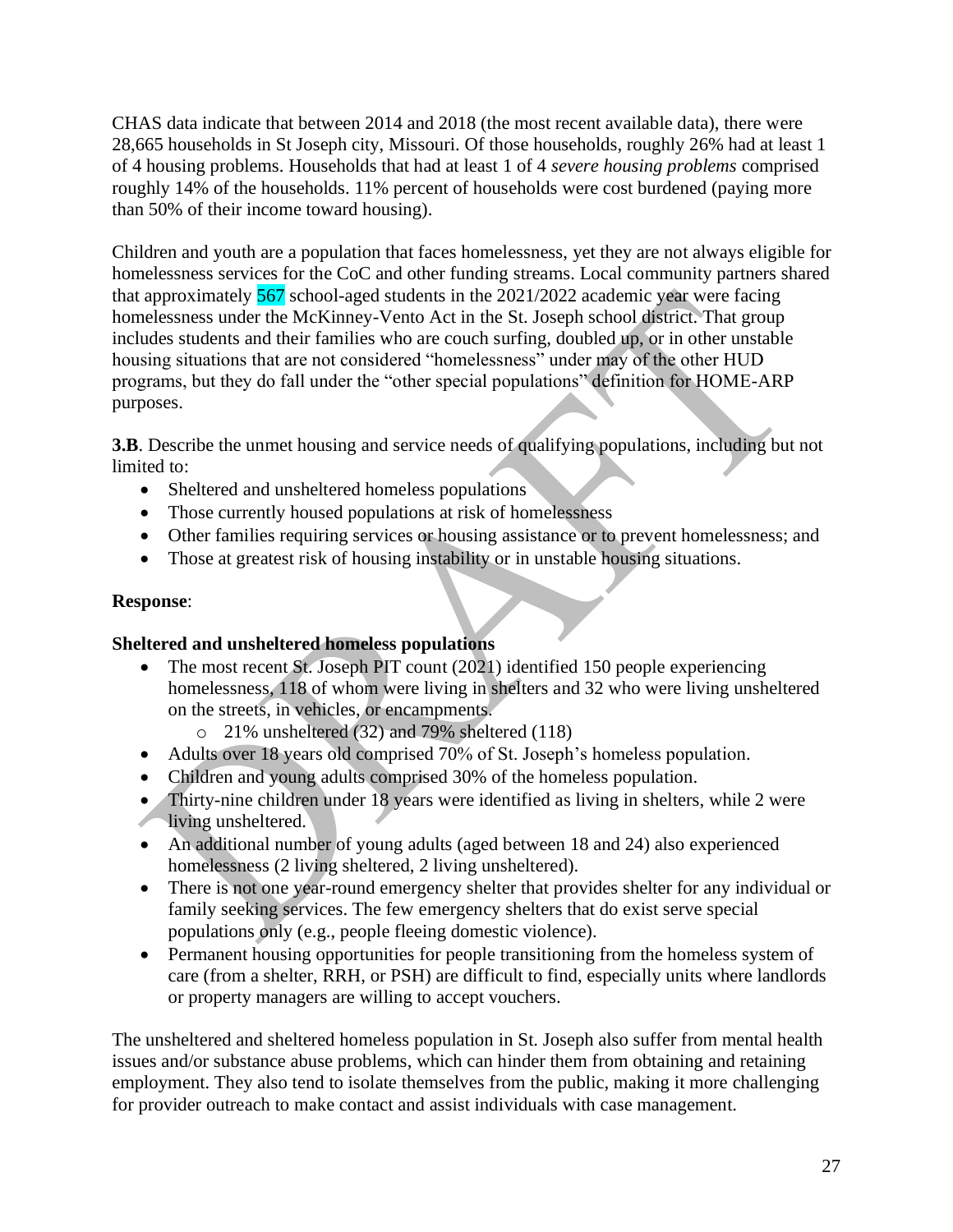People experiencing homelessness who rely on public transportation in St. Joseph have found transit difficult to navigate, with complicated bus routes and limited stops and time offerings. Buses are currently underutilized and there is no alternative centralized transportation system in the City. For people experiencing homelessness (and others), who need to connect with services, attend school/work/ trainings, or even check available housing listings, the inability to get around the City serves as barrier to accessing critical services that would help facilitate housing stability and permanency, and improve quality of life overall. Moreover, the hours of transportation are limited to traditional work hours, leaving people who work second or third shifts unable to use transportation to get to and from jobs. Most of the transportation lines focus toward downtown, so additional challenges exist for people who need public transportation to access jobs or services outside of the downtown area.

People experiencing homelessness in St. Joseph also report a lack of available jobs they can fairly compete for, with employment opportunities often going to individuals with more experience/skills. Jobs that are available are often part-time, below living wage, and evening/graveyard shifts. Having to juggle multiple low-wage jobs to make ends meet and cover basic costs, make the availability for extended hour or overnight childcare options all the more essential. In addition, employment agencies were reported to be clustered in one area of the City that is not central to "downtown," where shelters are located, making it less accessible for people experiencing homelessness to obtain employment.

Additionally, many new immigrant populations live in St. Joseph, coming to the U.S as doctors, teachers, or engineers. Without direct experience and education in the U.S. and few employment opportunities or retraining, stakeholders shared that a large number of those individuals work at the local meat processing plant, not using their education, training, or skills.

#### **Those currently housed populations at risk of homelessness**

- In St. Joseph, 17% of residents lived below the federal poverty level (compared to only 13% in Buchanan County and 12% in the state of Missouri). The median value of an owner-occupied home was \$117,800 and the median gross rent in the community from 2015-2019 was \$785/ month.
- Persons/families who are at 30% or below AMI are more likely to be affected by severe housing problems, are forced to live in places with substandard conditions, and are more susceptible to falling into experiencing homelessness. According to 2014-2018 CHAS data, there are 4,030 households that have incomes between 0 and 30% of the area median income (AMI)— indicating that a substantial portion of the population could be considered at-risk of homelessness based on income alone.
- For people to be able to afford local rent and contribute 30% or less of their household income toward housing, they would need to earn at least \$2,620 per household/month. Earning an annual income of \$31,440 necessitates earning more than \$15.00/hour wage. Currently, the minimum wage in Missouri for 2022 is \$11.15/hour.<sup>19</sup> Minimum wage

<sup>&</sup>lt;sup>19</sup> [Missouri Minimum Wage 2022,](https://labor.mo.gov/DLS/MinimumWage) Federal Department of Labor, 2022.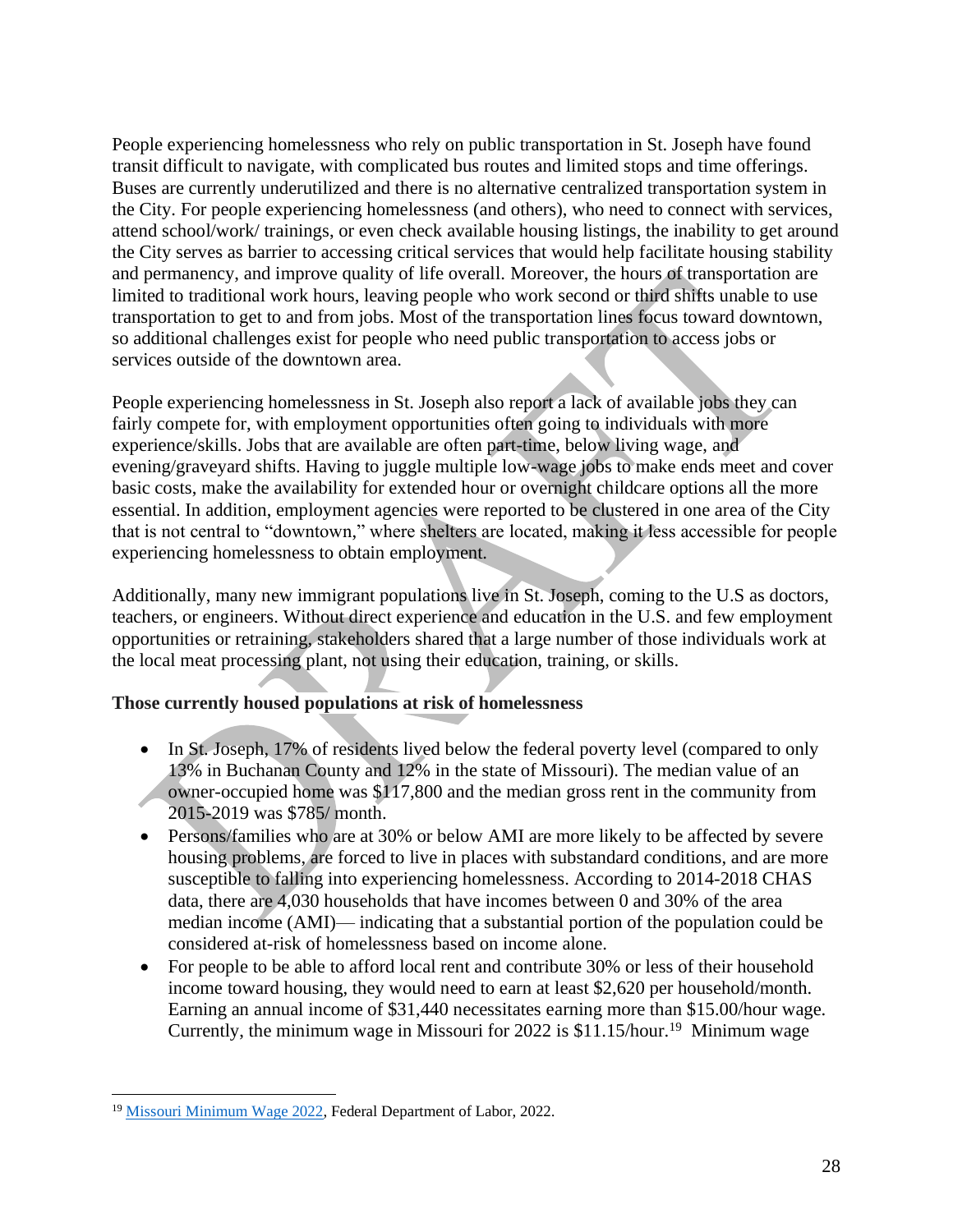would have to increase by 35% for households earning minimum wage to afford local median rent.

- Many formerly homeless and rapid re-housing assistance recipients live from paycheck to paycheck and often need more than twelve months of supportive services and financial assistance to secure decent safe housing that can remain affordable to them. Rent and utility assistance continue to be needed by low-income residents of St. Joseph.
- The lack of health insurance can be a key determinant of health status and housing instability along with inconsistent access to health care, which often results in illness, longer hospitalizations, and increased vulnerability to mental health conditions. In the most recent U.S. Census report for City of St. Joseph, more than 15% of the total population reported having no health insurance.<sup>20</sup>
- The City of St Joseph has approximately 5,935 residents with disabilities experiencing difficulties with hearing, vision, cognitive, ambulatory, self-care, and independent living. The City of St. Joseph also has an aging population of 1,632 residents who are over the age of 65 who have issues with mobility, hearing, vision, self-care and independent living, making it harder to maintain affordable housing. Low-income, elderly, and residents with a disability need more affordable, suitable housing to choose from. There are many elderly individuals and individuals with a disability who have fixed incomes that are not able to make ends meet. Many older adults do not have the resources for home repairs and are forced to live in sub-standard housing.
- The limitations of the local transportation system and impact the ability for people at risk of homelessness to retain employment and stable housing. For people at risk of homelessness, stable employment may be located outside the transportation systems reach and/or buses do not run during their evening or weekend working shifts. For families working late night shifts, they are often forced to resort to taking Ubers back home which are increasingly cost prohibitive for households that are already cost burdened and only earning minimum wage.
- St. Joseph has a concentration of homes with housing problems in Census Tract 3 and 21– tracts located in the older parts of the city. At the same time, there is more housing available to low-income families in the older parts of the city. In the central area of St Joseph, the housing stock appears to be older and with limited income, low- and moderate-income households are forced to live in sub-standard housing conditions.
- Census Bureau data indicate that 79% of owner-occupied housing and 71% of renteroccupied housing was built before 1979, signifying a great need for rehabilitation of the aging housing stock that have code violations and/or lead based paint hazards. Of the 1,537 homes with lead-based paint in St. Joseph, an estimated 50-75% are occupied by low- and moderate-income households.

#### **Other families requiring services or housing assistance to prevent homelessness**

• Housing costs can be a significant factor in housing instability and risk of homelessness. The more a household spends on their housing, the less income is left for other necessities. Eighty-one percent of the 2,123 low-income renter households who allocate

<sup>20</sup> [United States Census Bureau, Quick Facts,](https://www.census.gov/quickfacts/fact/table/stjosephcitymissouri,buchanancountymissouri,MO,US/PST045221) for United States, Missouri, Buchanan County, and the City of St. Joseph. U.S. Census Bureau.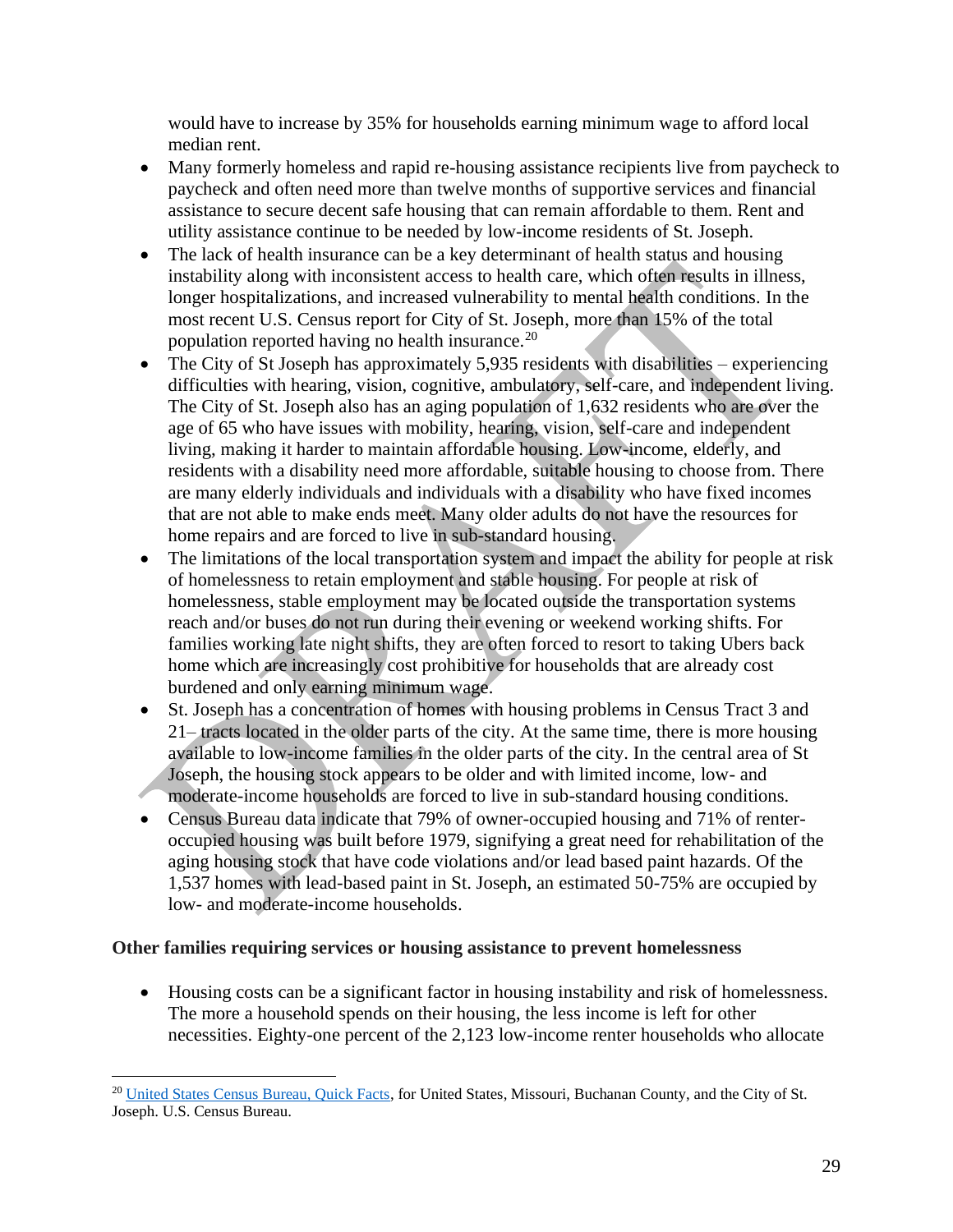more than half their income to housing costs, have incomes below 30% of AMI. Having such limited flexibility with how income can be spent, means making tough decisions on what does and ultimately does not get paid month to month. Missed payments are easy to accumulate and can significantly damage credits histories, further perpetuating a vicious cycle of housing loss and substandard housing options that is challenging to break free from. Once housing is lost, it is increasingly difficult for a family to get back on track.

- For families that do qualify for housing assistance, there are limited properties and landlords who are willing to accept housing vouchers in St. Joseph.
- Tenants who do not know their full tenant rights may be taken advantage of by landlords. They may not understand the eviction process and their rights during the process. Furthermore, some Central American families in St. Joseph are not literate in Spanish or English and are undocumented, leaving them more vulnerable and susceptible to living in substandard housing without advocating for themselves, out of fear that they will not have tenant protections and will be kicked out of the house and potentially reported.
- Households with insufficient financial literacy may not be able to plan for unexpected expenses. Community reports note that extreme temperatures place a burden on low- and moderate-income households as they experience higher utility costs and financial burden when unexpected repairs or replacement of equipment are needed.
- A lack of financial literacy may also lead to confusion in paying bills and a lack of understanding regarding the importance of a good credit history and the impact of missed payments on their credit history. Such confusion can lead to mismanagement of budgets, which can further exacerbate housing instability.
- Non-English speakers have difficulty navigating the public service systems that are in place to address housing instability. Latino people in St. Joseph have very little access to services. There are limited interpretive services available, a lack of program material available in native languages, and limited numbers of agency or organizational staff who speak Spanish. In addition, there may be reluctance to have an interpreter that may know the person in crisis, which further hinders open and easy access to needed public assistance.
- There is a community need for affordable childcare and youth programs for low- to moderate-income families, and specifically for childcare options that provide flexibility that extend to covering non-traditional working hours, so families have the mobility to accept and retain jobs that have less flexible working hours. Without access to quality care, low-income families have to either forego employment opportunities or leave their children in potentially unsafe situations.
- Relatively lower educational attainment can make it more challenging to secure living wage employment. In St. Joseph, adults are slightly less likely to have a high school education than compared to the national average, and St. Joseph residents are less likely to have a four-year college education. There is a need for job skills training and assistance in applying for and attending diploma/GED programs, vocational school, certificate programs and higher education.
- Workforce reductions and layoffs make income streams inconsistent, which can lead to further housing instability. The uncertainties of how to meet financial obligations and a loss of benefits that come with unemployment, can put a strain on families as members grapple with how to make ends meet in the interim and whether they can afford to remain in their community or will be forced to move and seek employment elsewhere.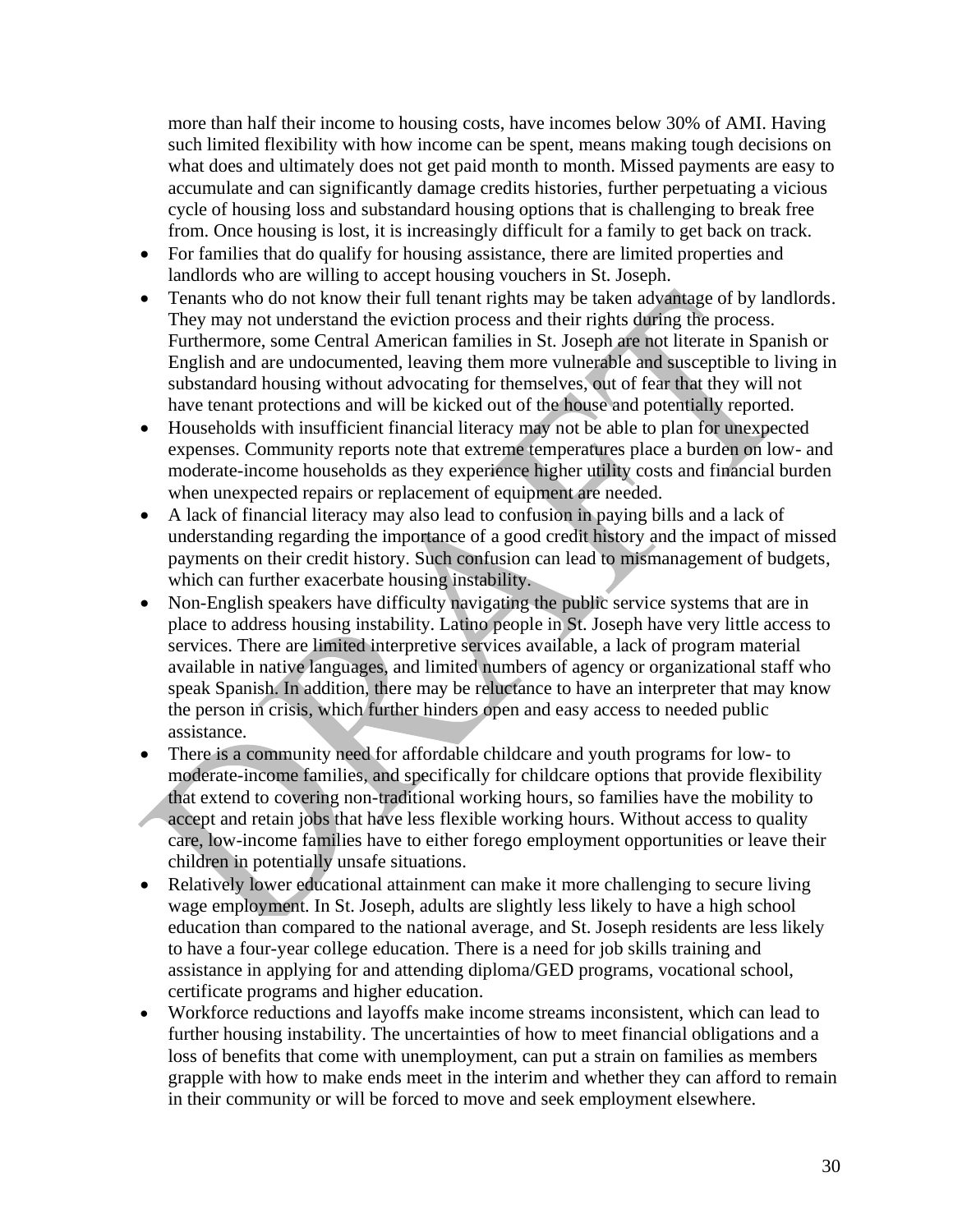- Within immigrant communities in St. Joseph, residents with specialized degrees and skills are ending up working at factory jobs such as the meat processing plant. Employment assistance, retraining, and language services can facilitate matching this labor force with job openings that leverage their advanced degrees and technical skills.
- A significant portion of the Latino population in St. Joseph is living doubled up  $$ sometimes three or four families in one home. Anecdotally, it was reported that a community partner has a client who lives in a house with 34 other household members.
- Special populations that do not have the knowledge or ready access to public resources require additional services to ensure housing stability. Persons living with disabilities, persons living with HIV/AIDS, at-risk youth, LGBTQIA+ individuals, and youth/adults leaving the juvenile/criminal legal system may frequently require supportive services to make living independently a viable option in addition to finding the inclusive and affordable housing opportunities they need in the community.

# **Those at greatest risk of housing instability or in unstable housing situations**

- While increasing the amount of safe, decent, and affordable housing is a top priority for the City of St. Joseph, limited public resources and incomes that fall short of being able to provide subsistence and permanency for households continue to trap residents in a cycle of poverty and exacerbate housing disparities.
- Due to unique circumstances, youth, older adults, persons with disabilities, large households, persons with substance abuse problems, persons with mental health challenges, households experiencing homelessness, survivors of intimate partner violence, persons with convictions, and persons with HIV/AIDS, and immigrant households of color are more likely to have low- or moderate-incomes.
- From discussions with groups that serve populations with special needs with regard to housing and St. Joseph's Consolidated Plan, the City knows that:
	- o There is a concentration of abandoned and condemned housing units where numbers of minority and low-income households reside.
	- o Individuals with mental and developmental disabilities often lose housing opportunities they are eligible for and were successful in applying to prior to a personal interview, due to stigma and landlords' negative perceptions of tenants with mental and developmental challenges.
	- o Some landlords are reluctant to rent to individuals who have Section 8 assisted housing certificates and vouchers. Some landlords include blanket ban statements on classified rental advertisements such as "no pets -- no housing" and other statements to signify that low-income tenants who are eligible for Section 8 are unwelcome.
	- o St Joseph's affordable housing stock is made up of older homes that are not accessible for individuals with mobility limitations.
	- o Access to transportation options is very limited, restricting the areas that people can choose to live and obtain employment.
- According to HUD, households spending more than 30% of their income on housing are referred to as "cost burdened" and owners and renters who pay more than 50% of their income for housing are referred to as "severely cost burdened." Having such limited disposable income remaining after paying for housing costs leaves households at an increased risk of housing instability and homelessness. For renters, housing costs include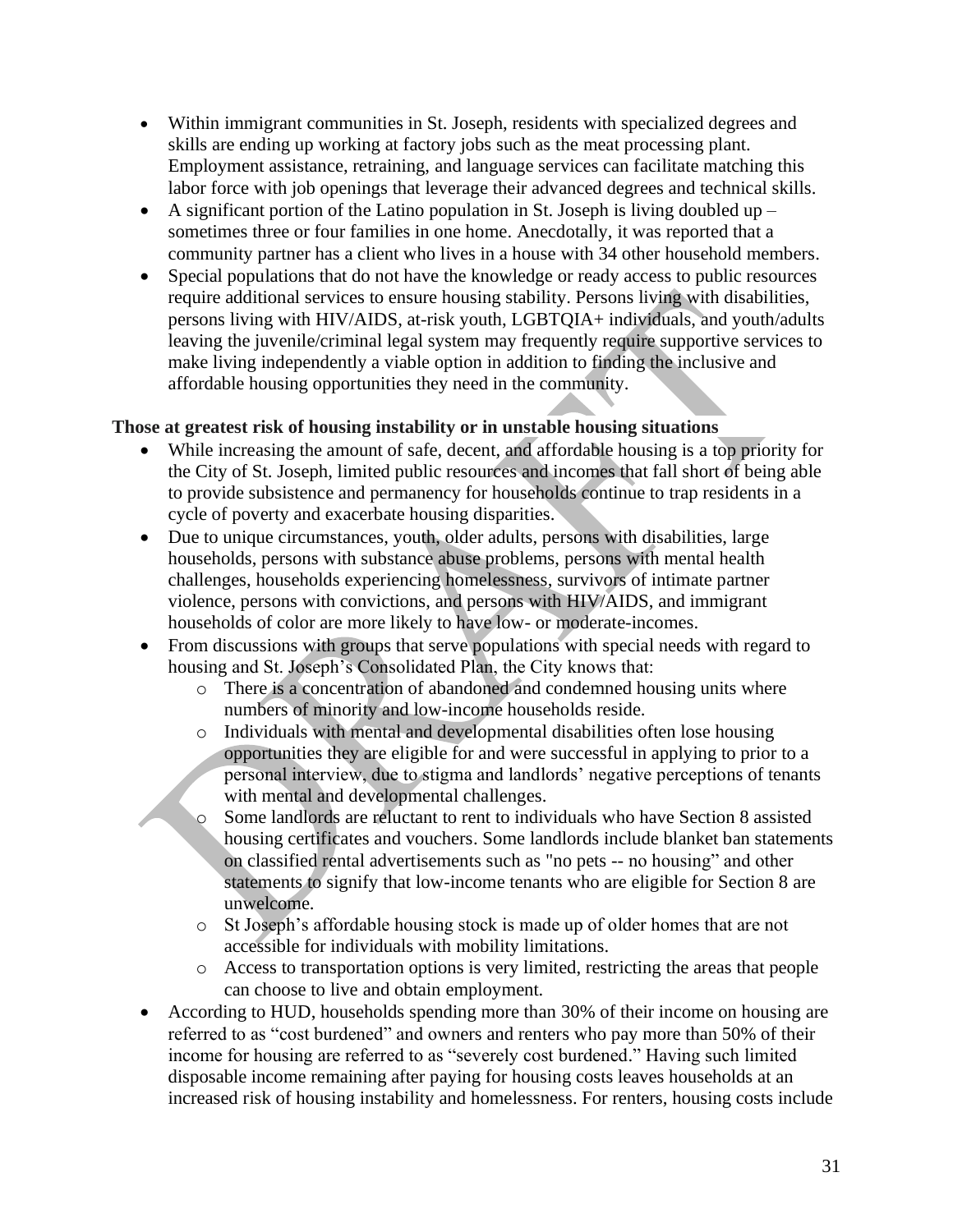rent paid by the tenant, plus utilities and for owners, housing costs can include mortgage payment, taxes, insurance, and utilities. Housing problems that can serve as key indicators of at-risk households include overcrowding and lack of proper kitchen and plumbing facilities.

• As noted earlier, persons/families who are at 30% or below AMI are more likely to be affected by severe housing problems, are forced to live in places with substandard conditions, and are more susceptible to experience housing instability and fall into homelessness.

**3.C**. Identify and consider the current resources available to assist qualifying populations, including congregate and non-congregate shelter units, supportive services, TBRA, and affordable and permanent supportive rental housing:

**Response**: The City of St. Joseph and the local Continuum of Care providers and other organizations have access to funding sources that are used to assist qualifying populations obtain stable housing, shelter, and/or supportive services.

For **people experiencing homelessness**, the following funding resources in the City of St. Joseph provide services:

- Emergency Solutions Grant (ESG): State ESG funding in the City of St. Joseph supports local Rapid Rehousing (RRH), shelter operations, shelter essential services, and other essential services for people experiencing homelessness.
- Emergency Solutions Grant Cares Act (ESG-CV): The State ESG-CV funding in St Joseph supports RRH, shelter conversion/rehabilitation, shelter operations and essential services, emergency hotel assistance, street outreach, and case management.
- Community Development Block Grant (CDBG): CDBG funding in the City supports local social service agencies that assist those who are experiencing homelessness.
- Community Development Block Grant Cares Act (CDBG-CV): The City's CDGB-CV funding is used to support social service agencies who have been impacted by the COVID-19 pandemic.
- Continuum of Care (CoC): Rapid rehousing, permanent supportive housing, Coordinated Entry, HMIS
- Emergency Housing Vouchers (EHVs): Administered through the local Public Housing Authority to assist individuals and families who are homeless, at-risk of homelessness, fleeing, or attempting to flee, domestic violence, dating violence, sexual assault, stalking, or human trafficking, or were recently homeless or have a high risk of housing instability.
- Housing Choice Vouchers (HCVs): Administered through the local Public Housing Authority to assist very low-income families, elderly persons, and disabled person to afford decent, safe, and sanitary housing in the private market.
- Mainstream Vouchers: Administered through the local Public Housing Authority to assist non-elderly disabled persons, including people experiencing homelessness.
- Missouri Housing Trust Fund: Housing Assistance, emergency assistance, operating funds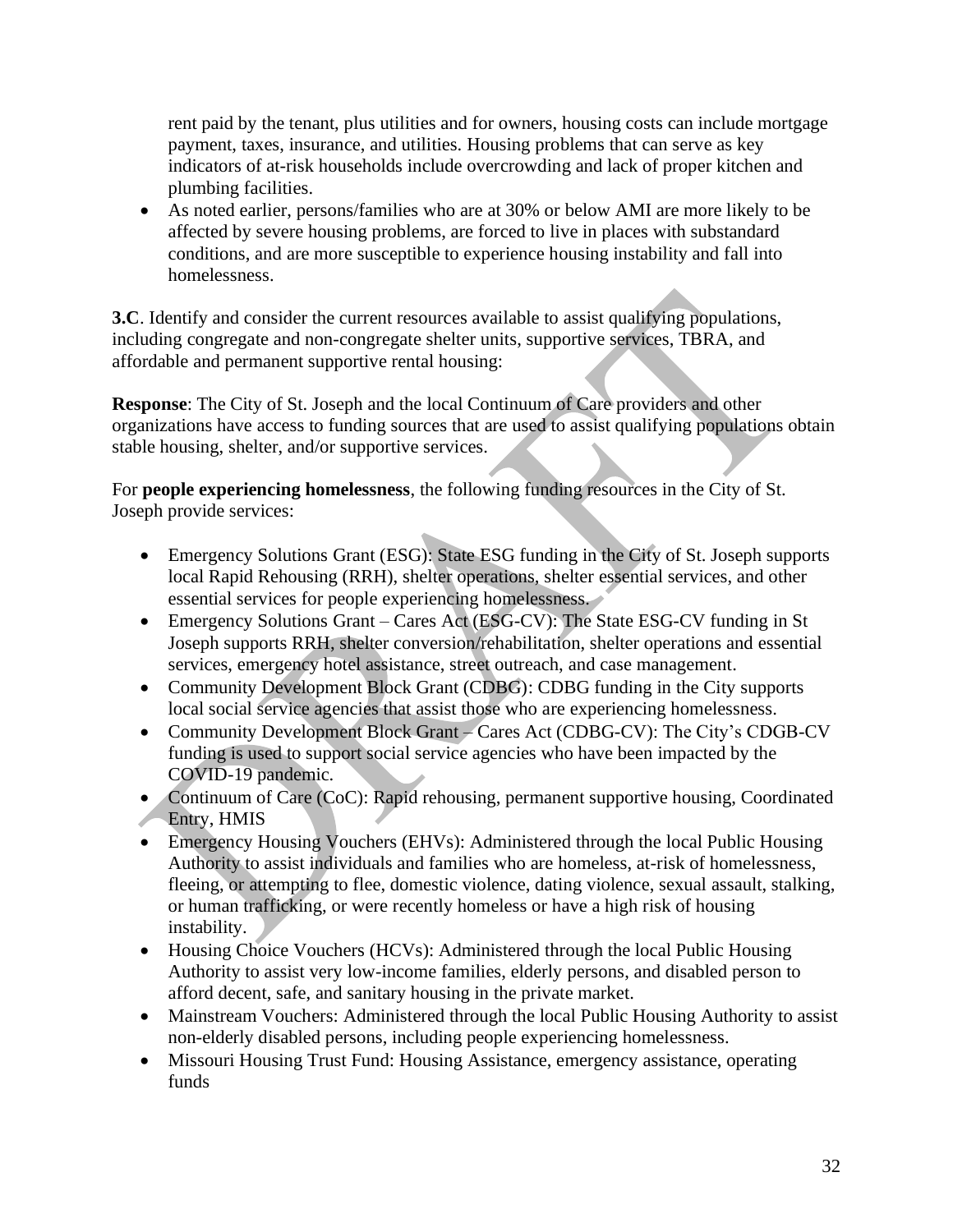- United Way Foundation: Housing stability funds, rent and mortgage assistance, utility assistance, transportation assistance. Also supports social service agencies serving people who are homeless or at risk of homelessness.
- St. Joseph United School District: Assistance to school-age children experiencing or at risk of homelessness.
- Housing and Urban Development Veterans Supportive Housing vouchers (HUD-VASH): The HUD-VASH Program combines HUD's Housing Choice Voucher rental assistance for homeless Veterans with case management and clinical services provided by the [Department of Veterans Affairs \(VA\).](https://www.va.gov/homeless/hud-vash.asp)
- Community Services Block Grant (CSBG): Community support workers.
- Community Services Block Grant-CV (CSBG-CV): Emergency shelter and related services.
- Supportive Services for Veteran Families (SSVF): provides supportive services to lowincome Veteran Families experiencing housing issues, including outreach, case management, financial assistance, and assistance obtaining VA and other benefits.
- SAMHSA: Support a housing stability case manager to help homeless people access and maintain housing.

For **people at risk of homelessness**, the following funding resources in the City of St. Joseph provide services:

- Emergency Solutions Grant (ESG): ESG funding supports the local homelessness program.
- Community Development Block Grant (CDBG): CDBG funding in the City supports local social service agencies that assist those who are experiencing homelessness.
- Community Development Block Grant Cares Act (CDBG-CV): The City's CDGB-CV funding is used to support social service agencies who have been impacted by the COVID-19 pandemic.
- Emergency Housing Vouchers (EHVs): Administered through the local Public Housing Authority to assist individuals and families who are homeless, at-risk of homelessness, fleeing, or attempting to flee, domestic violence, dating violence, sexual assault, stalking, or human trafficking, or were recently homeless or have a high risk of housing instability.
- Mainstream Vouchers: Administered through the local Public Housing Authority to assist non-elderly disabled persons, including people at risk of homelessness.
- Housing Choice Vouchers (HCVs): Administered through the local Public Housing Authority to assist very low-income families, elderly persons, and disabled persons to afford decent, safe, and sanitary housing in the private market.
- Missouri Housing Trust Fund: Housing Assistance, emergency assistance, operating funds
- United Way Foundation: Housing stability funds rent and mortgage assistance, utility assistance, and transportation assistance. United Way supports social service agencies serving people who are homeless or at risk of homelessness.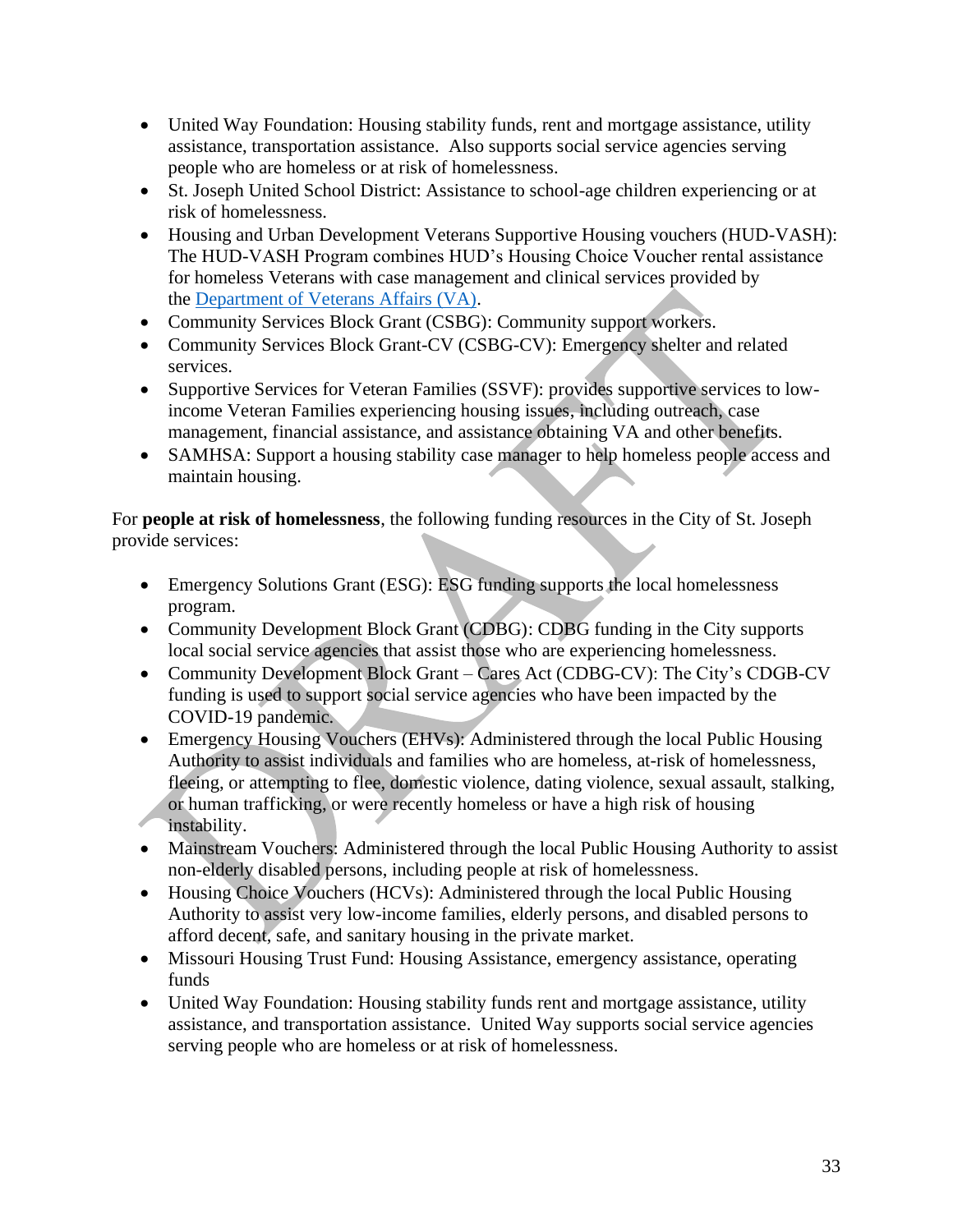- Supportive Services for Veteran Families (SSVF): provides supportive services to lowincome Veteran Families experiencing housing issues, including outreach, case management, financial assistance, and assistance obtaining VA and other benefits.
- Community Action Program (CAP): Weatherization utility payment support, childcare and Headstart programming
- American Rescue Plan City of St. Joseph: \$2 million to preserve old housing.
- HOME Program: The City uses its HOME funds to construct new single-family homes that enable low-and moderate-income individuals to become homeowners.
- Community Action Program (CAP): Weatherization, utility arrears, childcare and Headstart programming
- Catholic Charities: Rental Assistance for people who are formerly homeless or at risk of homelessness; employment assistance; housing stability services.
- Community Services Block Grant (CSBG): Community support workers.
- SAMHSA: Support a housing stability case manager to help people at risk of homelessness access and maintain housing.
- LIHEAP: Utility arrearages

For **people fleeing domestic violence or human trafficking**, the following funding resources in the City of St. Joseph provide services:

- Emergency Solutions Grant (ESG): State ESG funds emergency shelter operations and essential services for people fleeing domestic violence
- Emergency Solutions Grant Cares Act (ESG-CV): State ESG supports a Safe Places program and emergency shelter operations and essential services for people fleeing domestic violence.
- Continuum of Care (CoC): Rapid rehousing for people fleeing domestic violence.
- Violence Against Women Act (VAWA): Funded through the Department of Justice, provides services to people fleeing domestic violence.
- Missouri Housing Trust Fund: Housing Assistance and operating funds
- St. Joseph United School District: Assistance to households with school-age children experiencing or at risk of homelessness, including households experiencing domestic violence.
- Office of Violence Against Women/Dept of Justice: Funding to support transitional housing for survivors of domestic violence.
- State Department of Social Services (including Federal FVPSA, State TANF, VOCA, and other state general resources): Supports services and shelter for survivors of domestic violence.

For **other special populations**, the following funding resources in the City of St. Joseph provide services:

• Community Development Block Grant (CDBG): The City uses CDBG funds to support local social service agencies that provide services for youth programs, advocacy programs for developmentally delayed, services for children who are victims of sexual/physical abuse, supplemental food program for the elderly, dental services for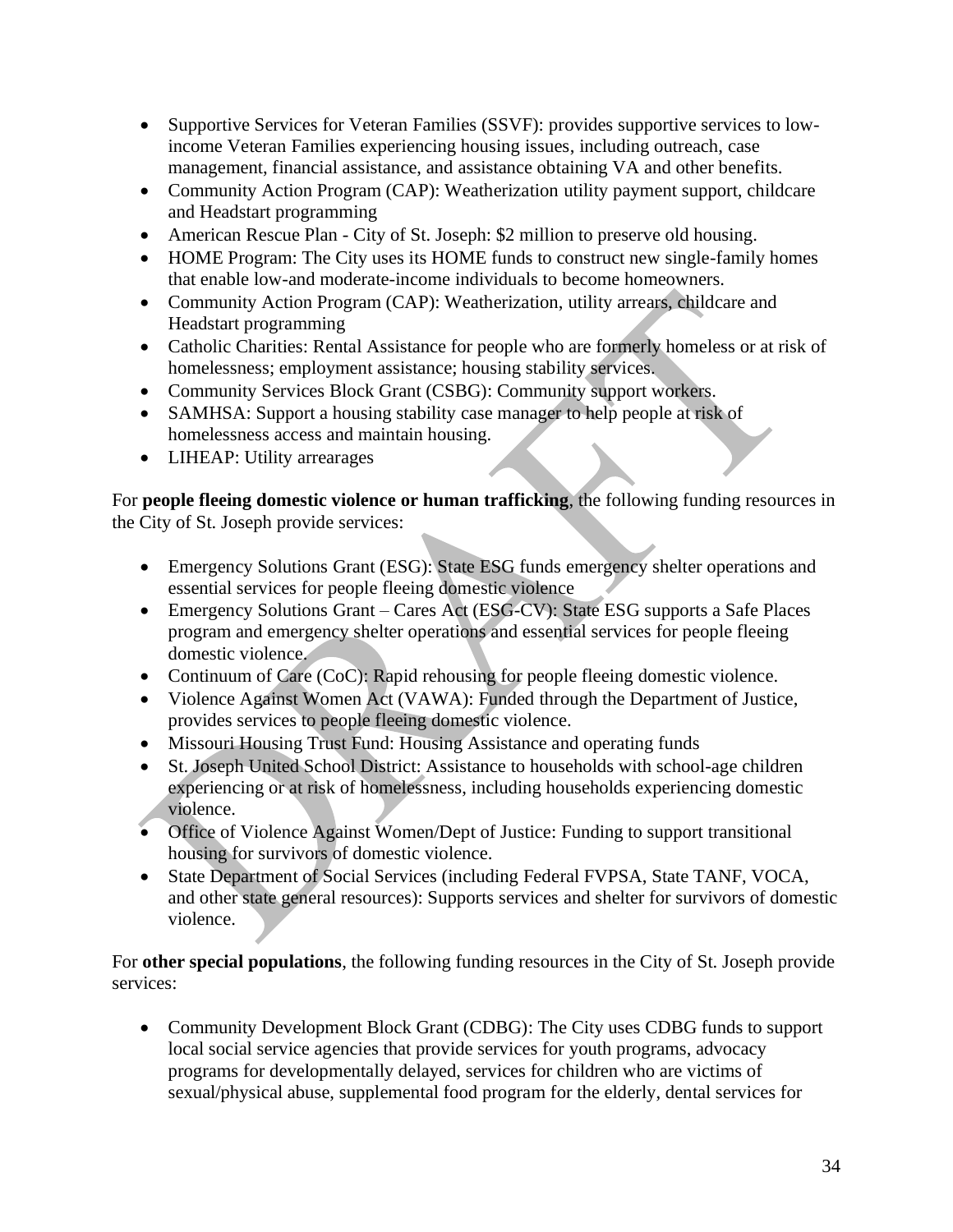extremely low income individuals, mental health counseling for low income individuals, services for those suffering from substance addiction, transitional housing for homeless families, and a referral service provider.

- Community Development Block Grant Cares Act (CDBG-CV): These funds were allocated to Entitlement Communities to prepare, prevent and respond to the Covid-19 crisis. After public consultation the City chose to use the funds to assist with small businesses to retain employees and public service agencies who were impacted by the pandemic. Agencies were able to utilize funds for needs identified that there was no other funding source available for the need.
- Missouri Housing Trust Fund: Housing Assistance, emergency assistance, operating funds
- Supportive Services for Veteran Families (SSVF) provides supportive services to lowincome Veteran Families experiencing housing issues, including outreach, case management, financial assistance, and assistance obtaining VA and other benefits.
- St. Joseph United School District: Assistance to school-age children experiencing or at risk of homelessness.
- United Way: Housing stability funds rent and mortgage assistance, utility assistance, and transportation assistance. United Way supports social service agencies serving vulnerable populations.
- HOME Program: \$369,514 in 2021 HOME funds for new construction, the provides the opportunity for low- and moderate-income individuals to become homeowners
- Community Action Program (CAP): Weatherization
- American Rescue Plan City of St. Joseph: \$2 million to preserve old housing.
- Community Services Block Grant (CSBG): Community support workers.
- LIHEAP: Utility arrearages

**3.D.** Identify any gaps within the current shelter and housing inventory, as well as the service delivery system:

**Response**: There are a number of gaps within the current shelter and housing inventory, as well as the service delivery system. In 2020 and 2021, the local CoC conducted a needs assessment and gaps analysis. The Assessment identified three major gaps and opportunities for action in the homeless system of care that could improve the local response to homelessness. The gaps included:

- Insufficient Housing and Housing Resources
- Limited Access to Supportive Services
- Unstable Crisis Services

# • **Insufficient Housing and Housing Resources**

**Affordable Housing**: The lack of affordable housing in the City of St. Joseph has a number of layers. There are not enough affordable housing units in the area, the costs to rent the units that are available in the area is high compared to local income, and many of the housing units that are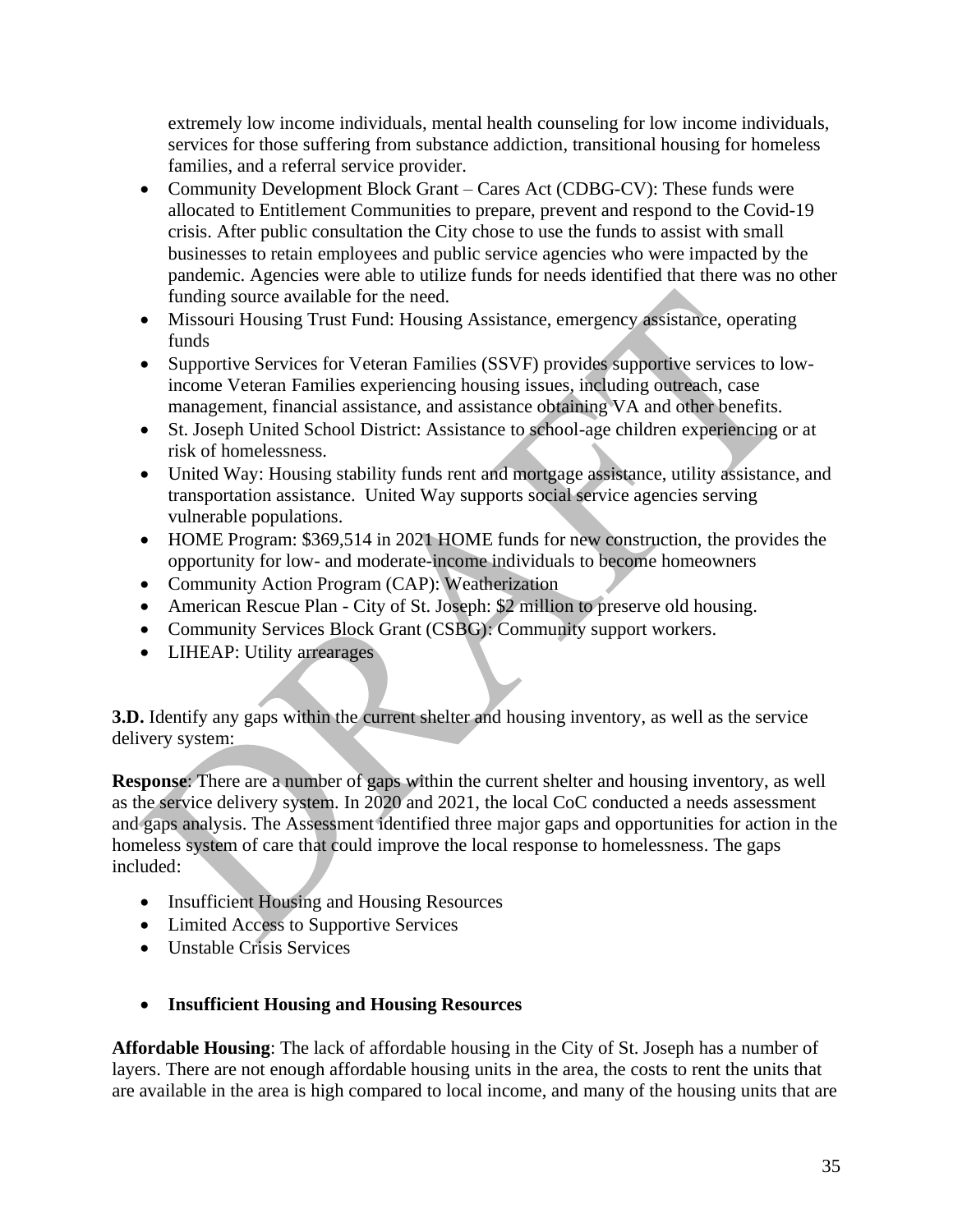available for qualifying populations is sub-standard, with households overcrowded and/or cost burdened. Both renter and owner-occupied households are most likely to report problems with high housing costs.

The most severe problems affect the lowest income households. In 2020-2021, more than 2,100 low-income renter households paid more than half their income on housing; 81% of them had income below 30% AMI. Households with income below 30% of AMI are more likely to obtain housing with at least 1 of the severe housing problems (cost burden, overcrowding, lacking kitchen facilities, or lacking complete plumbing). The City's low-income households often face a choice between deficient housing and cost burden. Some local households do not have the choice – they have both cost burden and deficient housing.

The median gross rent in St. Joseph in 2020 was \$785. However, 17% of the local population (approximately 12,320 individuals) lives below the federal poverty level (currently \$23,030 for a three-person family). At the federal poverty level, a family of three would only be able to afford \$576 per month in rent to spend 30% of less of their income on housing. That is \$200 more a month than the area's median gross rent.

At the same time, many of St. Joseph's affordable units are dilapidated, unsafe, and substandard options. Stakeholders throughout the community shared that replacement of dilapidated housing with quality housing is a necessity in St. Joseph.

The following impediments were identified as factors that contribute to housing shortages in St. Joseph:

- Lack of housing access due to high housing costs and the availability of housing: The median price of homes sold in St. Joseph in March 2022 was \$275,000.<sup>21</sup> There are few multi-family structures in the community; more than three quarters of units in St. Joseph are single units.<sup>22</sup> Eighty seven percent of all units are occupied and only one third of all units are available for rent (66% of units in St. Joseph are owner-occupied, which is higher than the national average of  $64\%$ ).<sup>23</sup>
- Availability of affordable, accessible units in a range of sizes: More than 50% of St. Joseph's housing stock was built before 1969.<sup>24</sup> One third of the housing units were built in 1939 or earlier.<sup>25</sup> The median year built for St. Joseph housing was 1958.<sup>26</sup> Four percent of housing units lack complete plumbing, complete kitchens, and/or telephone service.<sup>27</sup> Additionally, there is insufficient housing for single individuals or couples in the St. Joseph metro area. Data for February/March 2022 showed only 3-4% of all homes on the market in the area that were for sale were one-bedroom units.<sup>28</sup>

<sup>21</sup> Rocket Homes[: https://www.rockethomes.com/real-estate-trends/mo/saint-joseph](https://www.rockethomes.com/real-estate-trends/mo/saint-joseph)

<sup>22</sup> [Census Reporter, St. Joseph Missouri-Kansas Metro Area.](https://censusreporter.org/profiles/31000US41140-st-joseph-mo-ks-metro-area/)

<sup>23</sup> [Census Reporter, St. Joseph Missouri-Kansas Metro Area.](https://censusreporter.org/profiles/31000US41140-st-joseph-mo-ks-metro-area/)

<sup>24</sup> [St. Joseph, MO housing statistics,](https://www.infoplease.com/us/census/missouri/st-joseph/housing-statistics) Infoplease.

<sup>&</sup>lt;sup>25</sup> [St. Joseph, MO housing statistics,](https://www.infoplease.com/us/census/missouri/st-joseph/housing-statistics) Infoplease.

<sup>&</sup>lt;sup>26</sup> [St. Joseph Demographics,](https://www.point2homes.com/US/Neighborhood/MO/St-Joseph-Demographics.html) Point2Homes.

<sup>&</sup>lt;sup>27</sup> St. Joseph, [MO housing statistics,](https://www.infoplease.com/us/census/missouri/st-joseph/housing-statistics) Infoplease.

<sup>28</sup> Rocket Homes[: https://www.rockethomes.com/real-estate-trends/mo/saint-joseph](https://www.rockethomes.com/real-estate-trends/mo/saint-joseph)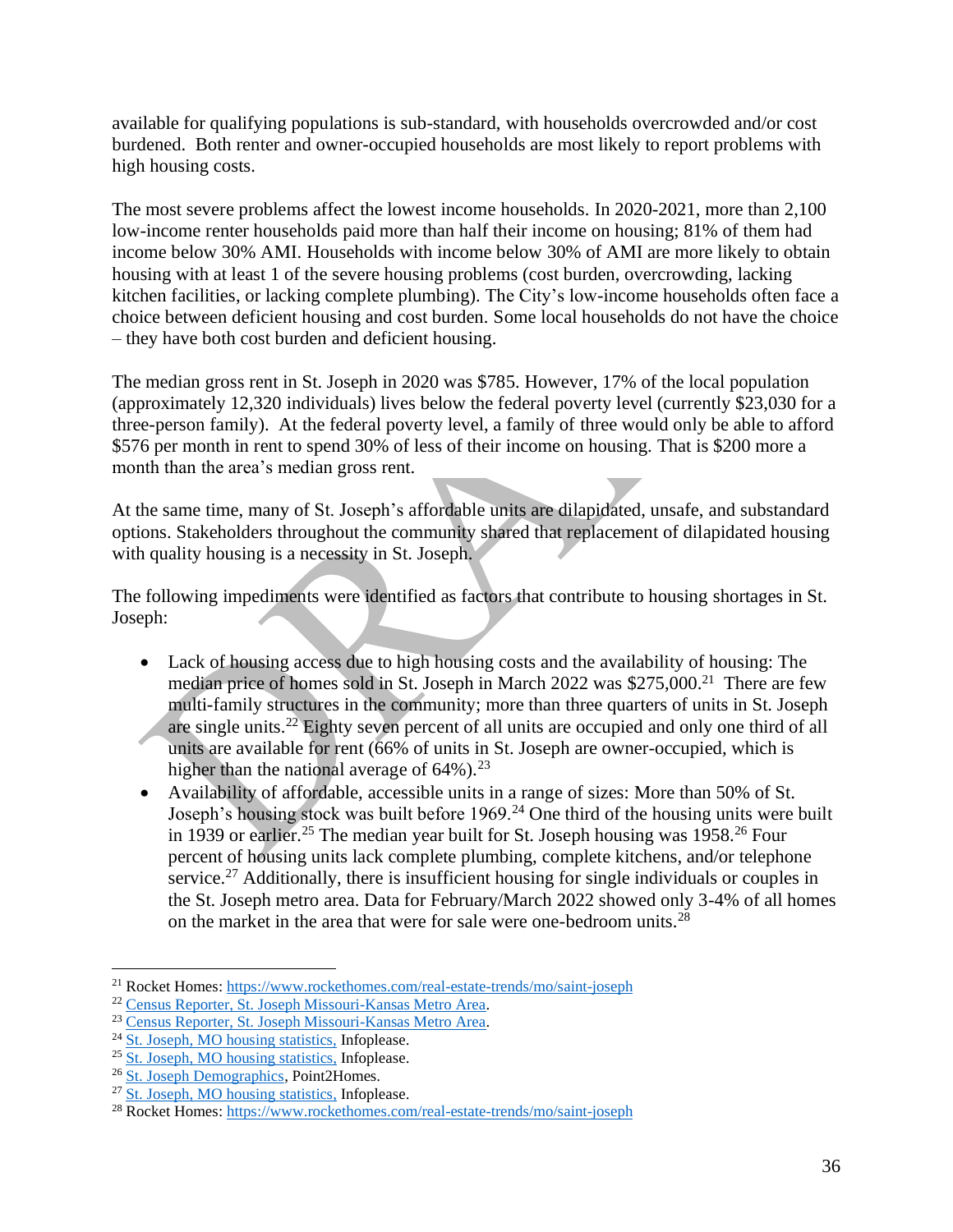- According to 2020 Community Needs Assessment from the St. Joseph Community Action Program (CAP), 23% of households in Buchanan County (7,817) are housing cost-burdened (housing costs exceed 30% of income). More than half of those households are rental households (4,357). Thirty-six percent of Buchanan County rental households are cost-burdened, while 21% of owner-occupied households with mortgages are cost-burdened.<sup>29</sup>
- According to 2014-2018 CHAS data for Buchanan County, there are an estimated 4,030 extremely low-income households  $\ll$  = 30% HAMFI) in St. Joseph. Of those, more than 70% are renter households (2,835). 2014-2018 Consolidated Planning/CHAS data for Buchanan County illustrates that 8,310 households in Buchanan County experience at least 1 of 4 housing problems: 1) housing unit lacks complete kitchen facilities; 2) housing unit lacks complete plumbing facilities; 3) household is overcrowded; and 4) household is cost burdened (paying more than 30% of their income on housing). More than half of those households (4,470) experience severe housing problems, meaning that they are severely cost-burdened (paying more than 50% of their income on housing).
- According to 2014-2018 CHAS data for St. Joseph, Missouri, there are an estimated 3,690 extremely low-income households  $\ll$  = 30% HAMFI) in St. Joseph. Of those, more than 75% are renter households (2,765). 2014-2018 Consolidated Planning/CHAS data for St. Joseph indicates that 6,730 households are cost-burdened, paying 30% or more of their household income toward rent. Of those households, close to half are severely costburdened (3,130 households are paying more than 50% of their household income toward housing). Moreover, 7.460 households in St. Joseph experience at least 1 of 4 housing probems (per list noted above). Of those, more than half (4,005) experience at least 1 of 4 severe housing problems, meaning that they are severely cost-burdened (incomplete kitchen facilities, incomplete plumbing, 1.5 people per room, and/or paying more than 50% of their income on housing).

**Housing Services:** For many people who fall in the qualifying populations, maintaining stable housing requires additional and frequent support. Case management services can support people to obtain and retain housing. HUD recently published recommendations for an appropriate caseload ratio, taking into consideration that each organization will need to assess the expectations placed on staff and the level of service availability to come up with their own ratios. HUD recommends that a case load ratio of 1:10 when providing Intensive Case Management can lead to "positive client outcomes and staff retention."

In St. Joseph, based on information provided to the CoC's Gaps Committee, many newly housed individuals are receiving home visits only once per month after relocating. In some cases, due to funding limitations, staff that were serving people experiencing homelessness before they accessed housing were unable to continue services once the individuals obtained housing. Staff that were able to continue serving people once they were housed shared the challenges they have reaching people and scheduling appointments. Local housing programs reported staffing ratios as low as 16 hours *per year*, although some had high ratios, including a 1 staff to 13 household ratio for rapid rehousing resources at YWCA.

<sup>29</sup> [2020 Community Needs Assessment,](https://www.capstjoe.org/wp-content/uploads/2018/09/2020-COMMUNITY-NEEDS-ASSESSMENT-CAPSTJOE-FINAL.pdf) Community Action Partnership of Greater St. Joseph, September 2020.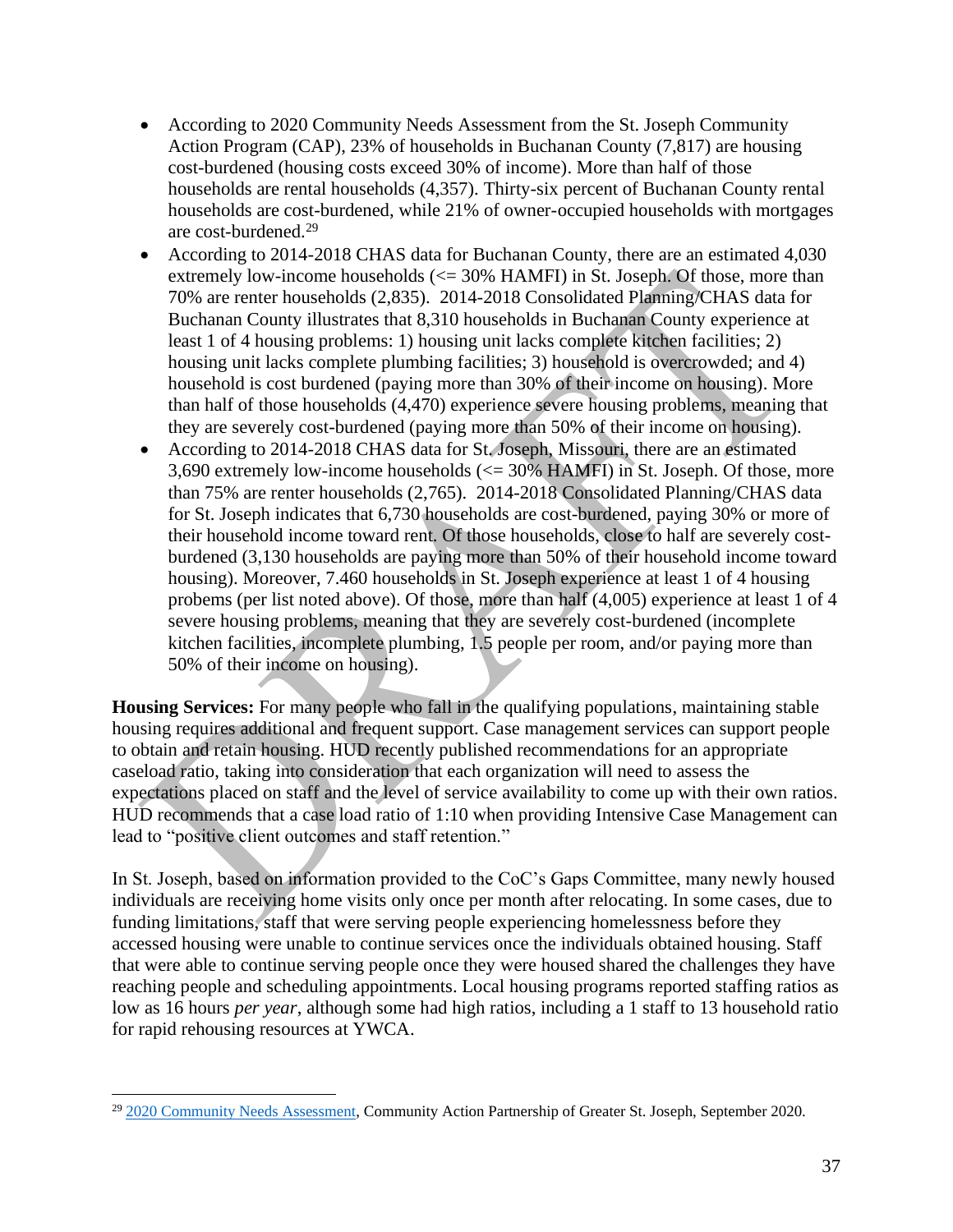For people recently transitioning from homelessness to housing, "critical time intervention" calls for frequent case management and more wrap-around services. As people become more stable, case management and wrap around services can slowly taper off, but not completely. For some high acuity tenants, intensive case management may need to occur throughout their tenancy, in order to ensure they can successfully retain housing and well-being.

### • **Limited Access to Supportive Services**

St. Joseph CoC and local providers have invested significant resources toward helping people find a place to live and reduce barriers to housing. Quick access to housing, however, is only one aspect of the Housing First approach. In order to be effective, not only do people need a place to live, but they need supportive services to go hand-in-hand with an apartment or house. There are few supportive service staff to help people transition effectively from homelessness to housing or to help people experiencing housing insecurity to stabilize. St. Joseph providers indicated that current provider staff do not have the bandwidth to provide follow-up visits as frequently as might be necessary for newly housed or precariously housed residents.

There are more people in need of supportive services in the qualifying populations than there are service providers, particularly case management, mental health services, and substance use treatment, all important supports that are needed to ensure people are able to obtain and maintain stable housing.

The current needs and gaps exist primarily due to inadequate funds that are limiting the ability of the City and partner agencies to provide adequate services for stability and self-sufficiency to all residents in need. Additionally, food insecurity resulting from the pandemic has created a need for additional food services and has highlighted the growing disparity among the areas in need of equitable access to affordable nutritious food. Equitable access to all housing and services will be an important consideration in planning for the future.

Another challenge in the community is clients who often resist help or lifestyle changes necessary to retain housing due to mental health issues. The need for mental health services across the qualifying populations has grown considerably over the past few years. For example, comparative data for 2019 and 2020 from the St. Joseph Police Department tracked police incidents. While the number of calls involving people experiencing homelessness went down considerably in August 2020 compared to August 2019 (a 22% decrease), the number of incidents involving what the police term, "emotionally disturbed persons" rose from 1 out of 20 (5%) in 2019 to almost 1 out of 4 (24%) in 2020. Yet, there are limited providers who supports people with mental health issues in St. Joseph.

Another common supportive service that all qualifying populations are in need of is transportation. The community survey, consultations, focus groups, and staff interactions with citizens have constantly reinforced that many of people struggle to get to work, to medical appointments, and even to the store. The limitations of the public transportation system was identified as a primary reason for transportation challenges in the City of St. Joseph. Availability, type, frequency, reliability, and accessibility of public transportation was identified by most stakeholders as a challenge for qualifying populations. Additional reasons for the transportation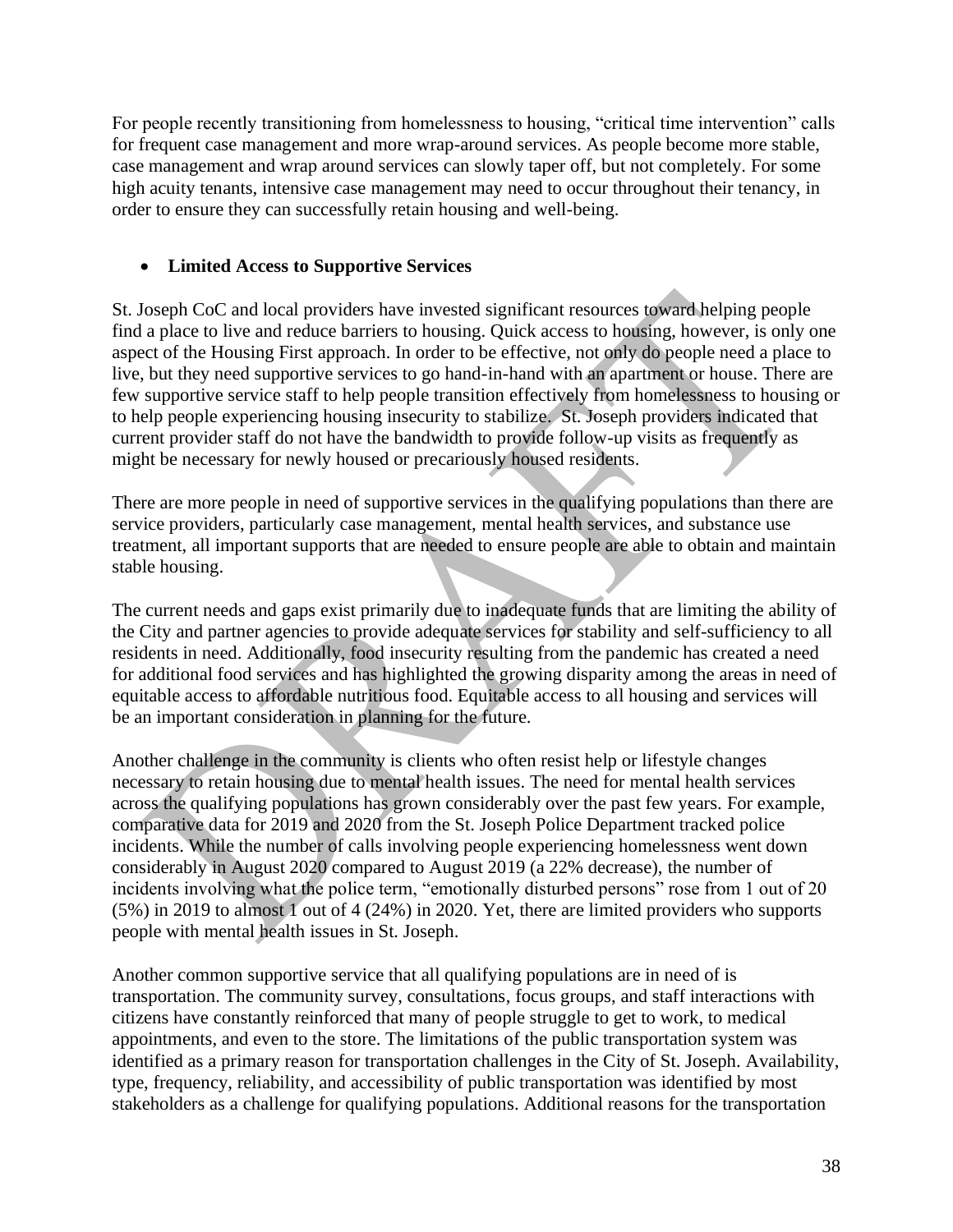gaps include the cost of owning a vehicle (payments, insurance, gas), credit capacity to purchase a vehicle, the high per-trip cost of services like Uber, and the lack of available jobs and services within walking and biking distance of affordable neighborhoods. The issue of transportation access to jobs and services is reported as a significant factor in several other issues, such as medical services. medical care, appointments, and prescriptions can be difficult to manage without ready access via transportation.

#### • **Unstable Crisis Services**

Crisis services in St. Joseph have been unstable for a number of years. Since 2016, the community has had several of its emergency shelters close or change the populations they serve, a day center that provided outreach, case management and benefits access to people in the community was opened (2016) and then closed (2019), and a night shelter was opened (2019) then became a 24/7 shelter (2019) then was taken over by a new organization (2020) and then was closed (2021). During COVID, crisis resources shifted again, with a different organization taking over shelter operations and agreed to operate the shelter only through 2022. At the same time, with the lack of available shelters, local funding was used to hire an additional outreach worker (2019/2020), but after the funding allocation cycle ended, that position was eliminated.

Agencies and organizations working within the homeless system of care, as well as people experiencing homelessness, shared that one of the biggest challenges in the current system is the there is no general emergency shelter for households without children in the City (there are family and DV shelters, and in 2021/22 there was cold weather shelter). Unfortunately, the issue is not the lack of a building or site for a shelter. As shared above, there have been multiple shelters in the past few years. The issue is that there are not sufficient resources to support an organization to operate a low-barrier, housing focused shelter consistently. While a majority of the public and stakeholders noted the lack of shelter, the limitations place on the HOME-ARP funding – that the resources cannot be used to support operation of a shelter – limit the ability of this funding to meet this need. Funding sources do not exist in the City of St. Joseph that provide investment in long-term operations for emergency shelters.

**3.E.** Identify the characteristics associated with housing instability and an increased risk of homelessness if the City of St. Joseph will include such conditions in its definition of "other populations" as established in the HOME-ARP Notice:

**Response**: Housing instability can be linked to higher poverty rates, changes in income, job loss, changes in family composition, family conflict, and physical or mental health conditions. Households that are living paycheck-to-paycheck or in doubled and tripled up situations are more likely to be affected by challenges that arise such as illness, a broken appliance, a flat tire that prevents a person from getting to work one day and could cause significant instability for the household. The lowest-income households and families with children need resources that allow them to remain stably housed, though the specifics will depend on the needs of the individual households and families. For example, some households may need access to affordable childcare and transportation to allow a parent or caregiver to attend school or to go to work as the primary barrier is economic. Other households may have a member with an untreated chronic physical or mental health condition and therefore need access to affordable healthcare as well as financial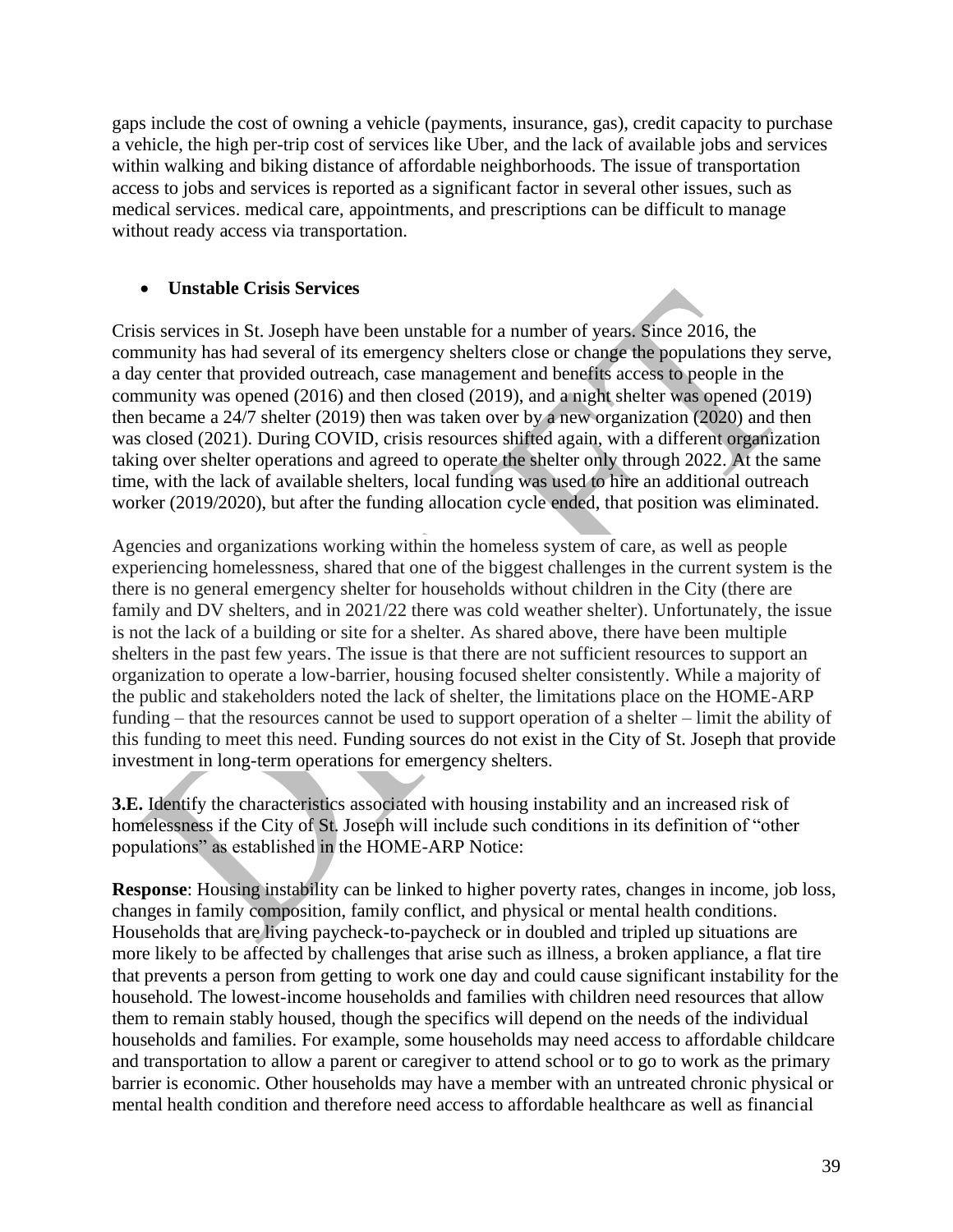assistance while becoming stable with regard to health. Children who are unstably housed statistically face higher rates of illness and are less likely to have access to healthcare.

According to CHAS data, there are 3,690 households in households with incomes between 0 and 30% of the area median income (AMI), indicating that a substantial portion of the population could be considered vulnerable to homelessness based on income alone. Nearly all persons experiencing homelessness have incomes between 0 and 30% AMI.

This HOME-ARP gaps analysis process has identified that local immigrant populations, youth, people exiting prison, older adults, and families with young children are at specific risk of experiencing housing instability, but may not meet the definitions of homelessness or at risk of homelessness. These populations often live doubled or tripled up, or just move frequently to maintain housing.

Moreover, for many individuals and families in the qualifying populations, it is challenging to maintain housing stability. Local system performance measures indicate that people experiencing homelessness need supportive services in order to maintain stable housing over time. For example, for families with children that do not have the supports they need, housing instability can result in missed school days, lack of adequate nutrition, and insufficient access to health care and other services.

**3.F.** Identify priority needs for qualifying populations:

**Response:** The priority needs for qualifying populations in the City of St. Joseph are as follows:

- **1. Increased access to housing**
- **2. Increased availability and scope of supportive services**
- **Increased access to housing**

The ultimate need in any effort to reduce homelessness and housing instability is to increase access to housing. While there has been great emphasis in this CoC on matching individuals to housing, CoC providers report that it is difficult to find units that are affordable and accessible for people exiting homelessness. Specifically, members of the Gaps Committee indicated that there are increasing numbers of instances where landlords have expressed an unwillingness to continue to rent to people transitioning out of homelessness. Other community members note that locating affordable, safe housing is a challenge for the other priority populations as well. They reported that housing units are unaffordable, or in poor condition.

One effort already underway to respond to this challenge is a local service provider's plans to create a tiny house village with on-site services for people who need extra support to maintain housing. Also, several providers are providing life skills classes to support individuals in understanding their rights and responsibilities as renters. The Public Housing Authority obtained Mainstream Vouchers which can support non-elderly disabled people, including people experiencing homelessness and at risk of homelessness, to obtain housing.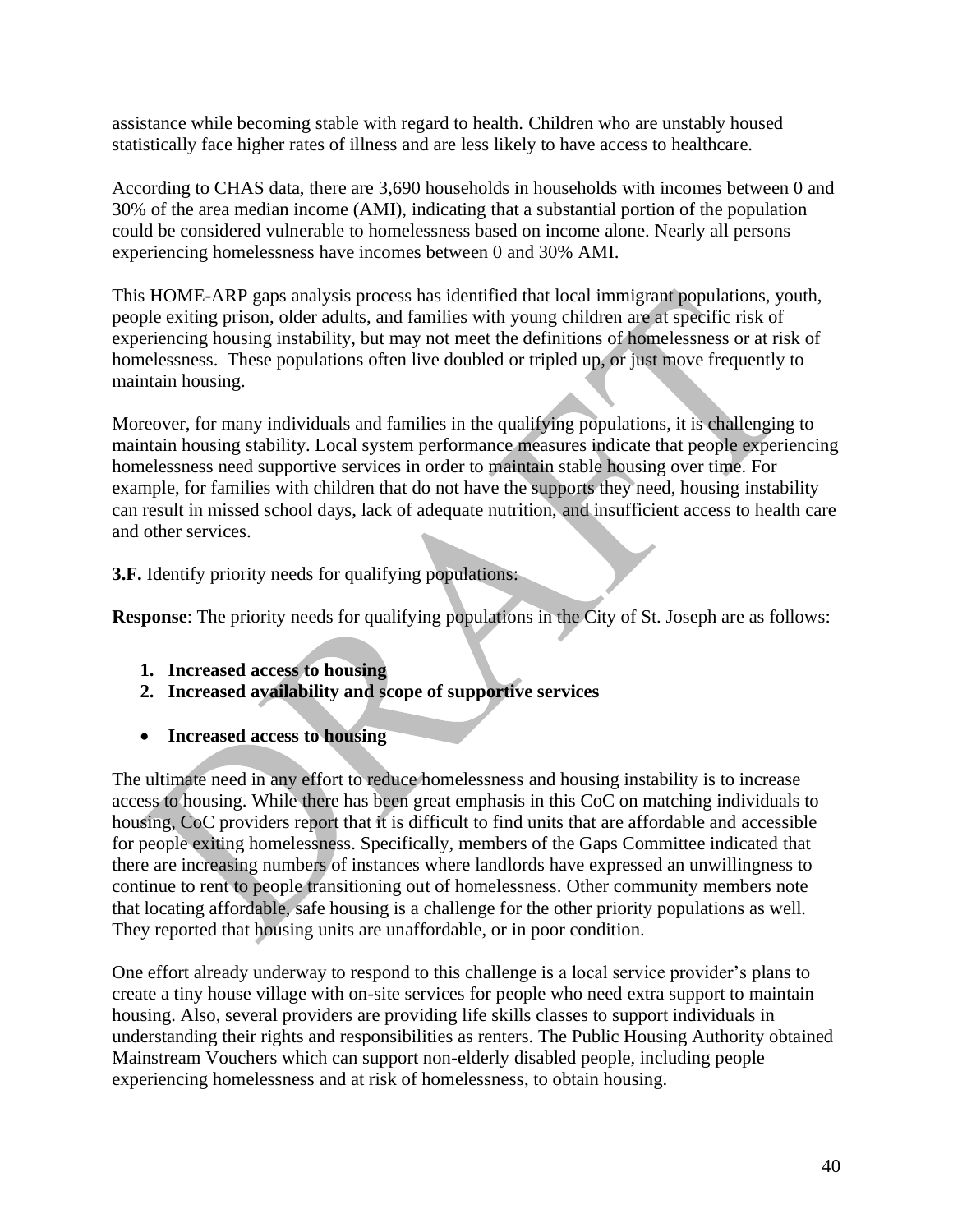#### • **Increased availability and scope of supportive services**

In addition to housing, resources are needed to support and increase case management services in St. Joseph. Not only would increased resources bring in more case managers, but they could be used to provide training to all community case managers about trauma-informed care, prevention and diversion, and other best practices.

Supportive services are also needed to improve access to behavioral health resources for qualifying populations, which would entail funding and staff to create additional dedicated behavioral health resources for qualifying populations across the City. In addition, resources could ensure that access to services are better coordinated amongst the local providers for people with mental health and substance use disorders.

With the ability to provide supportive services to households with children who are deemed "homeless" under the McKinney-Vento definition (those households couch surfing or doubled up), HOME-ARP supportive services could support efforts to connect with the local school districts, working directly with school counselors and McKinney-Vento liaisons to provide services to those students and young adults. Partner with school districts' McKinney-Vento Liaisons and school counselors to ensure all are aware of system resources.

Additional supportive services resources should be prioritized for expanding transportation in the area. Many households in the qualifying populations struggle to get to and from work outside of local public transportation hours. Still others would like to work or go to school in parts of the area where the local bus system does not travel.

**3.G**. Explain how the level of need and gaps in its shelter and housing inventory and service delivery systems based on the data presented in the plan were determined:

**Response**: The City of Saint Joseph continues to work diligently with community partners to address the needs of individuals and families who are homeless, at risk of homelessness, and other vulnerable populations.

The City has leveraged the work of the CoC and its gaps analyses in 2020 and 2021. The CoC's processes included review of shelter and housing, outcomes, trends in performance, and qualitative input. This input included surveys of people with lived experience of homelessness (designed and analyzed by people with lived experience of homelessness), focus groups of providers, and surveys of the whole CoC membership. The resulting 2021 and 2022 CoC Action Plans identified the CoC's key priorities for action by the community and a group of community leaders referred to "Planning for the Future" has been working to address the CoC's highest priorities. While the lack of a functioning, stable shelter for individuals has captured the community's attention, especially during the pandemic period, the need for increased access to housing units and need for additional supportive services to maintain housing stability has been the primary focus in both Action Plans.

In 2020, the System Performance Measures reflected that returns to homelessness were quite high compared to national performance data, which aligned with providers' reports that the permanent supportive housing vouchers in the community are serving a revolving door of the same people, because they cannot maintain housing. Providers shared their struggles with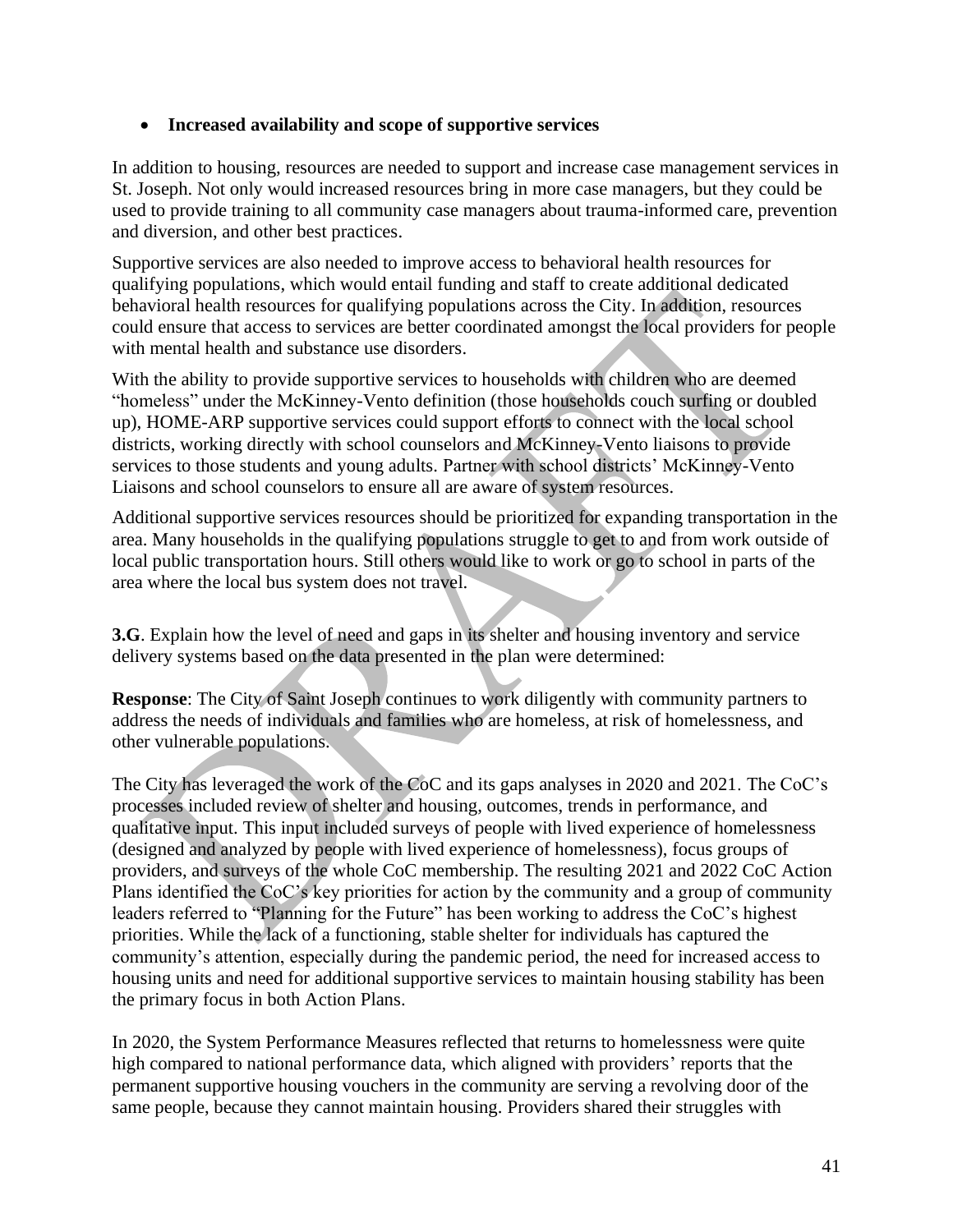helping people stabilize in housing due to funding limitations and limited supportive services funding. Providers also reported that landlords have become more resistant to taking housing vouchers because of their experience with people using vouchers without sufficient support. People with lived experience reported their greatest need was to access to housing.

The interviews and surveys completed as part of the Allocation Plan obtained input from a broader swath of the community, The primary findings from the interviews conducted echoed and supported the CoC's priorities, from the childcare center director serving low-income youth who stated that she has not been able to find an affordable safe unit for one of the parent she assists, to the NAACP's comment that housing that is affordable and safe and the services to maintain that housing are a key gap in our community.

# **4. HOME-ARP ACTIVITIES**

**4.A.** Describe the method for soliciting applications for funding and/or selecting developers, service providers, subrecipients, and/or contractors and whether the City of St. Joseph will administer eligible activities directly:

**Response:** The City proposes to focus the majority of the acquired HOME-ARP funding on the Production and Preservation of Affordable Housing, with a smaller amount on Supportive Services. The opportunity presented by this allocation of HOME-ARP to make the sizable investment to fulfill a long-term solution is vital to strengthening the community's homeless system of care.

The City of St. Joseph will administer the HOME-ARP allocation and oversee all projects to completion. The method and process we intend to use for solicitation and selection of projects for funding is as follow:

- The City will issue a Notice of Funding Opportunity (NOFO), soliciting applications for funding. The NOFO will specify that we are seeking applications specifically for producing or preserving affordable housing in St. Joseph and for Supportive Services for service to the qualifying populations.
- We will issue the NOFO and request that applicants inform the City of their intent to apply within 20 days of the NOFO issuance.
- Applicants will be provided 30 days to submit their full application for funding.
- If applicants have questions or wish to discuss their plans in advance of submission, the City of St. Joseph will make staff available to answer any questions.
- The City will be explicit in the solicitation with any other conditions that the City will require in order to receive funding.
- For Supportive Services, based on feedback received from the initial public participation and stakeholder engagement, as well as additional public comments we expect to receive in regard to the draft Allocation Plan, the City will identify in the solicitation specific Supportive Services that HOME-ARP funding can be used for that will address the gaps identified in the needs assessment and gaps analysis.
- The City will publicly announce the projects that were awarded HOME-ARP funding on its website and through other social media.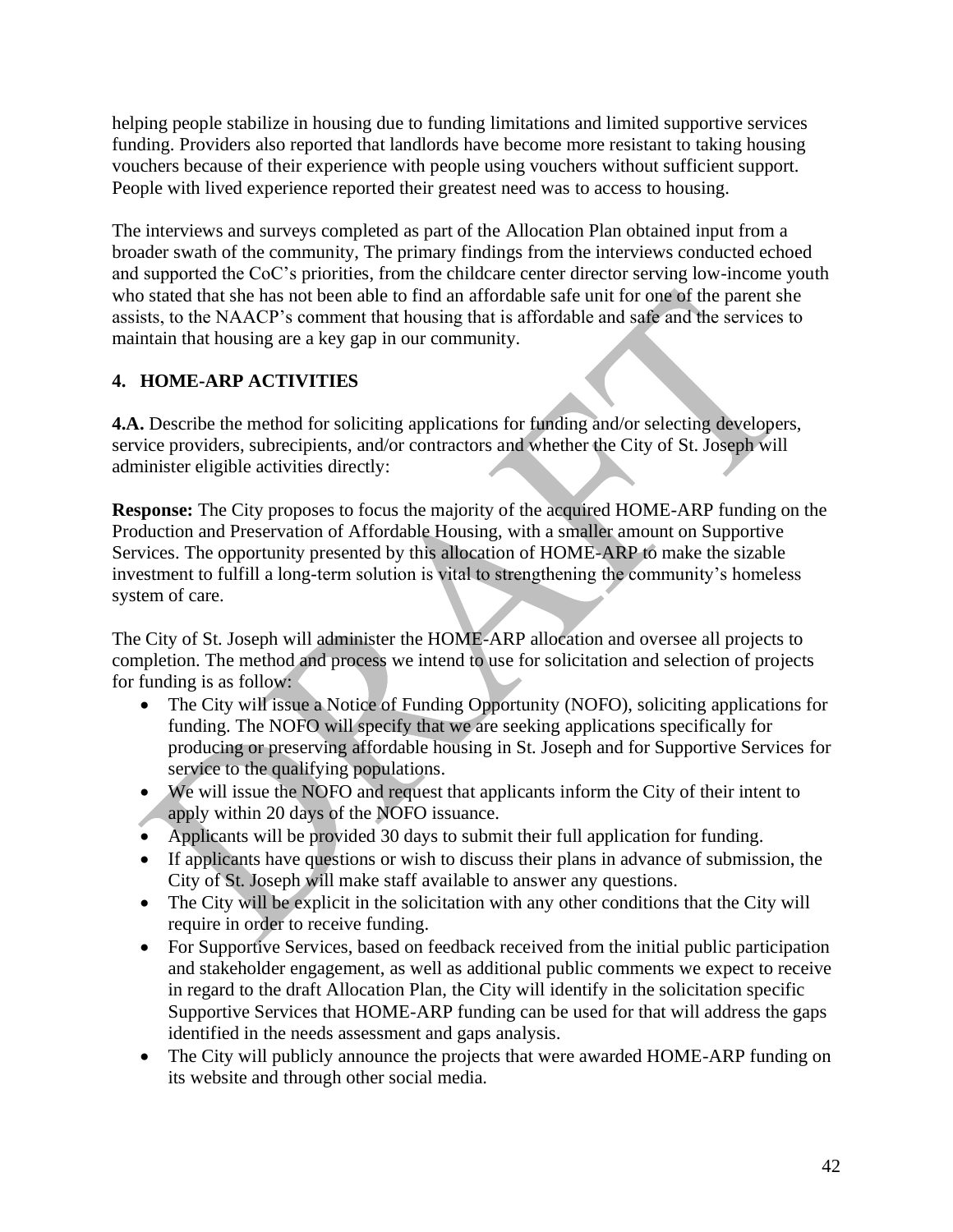**4.B.** If any portion of the admin funding was distributed to contractor or subrecipient prior to HUD's approval of the Allocation Plan because the contractor or sub-recipient is responsible for the administration of the entire grant, identify the contractor or subrecipient and describe its role or responsibilities for administering all of the PJ's Home-ARP program.

**Response:** No portion of the administrative funding was distributed to a contractor or subrecipient prior to HUD's approval of the Allocation Plan.

**4.C**. Use of HOME-ARP Funding:

**4.C.i.** City of St. Joseph must indicate the amount of HOME-ARP funding that is planned for each HOME-ARP activity type and demonstrate that any planned funding for nonprofit organization operating assistance, nonprofit capacity building, and administrative costs is within HOME-ARP limits. The following table may be used to meet this requirement:

|                                        | Funding Amount | Percent of the Grant | <b>Statutory Limit</b> |
|----------------------------------------|----------------|----------------------|------------------------|
| <b>Supportive Services</b>             | \$250,000      |                      |                        |
| Acquisition and<br>Development of Non- | \$             |                      |                        |
| <b>Congregate Shelters</b>             |                |                      |                        |
| <b>Tenant-based Rental</b>             | \$             |                      |                        |
| Assistance (TBRA)                      |                |                      |                        |
| Development of                         | \$1,021,030    |                      |                        |
| Affordable Rental                      |                |                      |                        |
| Housing                                |                |                      |                        |
| <b>Nonprofit Operating</b>             | \$             | $\%$                 | 5%                     |
| Nonprofit Capacity                     | \$             | $\%$                 | 5%                     |
| <b>Building</b>                        |                |                      |                        |
| Administration & Planning              | \$66,896       | 5%                   | 15%                    |
| <b>Total HOME-ARP</b>                  | \$1,337,926    |                      |                        |
| Allocation                             |                |                      |                        |

# **4.C.ii** Additional Narrative:

**Response:** The City of St. Joseph has limited rental housing. Many of the affordable rental housing units that do exist are old and need updating. According to stakeholder feedback, any landlords or property managers would prefer to rent sub-standard housing to low-income people who are willing to rent, rather than invest in the units to bring them up to code or to update them to be more accessible and eligible to receive housing assistance. Of the units that do come on the market and are available for rent to qualifying populations, there are insufficient numbers of the size needed for people on the verge of homelessness. The city lacks studio units or one-bedroom units.

Throughout the consultation process that Homebase conducted on behalf of the City of St Joseph, most organizations specifically highlighted the need for more affordable, quality housing and the services needed to maintain them.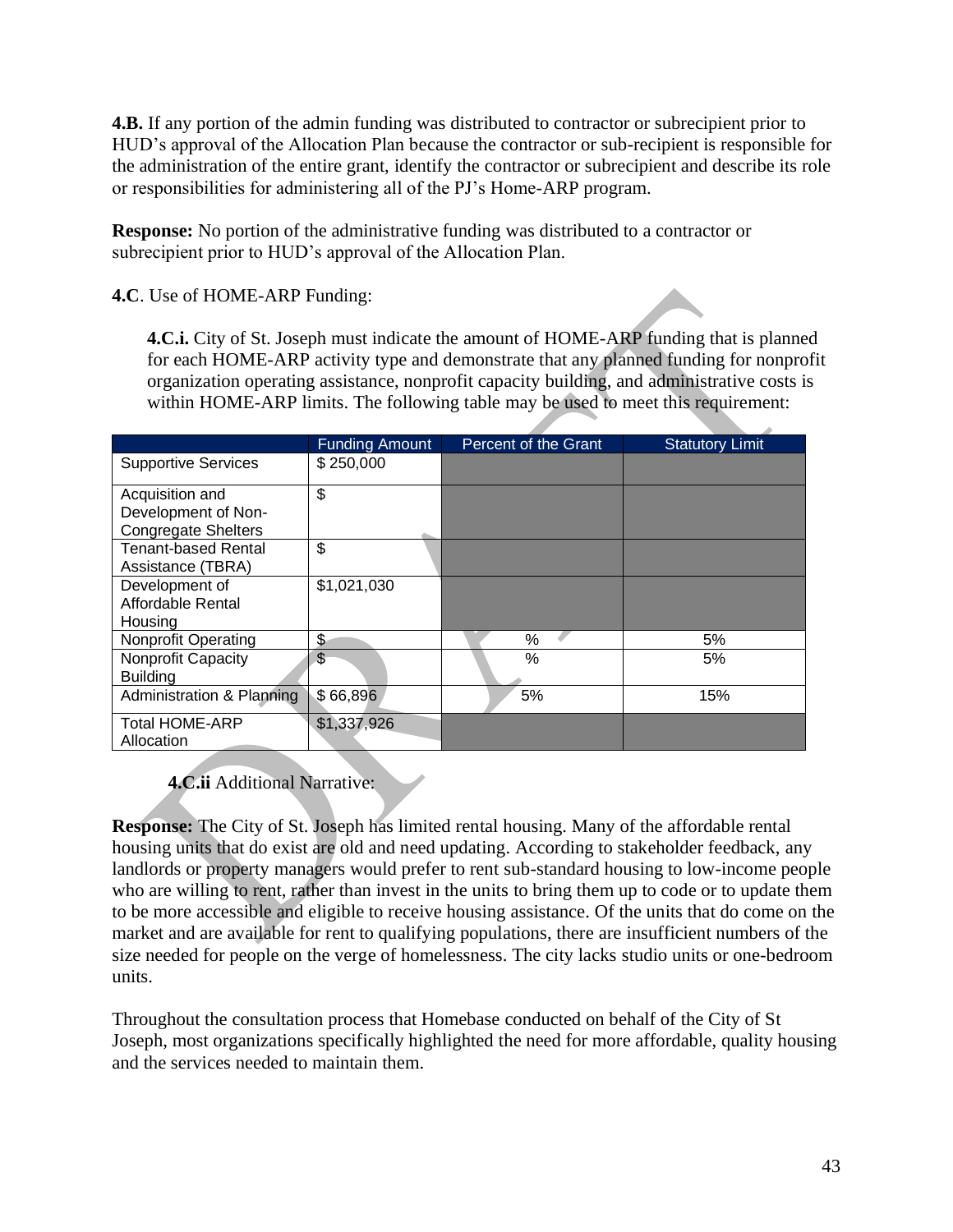The City of St. Joseph proposes to use HOME-ARP funds to acquire land for, construct, or rehabilitate existing housing for at least 10 units of affordable housing. With the unprecedented resources offered by HOME-ARP to support infrastructure to increase available affordable housing in the community, the City of St. Joseph believes that community organizations and local developers who are familiar with the challenges and needs of HOME-ARP qualifying populations will be well-placed to propose projects that can receive and utilize HOME-ARP funds. This will help to address the gap caused by private landlords who are unwilling to rent to these populations. It will also give some HOME-ARP eligible households the opportunity to rent housing that is safe and affordable.

In addition, the City will dedicate \$250,000 toward housing-related supportive services that can fill a key gap in the community. The current staffing for supportive services that enable households to retain stable housing are lacking. HOME-ARP funds will be dedicated to supportive services that are focused on providing the assistance households need to obtain housing and avoid evictions and/or returns to homelessness.

**4.D.** Describe how the characteristics of the shelter and housing inventory and service delivery systems, and the needs identified in the gaps analysis provided a rationale for the plan to fund eligible activities:

**Response**: The gaps analysis reflected St. Joseph has insufficient housing and housing resources, limited access to supportive services, and unstable crisis services. The community's recent homeless needs assessments and action plans, as well as the interviews and surveys completed as part of the HOME-ARP process reflected the same findings that these three gaps are impeding the community's response to housing instability.

HOME-ARP is a one-time opportunity to respond to these gaps. Of the opportunities to use the funding, paired with other community resources, the best use of the funds is to focus on developing affordable rental housing and the services to help people maintain their housing. The community has several sources of funding of tenant-based rental assistance including HCV, CoC, EHV, ESG, state funding, and Mainstream Vouchers. The community has also allocated other ARPA funding to support construction of a local non-congregate shelter.

Community service providers have time and again bumped up against the challenge that even with the tenant-based rental assistance that is available in St. Joseph, there is a dearth of affordable housing units in the area (sadly, some of the rental assistance available cannot be efficiently used because people with vouchers struggle to find units to use them in). The lack of affordable housing not only impacts people experiencing or at risk of homelessness, but also people fleeing domestic violence and other populations that experience housing instability.

The limited resources the community has had in recent years has made it challenging, if not impossible, to address the lack of affordable housing in St. Joseph. Yet each year through our planning processes, the community recognizes that there is insufficient housing for the people who need it most.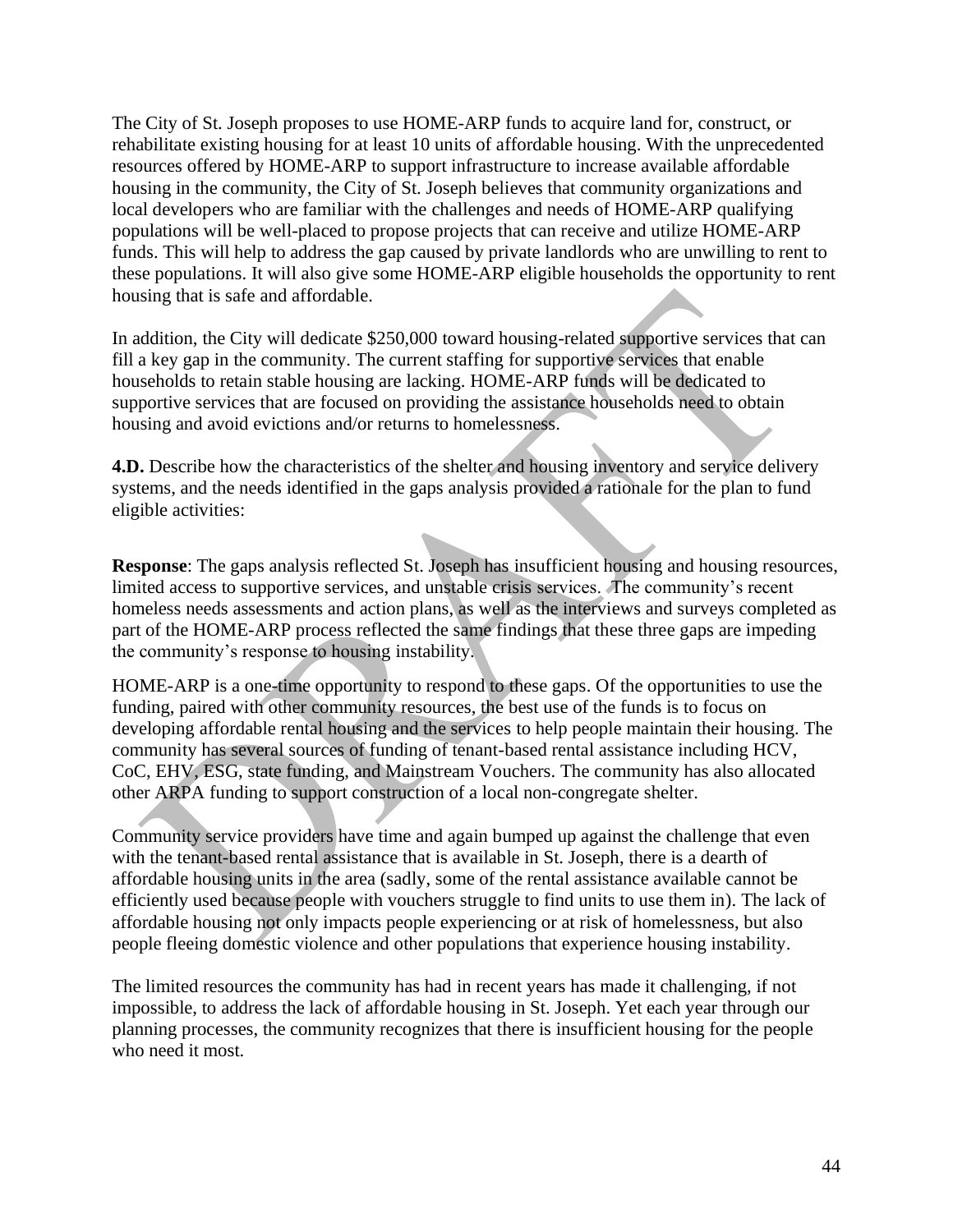Investing HOME-ARP funds to address this long-standing community issue is vital moving forward. Additional housing units will help meet community needs going forward. The new affordable housing units created with HOME-ARP fund will be places to use the tenant-based rental assistance dollars that are already available in our community.

Moreover, limited access to supportive services has created barriers to housing for many populations. Limited supportive services availability has resulted in people cycling in and out of housing and created further trauma, caused inefficiencies in the system of care, and damaged landlord relationships. The Allocation Plan will focus on providing case management and other supportive services to households who are able to access affordable housing to ensure that tenants are well equipped to retain their housing over the long-term. With more individuals and families in our community able to access stable and affordable housing, the annual funds coming into our community can be leveraged to help the most vulnerable in the qualifying populations.

# **5. HOME-ARP PRODUCTION HOUSING GOALS**

**5.A**. Estimate the number of affordable rental housing units for qualifying populations that the City of St. Joseph will produce or support with its HOME-ARP allocation:

**Response**: The City of St Joseph will provide at least 10 units of affordable housing through new construction, renovation, or rehabilitation. The HOME-ARP units will be made available to the qualifying populations that exist in our community.

**5.B**. Describe the specific affordable rental housing production goal that the City of St. Joseph hopes to achieve and describe how it will address the City of St. Joseph's priority needs:

**Response**: The goal for the City of St. Joseph is to increase affordable rental housing, specifically smaller units, such as studios and one-bedroom apartments. The HOME-ARP funds will be used to create affordable rental housing with 100% of the units made available to households from the HOME-ARP qualifying populations. The City will maximize the funding from HOME-ARP to support new construction, renovation or rehabilitation, whichever will add the most units as possible into the community. Through the RFP process, we will encourage efficiencies, asking potential partners and developers to leverage other resources that may be available from city, county, state, federal, or private funding streams to best meet the needs of qualifying populations.

Throughout the stakeholder engagement process, stakeholders made it very clear that there is a need for more affordable housing in St. Joseph. People mentioned the lack of units available, the substandard condition of some of the units that are being rented currently, the number of abandoned buildings, and the recent closing of facilities that support qualifying populations.

Stakeholders also identified the insufficient number of small units available for people to rent in the City. Given the limited resources available from HOME-ARP and the need for smaller units, the City will leverage the HOME-ARP funds for smaller units, enabling a greater quantity of new affordable housing to come online in the City.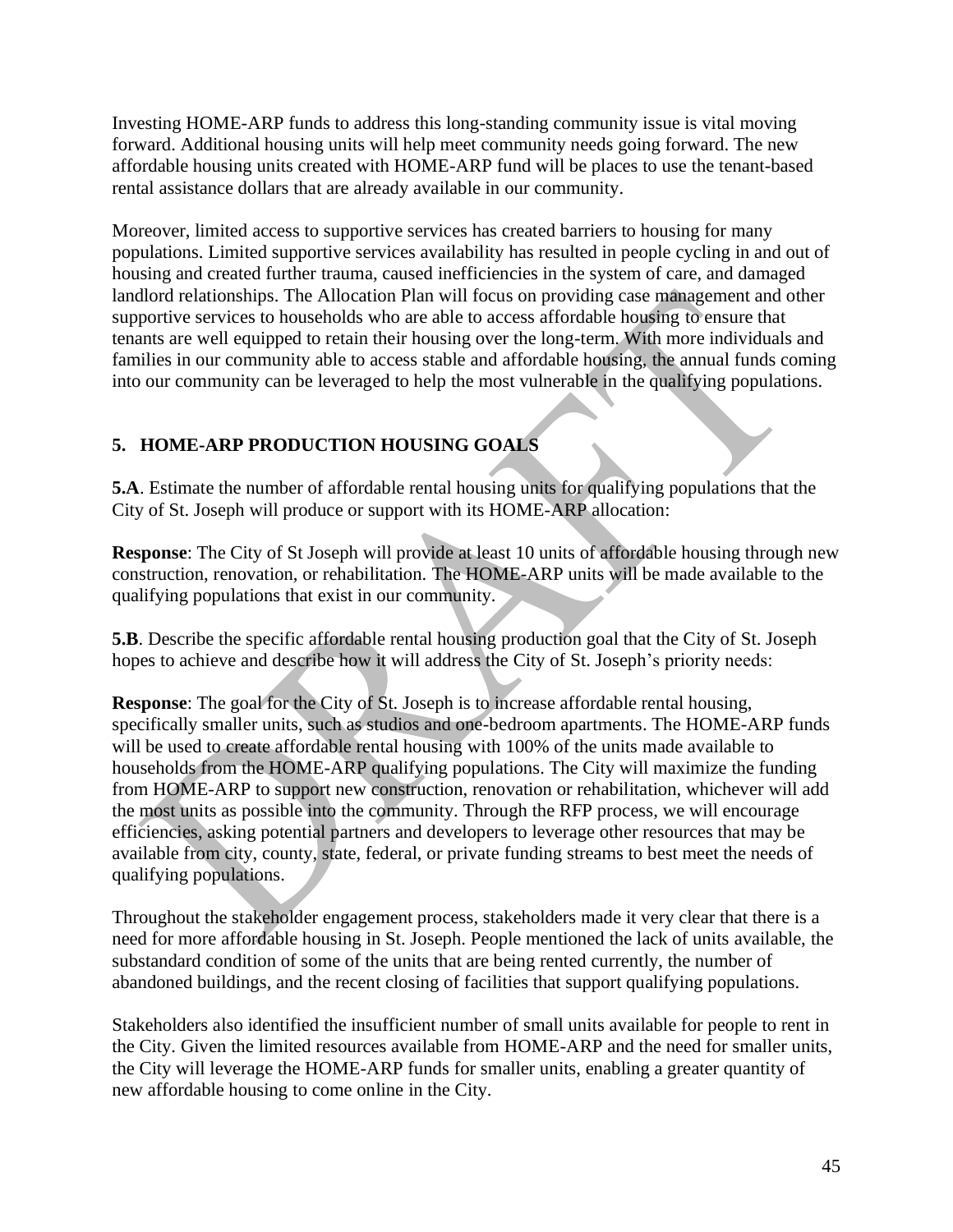#### **6. PREFERENCES**

**6.A**. Identify whether the City of St. Joseph intends to give preference to one or more qualifying populations or a sub-population within one or more qualifying populations for any eligible activity or project:

**Response:** The City of St. Joseph has not given a preference to any of the qualifying populations or sub-populations. However, the Allocation Plan does propose to direct HOME-ARP funding to the Production and Preservation of Affordable Housing and Supportive Services. Both the housing component and the supportive services component are prioritized as intending to serve all of the qualifying populations.

**6.B.** If a preference was identified, explain how the use of a preference or method of prioritization will address the unmet need or gap in benefits and services received by individuals and families in the qualifying population or category of qualifying population, consistent with the needs assessment and gaps analysis:

**Response**: There will be no preference for qualifying populations. The solicitation for applications will entertain projects targeted toward any or all of the qualifying populations who may be in need of Affordable Rental Housing and/or Supportive Services. The City of St. Joseph will issue guidance in its NOFO regarding serving all populations. For the sheltered, unsheltered, and at risk of homelessness populations, the City will recommend use of the Coordinated Entry System (CES), which assesses each individual or household to identify any immediate, emergent needs and risk factors, and to evaluate their overall level of vulnerability, including basic and housing-related needs. Based on those assessments, the Coordinated Entry System will make referrals to participating agencies. For those requiring services or housing assistance to prevent homelessness, and those at greatest risk of housing instability or unsuitable housing situations who may fall outside CES, the City will utilize its Information & Referral system run by Northwest Community Services (2-1-1) to provide referrals to participating agencies.

The United Way is an integral partner working to serve vulnerable populations. They have requested HUD amend the planning grant to become the CoC lead and CoC collaborative applicant. They have done a great deal of work to research and identify other qualifying populations, partnering with local organizations that both work within and outside the homeless system of care. United Way is a primary funder of the Information & Referral system. As calls for assistance come into the Information & Referral system and through local partners who serve qualifying populations who are not served by CES (e.g., the school district identifies families experiencing housing instability who are couch surfing or doubled up, therefore ineligible for assistance through CES), referrals for supportive services and non-affordable housing will be made directly to the HOME-ARP projects. The HOME-ARP providers will develop lists from those referrals based on first come, first served. As units become available, the HOME-ARP provider will take two referrals from CES, then one from Information & Referral system list.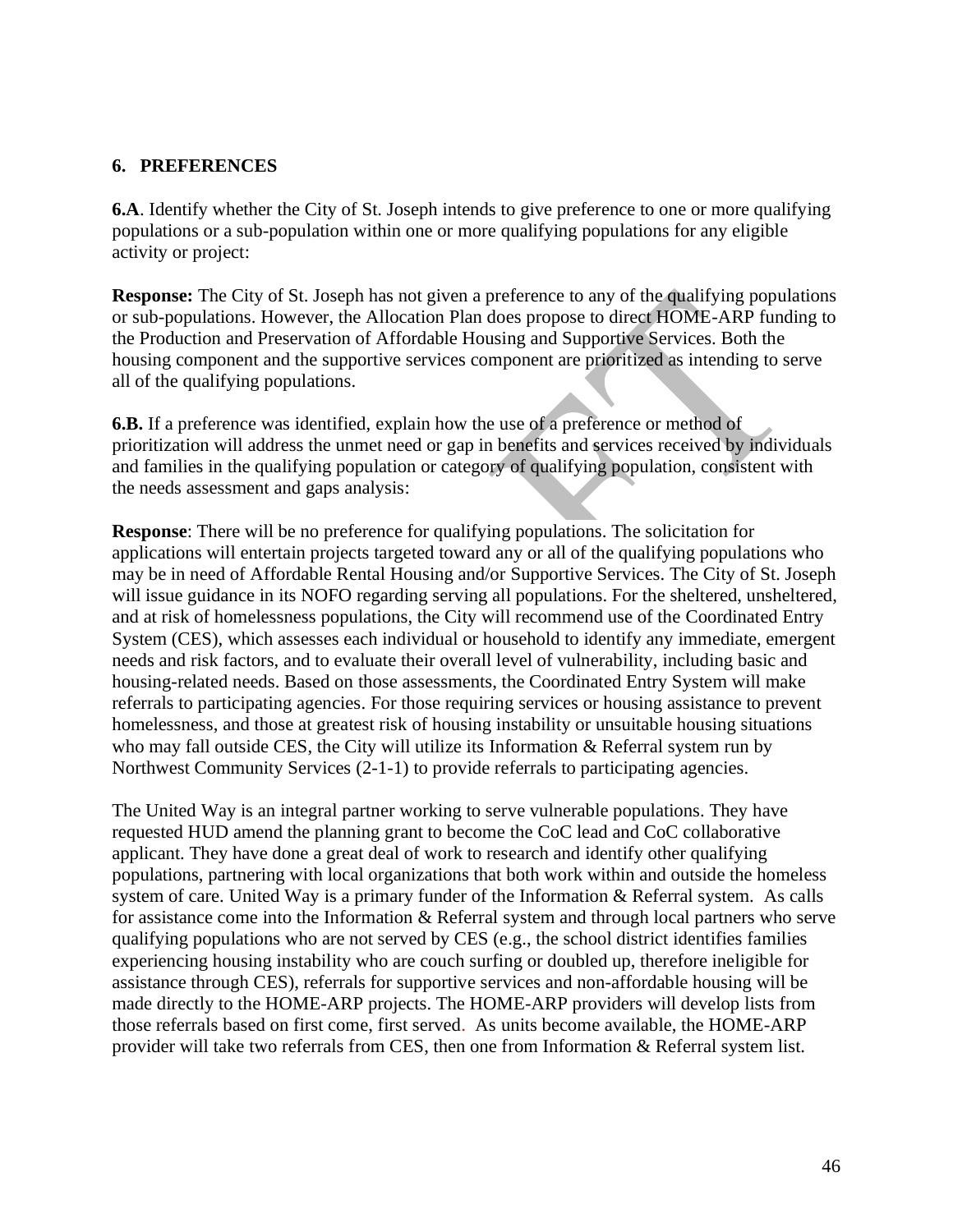**6.C**. If a preference was identified, describe how the City of St. Joseph will use HOME-ARP funds to address the unmet needs or gaps in benefits and services of other qualifying populations that are not included in the preference:

**Response**: No preference has been identified.

## **7. HOME-ARP REFINANCING GUIDELINES**

**7.A**. If the City of St. Joseph intends to use HOME-ARP funds to refinance existing debt secured by multi-family rental housing that is being rehabilitated with HOME-ARP funds, the City of St. Joseph must state its HOME-ARP refinancing guidelines (in accordance with 24 CFR §92.206(h)). The guidelines must describe the conditions under which the City of St. Joseph will refinance existing debt for a HOME-ARP rental project, including:

**7.A.i.** Establish a minimum level of rehabilitation per unit or a required ratio between rehabilitation and refinancing to demonstrate that rehabilitation of HOME-ARP rental housing is the primary eligible activity:

**Response**: The City of St. Joseph will not be allocating funding to refinancing of existing debt.

**7.A.ii**. Require a review of management practices to demonstrate disinvestment in the property has not occurred; that the long-term needs of the project can be met; and that the feasibility for serving qualified populations for the minimum compliance period can be demonstrated.

**Response**: The City of St. Joseph will not be allocating funding to refinancing of existing debt.

**7.A.iii.** State whether the new investment is being made to maintain current affordable units, create additional affordable units, or both.

**Response**: The City of St. Joseph will not be allocating funding to refinancing of existing debt.

**7.A.iv.** Specify the required compliance period, whether it is the minimum 15 years or longer

**Response**: The City of St. Joseph will not be allocating funding to refinancing of existing debt.

**7.A.v**. State that HOME-ARP funds cannot be used to refinance multi-family loans made or insured by any federal program, including CDBG

**Response**: The City of St. Joseph will not be allocating funding to refinancing of existing debt.